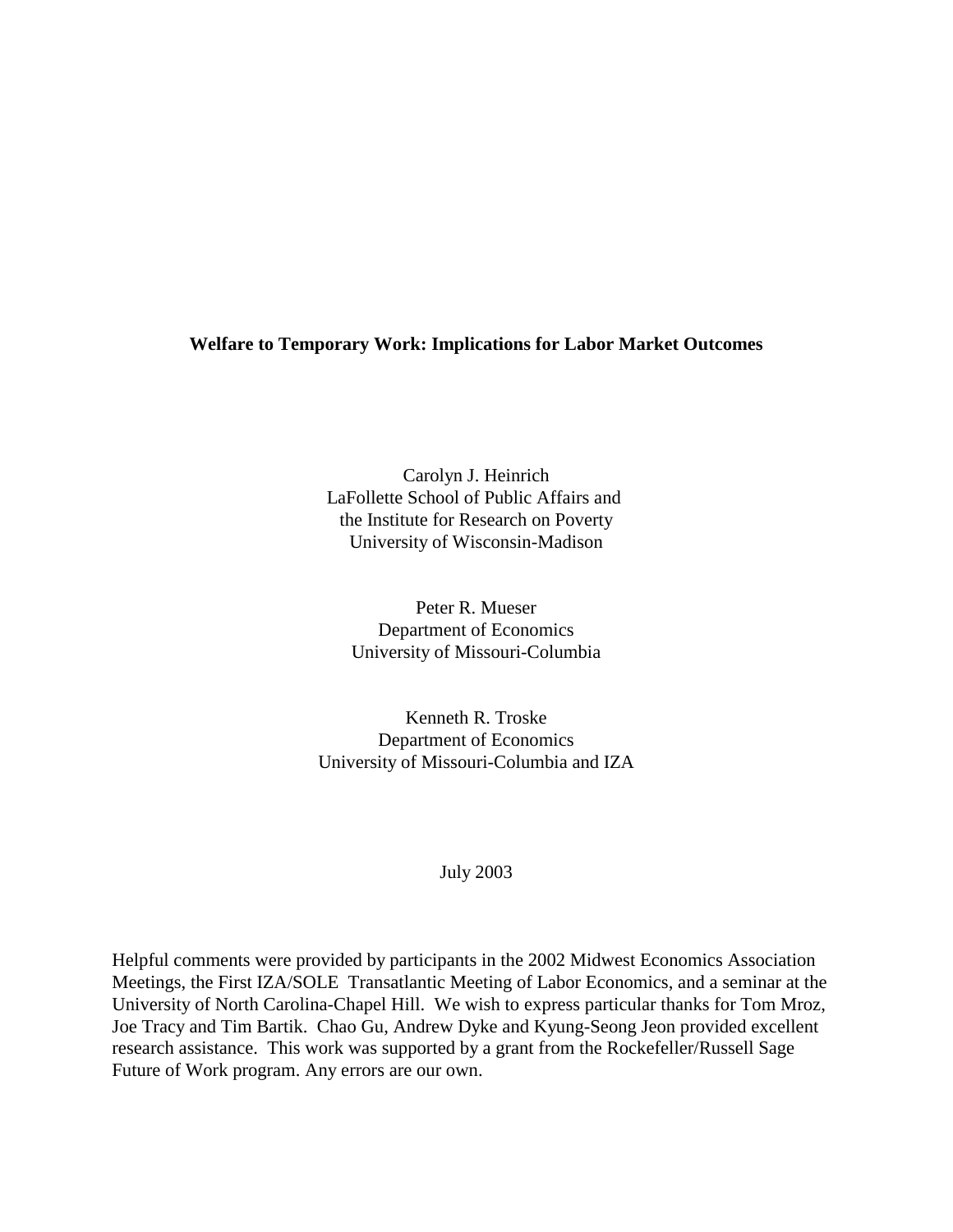# **Abstract**

We explore the effects of temporary help employment on welfare recipients' subsequent employment and welfare dynamics. We find that any employment–in temporary help services or other sectors–yields substantial benefits compared to no employment. Although welfare recipients who go to work for temporary help service firms have lower initial wages than those with jobs in other sectors, they experience faster subsequent wage growth. Two years later, they are no less likely to be employed, their wages are close to those of other workers, and they are only slightly more likely to remain on welfare.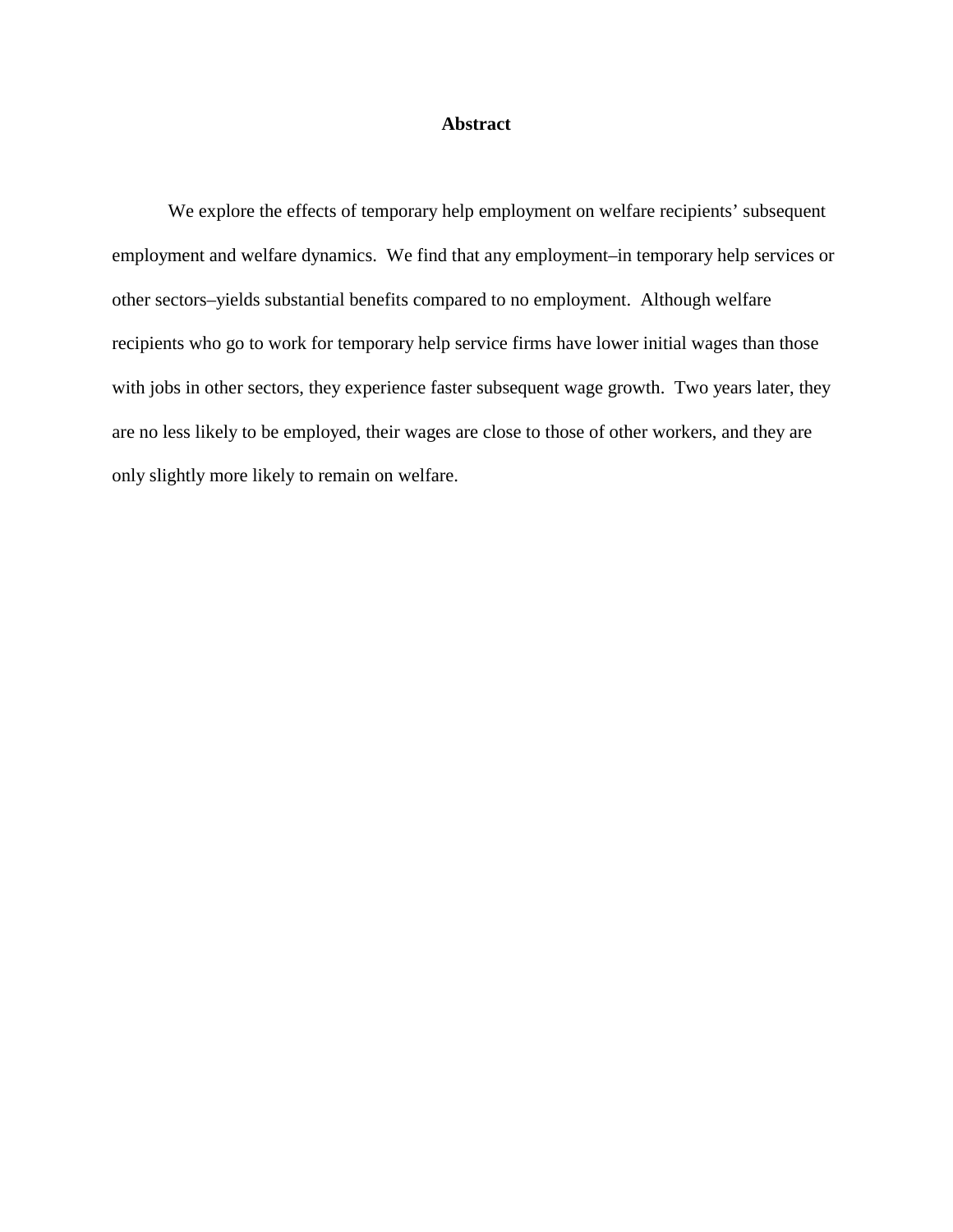## **I. Introduction**

Throughout the 1990s, the U.S. welfare system has been evolving from a system primarily focused on getting qualified individuals registered for cash assistance to one that aims to help disadvantaged individuals obtain self-sufficiency through employment. Rather than focusing solely on documenting eligibility, case workers now must develop a program of training and employment counseling that will place welfare recipients into jobs. As this has occurred, state and local welfare agencies and individuals in need of assistance have increasingly turned to labor market intermediaries, including temporary help service firms and other public and private employment agencies, as one way of connecting people with jobs (Pavetti et al., 2000).

Concerns are being raised, however, about the increased use of temporary help service firms for placing welfare recipients and other disadvantaged individuals into jobs. Jobs with temporary help service firms are frequently less stable, offer fewer fringe benefits, and pay lower wages than similar jobs in traditional ("end-user") firms. Blank (1998) estimates that between 40 percent and 70 percent of temporary help service workers are in what she refers to as "problem" jobs, jobs that both pay low wages and are relatively less stable. At least one study finds that a majority of such workers state that they would prefer traditional employment arrangements (Cohany, 1998).

On the other hand, for many low-skilled workers employment through labor market intermediaries may provide a path to permanent and stable employment. By limiting the extent of employer commitment, such jobs may provide access to informal training and screening for workers who might otherwise be excluded from such opportunities. While a variety of studies

1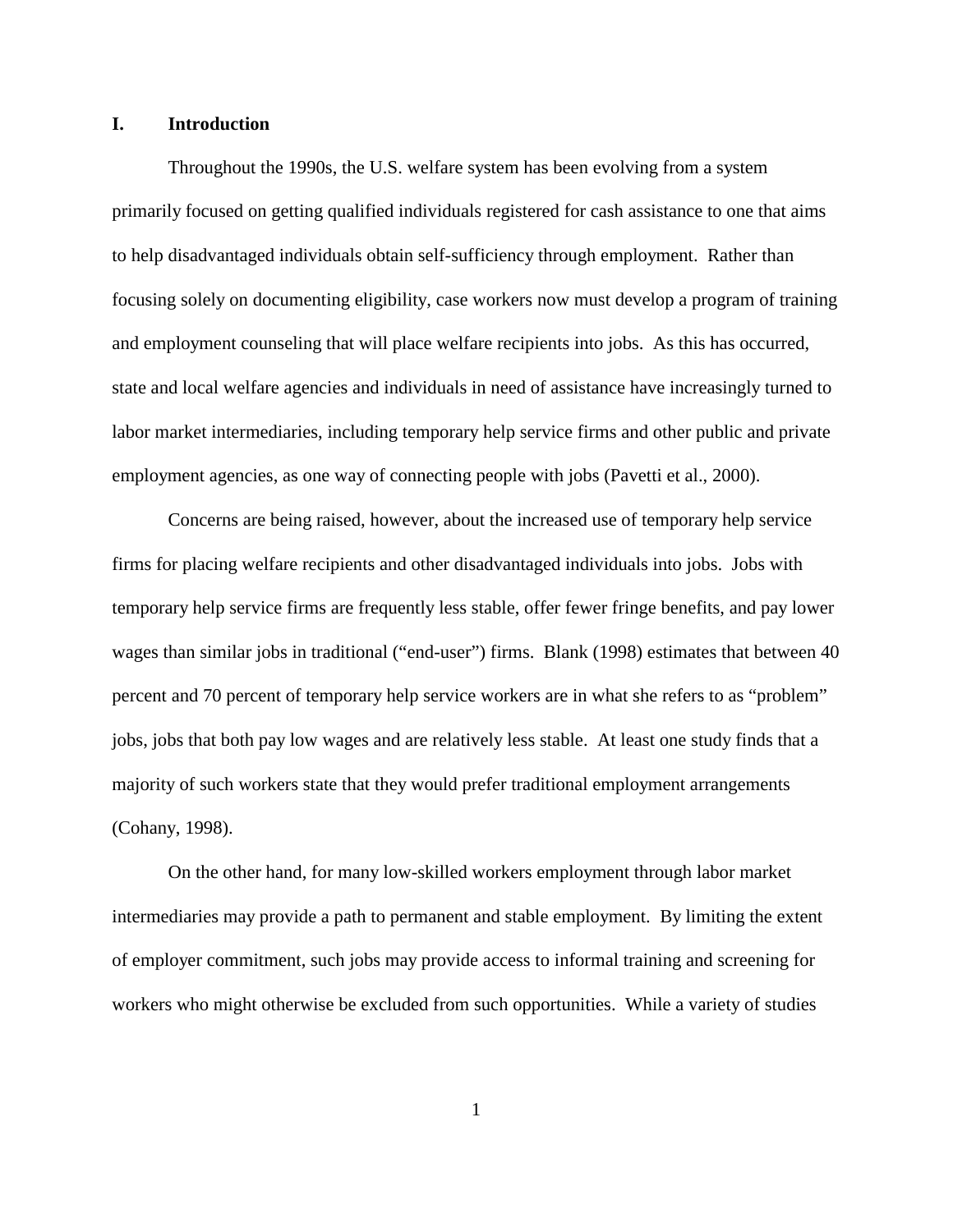present a picture of the kinds of workers in such positions, little is presently known about the role that temporary help service employment plays in the career trajectories of welfare recipients.<sup>1</sup>

To further examine the effect that temporary help service firms have on the labor market experiences and outcomes of welfare recipients, we address two main questions: Who among welfare recipients goes to work for temporary help service firms, and what are the implications of temporary employment for their labor market outcomes, compared to those welfare recipients who are hired directly by the firms in which they work?<sup>2</sup> We address these questions using administrative data on all welfare recipients in Missouri and North Carolina and all employment covered by unemployment insurance in these two states. Our data on welfare recipients and employment begin in 1990 in Missouri and 1995 in North Carolina. These data include standard demographic information about individuals, such as age, race, sex and education, as well as total earnings in a quarter and the industry of their employers. Using a multinomial logit model we examine how differences in individual characteristics and past welfare and employment experience affect the probability of working in a temporary help job relative to either not working at all or working for a firm in an alternative industry. We compare the earnings, earnings growth, and patterns of welfare receipt of welfare recipients who work for temporary help service firms

<sup>&</sup>lt;sup>1</sup> For studies characterizing temporary help employment, see Blank (1998), Cohany (1998), Laird and Williams (1996), Howe (1986), and a series of articles in the October 1996 *Monthly Labor Review*.

 $2$  Nollen (1996) defines two types of temporary workers: (1) employees of staffing/temporary help service firms who take short-term assignments at other client companies, and (2) direct-hire employees of the company where they work who have fixed-term contracts for temporary work. Our empirical analyses focus on the former, employees in the temporary help service industry, since our data allow us to identify industry of employment but not detailed job characteristics. Many of the issues we address are relevant for other temporary workers.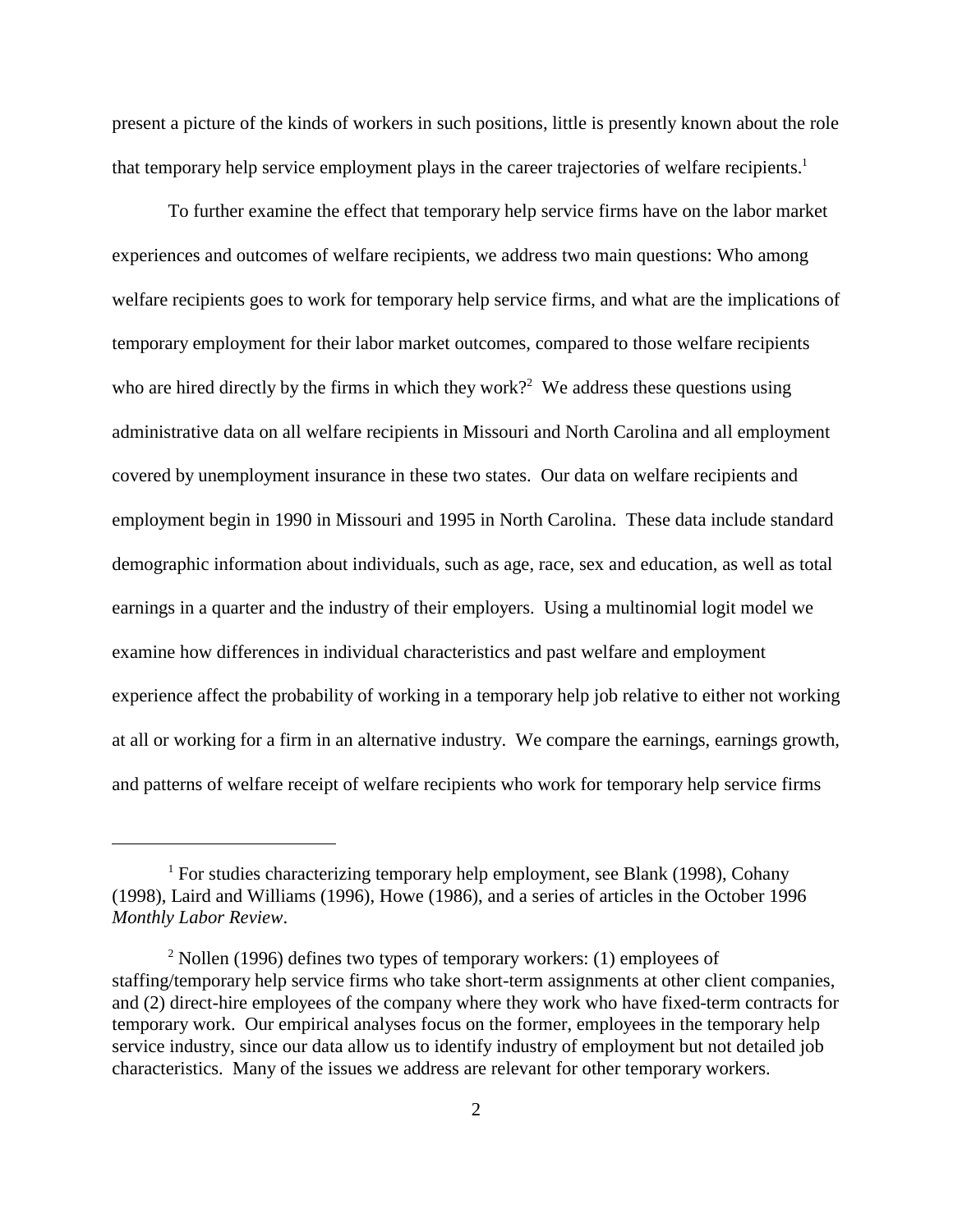with welfare recipients who either do not have jobs or who have jobs with end-user firms, controlling for individual characteristics. Finally, we compare the movement of welfare workers in temporary help firms across industries with the movement of workers who start out in other industries.

The paper is organized as follows. In the next section we review relevant literature and discuss theories about how individuals become matched to jobs in temporary help service firms. We describe our data in section III. In sections IV and V we present results. We summarize our results and present conclusions in section VI.

### **II. Literature Examining the Characteristics of Temporary Workers**

Blank's (1998) findings on the low pay and instability associated with temporary work are corroborated in a number of studies that describe the characteristics of temporary work. Segal and Sullivan (1997a), for example, find that temporary workers are more likely than other workers to report being underemployed, to work fewer hours, and to have greater variability in their work schedules and less attachment to the labor force. They also report that temporary workers receive 28 percent lower wages than permanent workers. Nollen (1996) estimates that the average wages of temporary employees are 35 percent lower than workers in other occupations. Houseman and Polivka (1999) also find that workers in temporary arrangements are considerably more likely than regular part-time workers to change employers or to lose their jobs and leave the labor force, even when they say they would prefer to work. In addition, Cohany (1998) finds that whereas 61 percent of permanent (or "traditional") workers have health insurance only 7 percent of temporary workers receive this benefit.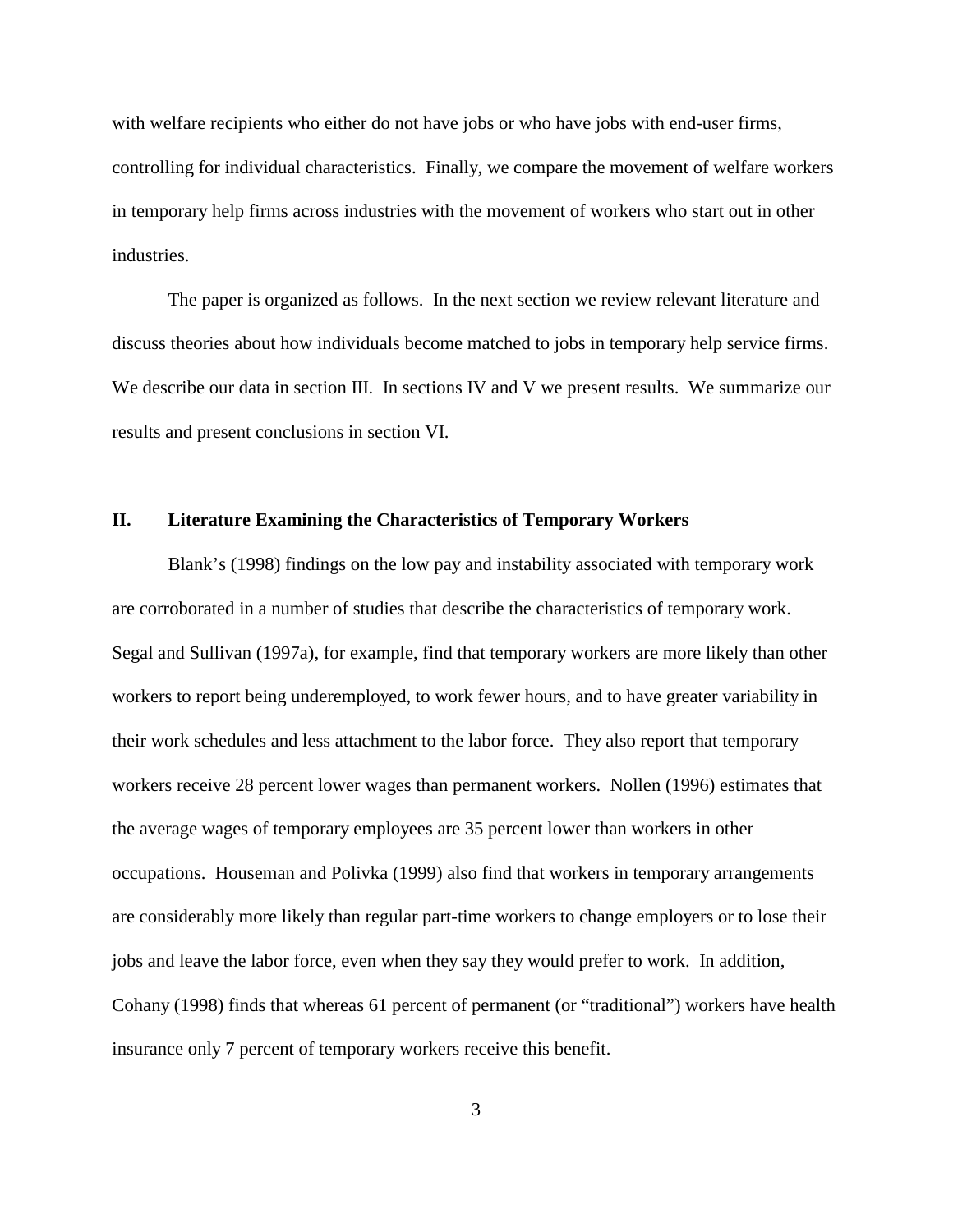A case study of temporary workers reports that these workers cite a number of "problems" with these jobs, including: uncertainty about income, work hours, and travel costs; a resulting inability to plan, invest, get credit, or make child care arrangements; money paid up front for work clothes or safety equipment that might not be used more than a day; unfairly withheld wages and equipment charges; a lack of job skills training or useful feedback on job performance; marginal social interactions in the workplace and exploitative actions by temporary employers; fear that assignments might be withheld if workers' refused assignments, complained, or filed workers' compensation or unemployment insurance claims; and powerlessness in controlling working conditions (McAllister, 1998). Welfare recipients frequently face employment barriers related to child care, transportation, and limited personal and financial resources for coping with some of these contingencies (Berg, Olson and Conrad, 1991; Pavetti and Acs, 2001). It is possible that the problems frequently associated with temporary jobs may be compounded for welfare recipients, generating special obstacles to self-sufficiency.

An alternative view of temporary work is that workers may choose these jobs because temporary help jobs best match their preferences or skills. In addition, the nature of temporary work may benefit workers who want or need to take extended periods out of the labor force, or who value nonmarket time highly but are indifferent to its exact timing. For these people, the instability or uncertainty of temporary work may not be important disadvantages. This group might include some welfare recipients with young children or other family care responsibilities, and among temporary workers there may be a substantial proportion who fit this profile. Cohany (1998) and Morris and Vekker (2001) find that one in three temporary workers prefers their arrangement to a traditional job. Among married women with children, Morris and Vekker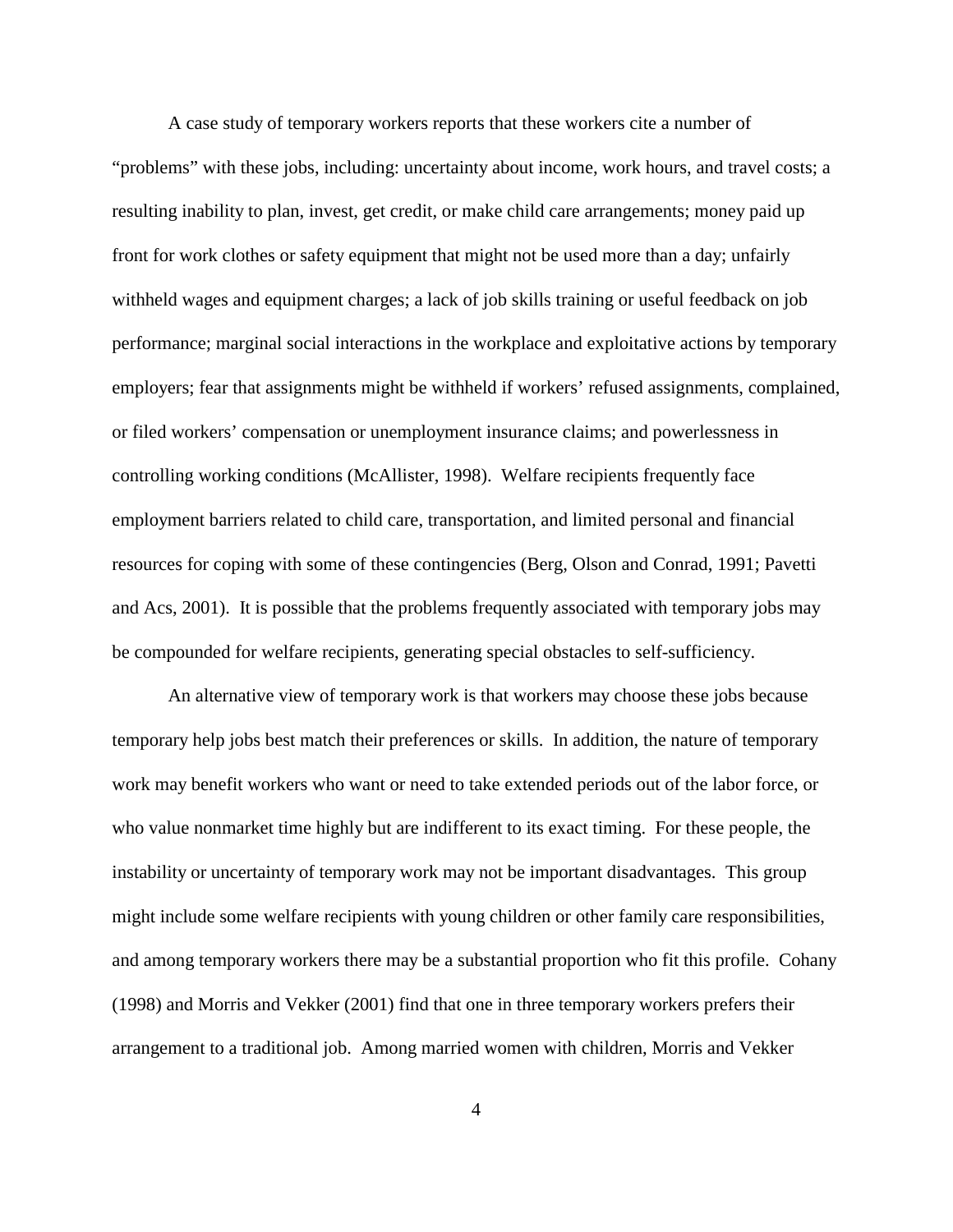report that 25 percent indicated that they wanted a temporary job for flexibility, shorter hours, to facilitate child care arrangements, or for other family reasons.

In terms of individual characteristics, Segal and Sullivan (1997a) find that a large portion of the temporary/permanent wage gap can be explained by standard worker characteristics known to be related to wages, or to unmeasured permanent differences in earnings-related characteristics. In addition, in explaining the disproportionate representation of African-Americans among temporary workers, Carre (1992) observes that the group of occupations in which African-American workers are concentrated in temporary employment corresponds to the occupations in which African-American workers are concentrated in all industries. Nollen (1996) likewise reports that the overall lower wages of temporary employees is a result of their concentration in relatively low-wage occupations (administrative, clerical, and laborer jobs). Thus, the higher concentration of welfare recipients (and other lower-skilled, less educated workers) in temporary help jobs may in fact reflect a matching process between workers with fewer productive characteristics and firms or jobs requiring less specific human capital, for which firms do not wish to establish long-term contracts.

Furthermore, for those workers with less desirable characteristics, the ability to enter into a contract where the employer has no long-term obligation may facilitate their access to the labor market. As Nollen (1996:575) explains, according to this view, "temporary work gives opportunities to begin the process of practical human capital development." These temporary jobs in firms that might not otherwise hire these workers could also allow workers a chance to show that they are productive and possibly lead to permanent jobs with the same employers. Based on their analysis of the frequency of transitions from temporary to permanent employment,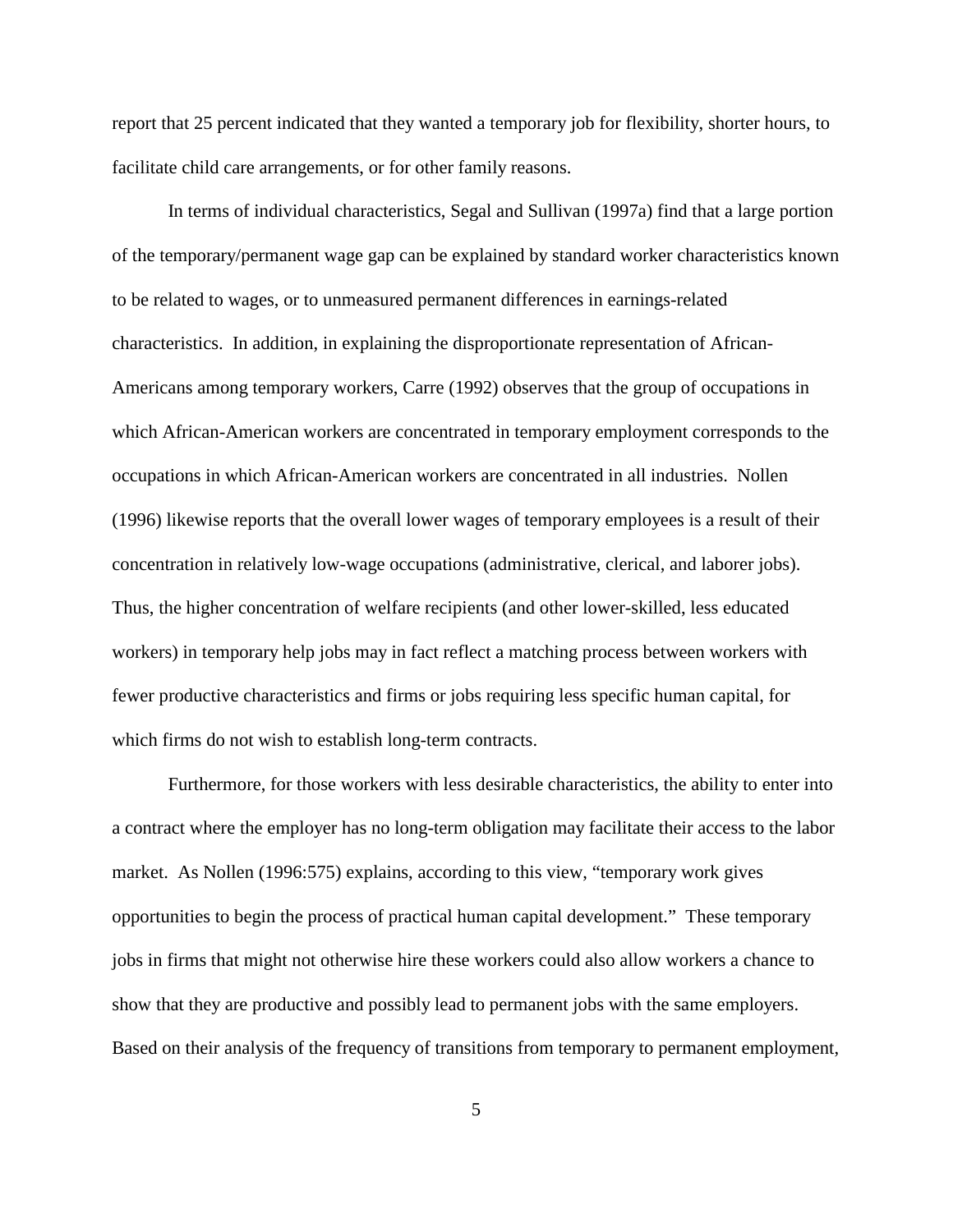Segal and Sullivan (1997a) find that the size of any "permanent 'underclass' of temporary workers" is likely small.

Previous research has a number of implications related to our analysis. First, to the extent that jobs in temporary help service firms have attributes that better match the preferences and/or skills of welfare recipients, workers in temporary help jobs will tend to be younger, less educated, and more likely to be nonwhite. Also, we expect that workers in temporary help jobs are more likely to have young children.

We also expect that workers in temporary help jobs will tend to have lower initial wages relative to workers in other industries. Insofar as temporary help jobs facilitate matches between workers and firms that lead to stable, long-term employment relationships, we expect earnings for these workers to increase faster than for others. On the other hand, it may be that temporary help jobs, along with low-wage jobs in general, provide poor future prospects. Houseman and Polivka (1999) find that temporary workers are more likely to lose their jobs than workers in other industries. Bartik's (1997) analysis shows that this is also the case among welfare recipients. If those welfare recipients who go to work in permanent positions stay on the job longer, benefitting from more work experience and opportunities for general or firm-specific skills training, we might expect to see this reflected in higher subsequent earnings and earnings growth rates, compared to those who take temporary jobs.

In addition, it may be that welfare recipients are being forced to accept jobs in temporary help, and that these jobs lack the attributes that previous research suggests are crucial to their successful transition off of welfare and into stable employment — health insurance benefits, paid time off from work, stable income, and supportive relationships with co-workers and supervisors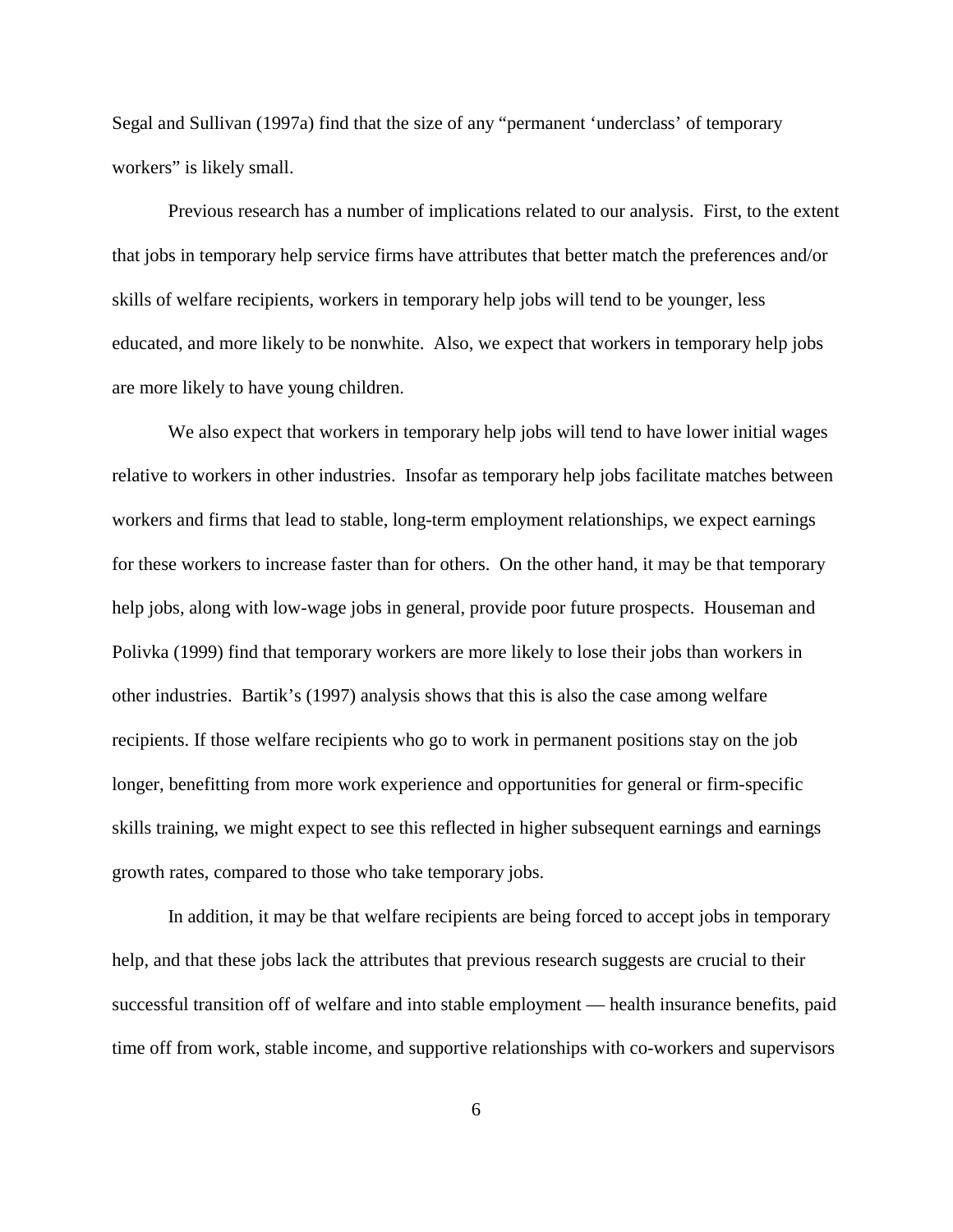(Blank, 1998; Cohany, 1998; Jorgenson and Riemer, 2000; Morris and Vekker, 2001). Workers in temporary help jobs will then be less likely to leave welfare in the future than workers in other industries, and they may have earnings that are persistently below the earnings of workers in other industries. Nonetheless, relative to those not working, welfare recipients who work in temporary help jobs may have a greater chance of moving off of welfare in subsequent periods.

Two recent studies suggest that temporary jobs do not have serious adverse impacts on employment and earnings prospects. In a study of British temporary workers, Booth et al. (2002) estimate that the impact on current earnings of holding a temporary job is generally less than 10 percent after controlling for the endogeniety of job choice. For men in temporary jobs, a small earnings difference remains indefinitely even if they find permanent jobs, but women experience no long-run earnings loss. Lane et al. (forthcoming) use a matching technique to examine the impacts of entry into temporary help employment on earnings, employment and welfare receipt a year later. This approach, which controls for a variety of measured characteristics, shows slightly lower levels of employment and earnings a year later for those who initially obtain temporary jobs as compared with those in traditional jobs. There are no significant differences in welfare receipt, although inferences are limited by the small number of recipients. Those with any job, whether temporary or traditional, have much better prospects than those without jobs.

# **III. Data**

Our analysis examines cash recipients in the Aid to Families with Dependent Children (AFDC) or Temporary Assistance for Needy Families (TANF) programs in the states of Missouri and North Carolina. Our data come from records maintained to administer the states' welfare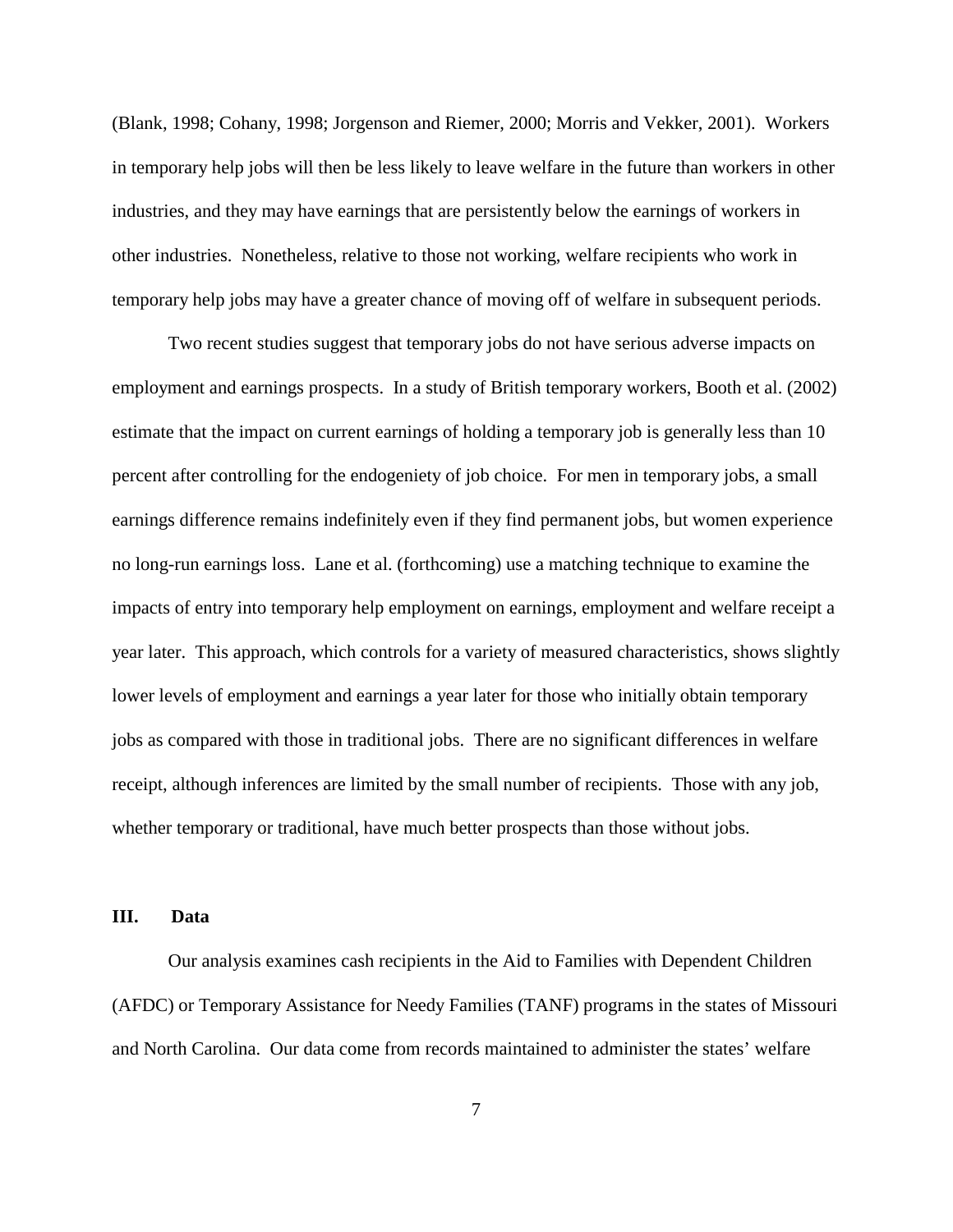programs, providing basic demographic and family information on recipient households. We focus on female payees, age 18 but less than 65 years, in single parent households and exclude "child only" cases.<sup>3</sup> In most of our analyses, we use quarters as our time unit, so that an individual who receives AFDC or TANF cash payments at any point during a given quarter is considered a welfare recipient.

Our examination of employment for welfare recipients relies on earnings data collected by the states in support of their unemployment insurance programs. Employers report total earnings for each individual in covered employment during each quarter, and we merge this information with records of welfare recipients. In addition to earnings, employer industry and several other employer characteristics are available. While these data omit self-employment, illegal or informal employment, and a small number of jobs not covered by unemployment insurance, the overwhelming majority of employment within each state is included. For welfare recipients in Missouri, we use employment data collected by the states of Missouri and Kansas, ensuring employment coverage for welfare recipients in Kansas City, Missouri, who often work in Kansas.<sup>4</sup> For welfare recipients in North Carolina, we use that state's employment data. Of

<sup>&</sup>lt;sup>3</sup> The payee in a child only case is not a parent and receives payment on behalf of the children. Such payees normally do not face work or training requirements, and their income does not count in the calculation of the benefits.

<sup>&</sup>lt;sup>4</sup> Approximately one in seven jobs held by welfare recipients in Jackson County (the central county in the Kansas City metropolitan area) is in Kansas. In St. Louis, the proportion of individuals holding jobs in Illinois is much lower, reflecting the relatively poor economy in East St. Louis.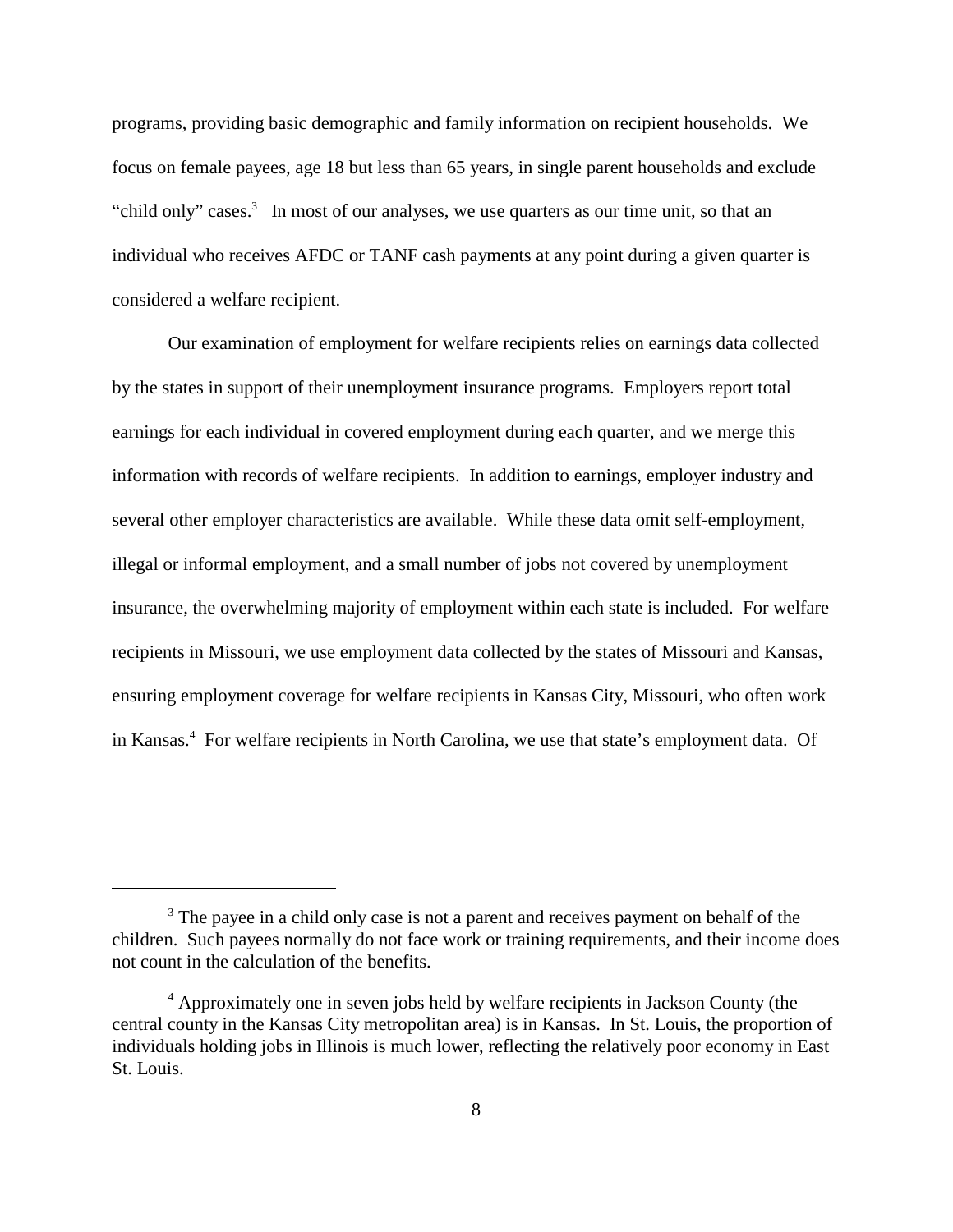course, employment will be understated for individuals who move out of state after leaving welfare.<sup>5</sup>

Table 1 provides information on the sample of welfare recipients who serve as the basis for our analysis. In Missouri, our sample consists of all welfare recipients during 1993 and 1997, while the sample in North Carolina is for 1997. The sampling frame is quarters of welfare receipt, so individuals appear once for each quarter during each year in which they received welfare. This approach assures that the measures are representative of the average caseload during the year. $6$ 

Among the standard demographic measures, race shows the greatest differences over time and between states. The proportion of nonwhite welfare recipients is nearly 20 percentage points higher in North Carolina than in Missouri. Over the four years covered by our data in Missouri, the proportion nonwhite grows by 4 percentage points. More of the Missouri recipients are high school dropouts than are recipients in North Carolina. Missouri welfare recipients are slightly older, have more children, and their children are older in 1997, but these differences are small.

<sup>&</sup>lt;sup>5</sup> Kornfeld and Bloom (1997) compare experimental (job-training program) earnings impact estimates calculated using unemployment insurance (UI) data with those based on other more costly earnings data sources and conclude that UI wage data provide valid estimates for all low income persons except a small subgroup of male youth with past arrests. See Hotz and Scholz (2002) for a general discussion of the advantages and limitation of these data for studying the employment patterns of welfare recipients.

<sup>&</sup>lt;sup>6</sup> We are using data from 1997 for both Missouri and North Carolina because we want to have information for workers for two years prior to and two years following the sample period. Our data in North Carolina begin in 1995, so 1997 is the first year we have the retrospective information. Since the Missouri data begin in 1990, we are also able to use data for welfare recipients in 1993.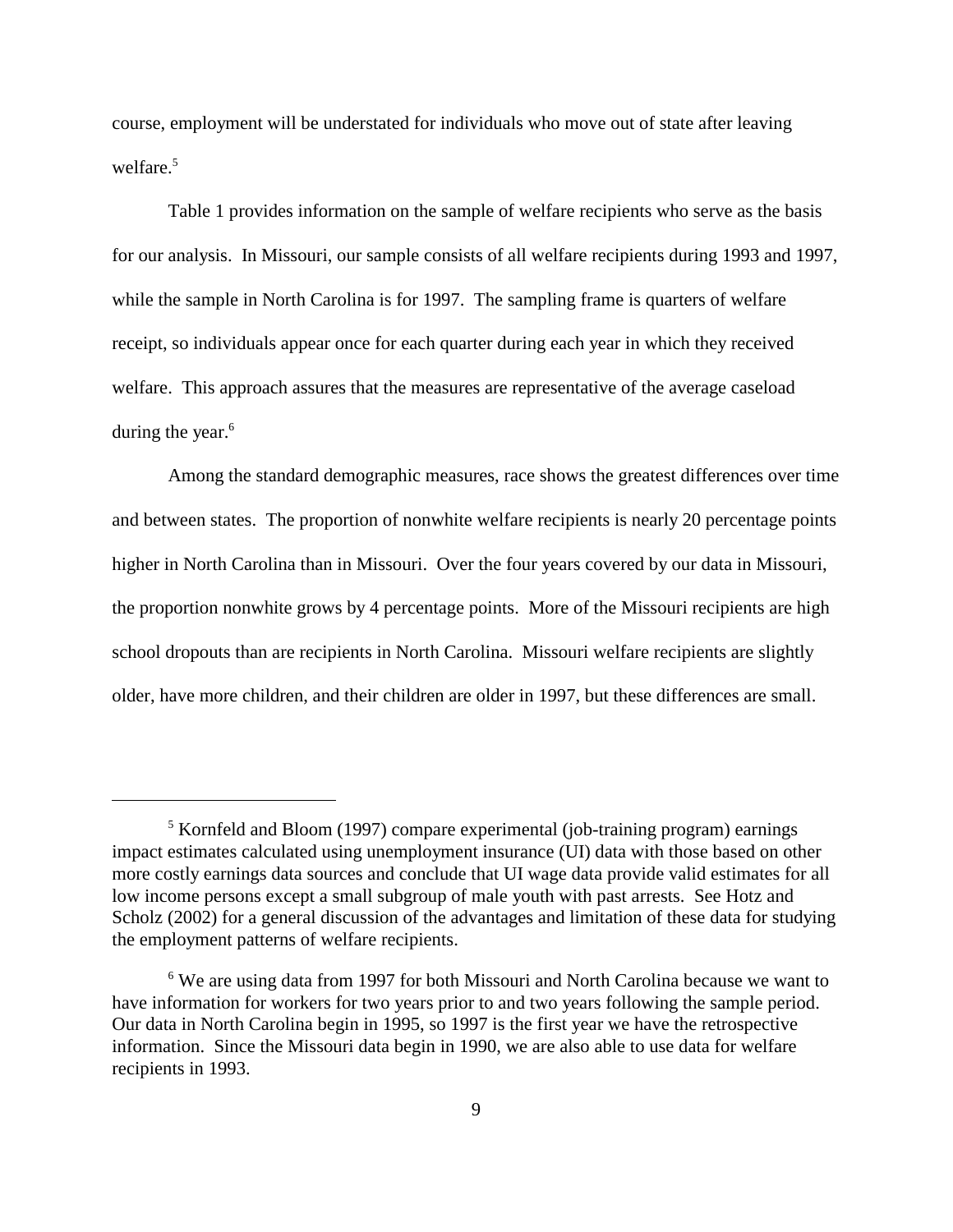Among the most important differences between states is the settlement density. Over 50 percent of Missouri's welfare recipients live in the central counties of large metropolitan areas (St. Louis and Kansas City), whereas in North Carlina, less than 15 percent live in Charlotte, the state's only large metropolitan area. Approximately half of North Carolina's caseload is in small metropolitan areas, in contrast to less than 10 percent for Missouri.<sup>7</sup> Reflecting settlement patterns in the south, North Carolina has a larger proportion living outside any metropolitan area—nearly 40 percent, in contrast to approximately 25 percent in Missouri.

# **IV. Employment, Earnings, and Welfare Exit of Welfare Recipients**

### *Characteristics of Welfare Recipients by Job Sector*

We begin our analysis of the effect that temporary help services firms have on the labor market experience of welfare workers by looking at how the characteristics of welfare recipients vary by job sector. Throughout this analysis we divide workers into three main groups based on their employment during a quarter: (1) those with no job, (2) those with jobs in only one of our sectors, and (3) those with jobs in multiple sectors.<sup>8</sup> We further divide the second group by

 $<sup>7</sup>$  The observed difference is due to the category breaks in conjunction with the fact that</sup> there are more moderately large metropolitan centers in North Carolina. According to 2000 Census statistics, two of the metropolitan areas classified as "small" in North Carolina have total populations greater than 1 million (Greensboro–Winston-Salem–High Point and Raleigh–Durham–Chapel Hill). In contrast, none of the metropolitan areas classified as small in Missouri has a population over 400,000. Our classification is based on the system developed by the United States Department of Agriculture Economic Research Service.

<sup>&</sup>lt;sup>8</sup> Our wage record data allow us identify the earnings that an individual receives from each employer in a quarter. However, for individuals with earnings from multiple employers, we do not know whether employment was simultaneous or sequential. Recipients are classified as not having a job if they do not appear in the earnings data.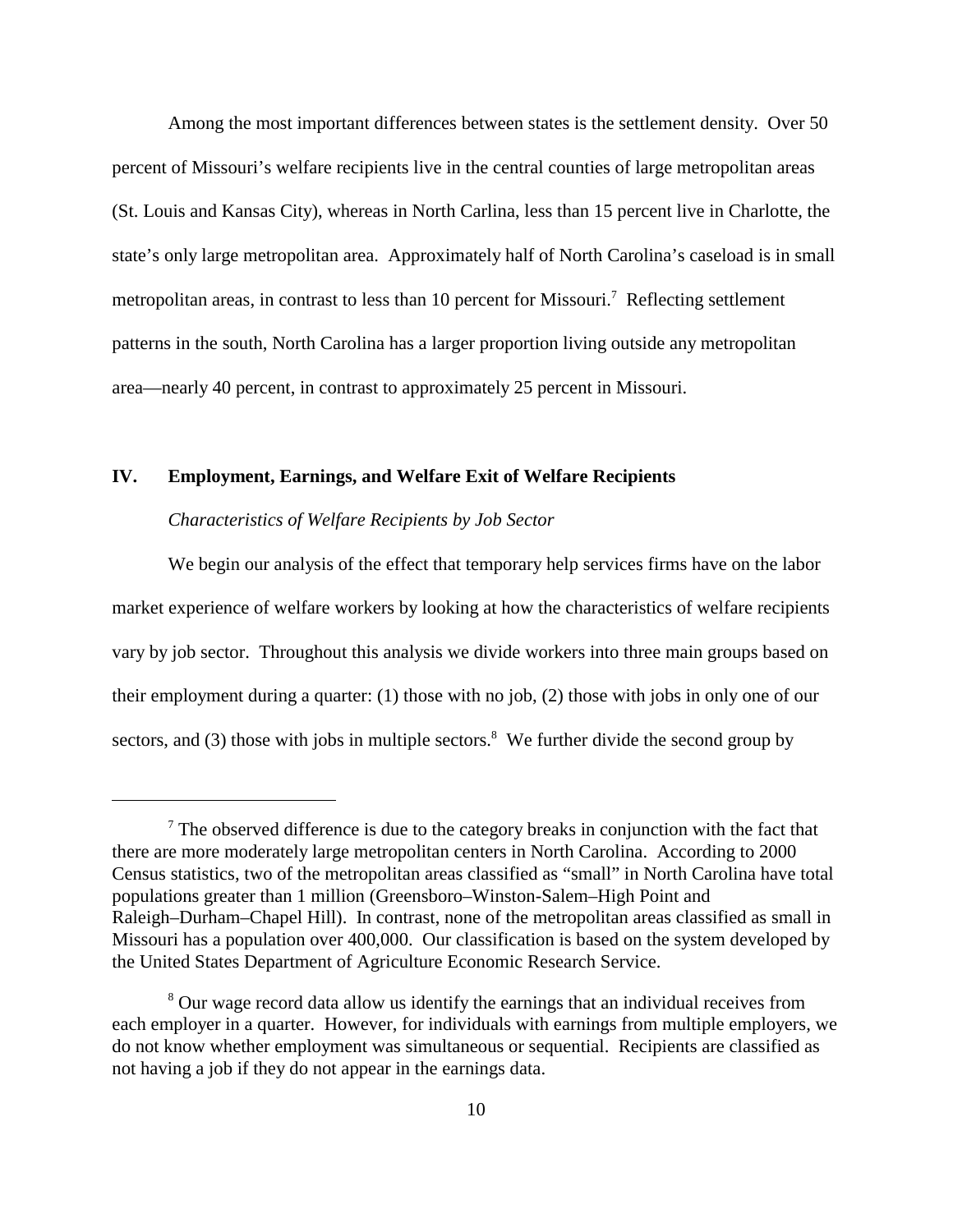sector: temporary help, manufacturing, retail trade, services (not temporary help), and any other industry.<sup>9</sup> Finally, we divide workers with jobs in more than one sector into those who have at least one job in the temporary help sector, and those who do not have a job in the temporary help sector. In Table 2, we present the characteristics of Missouri and North Carolina welfare recipients separately by type of job.

Comparing recipients with no job to those with a job in the temporary help sector only, we see that welfare recipients who do not have a job are less educated, are more likely to be white, have longer spells on welfare, and work a smaller percentage of time in the previous eight quarters. These differences are similar for welfare recipients in both Missouri and North Carolina.

Comparing welfare recipients with jobs in temporary help with other employed welfare recipients, we see that recipients working in temporary help are much more likely to be nonwhite. In addition, temporary help workers have slightly longer spells on welfare and work a smaller percentage of time in the previous eight quarters. However, with the exception of race, the differences in characteristics between recipients working in temporary help jobs and recipients working in other sectors are much smaller than the differences in characteristics between those with jobs and those without.

*Earnings of Welfare Recipients by Job Type*

<sup>&</sup>lt;sup>9</sup> This division is based on the SIC code of the employer. The temporary help sector is SIC code 7363. Manufacturing includes SIC codes 20-39, retail trade includes SIC codes 52-59, and services includes SIC codes 70-89. Workers in all other industries are included in the "other" category.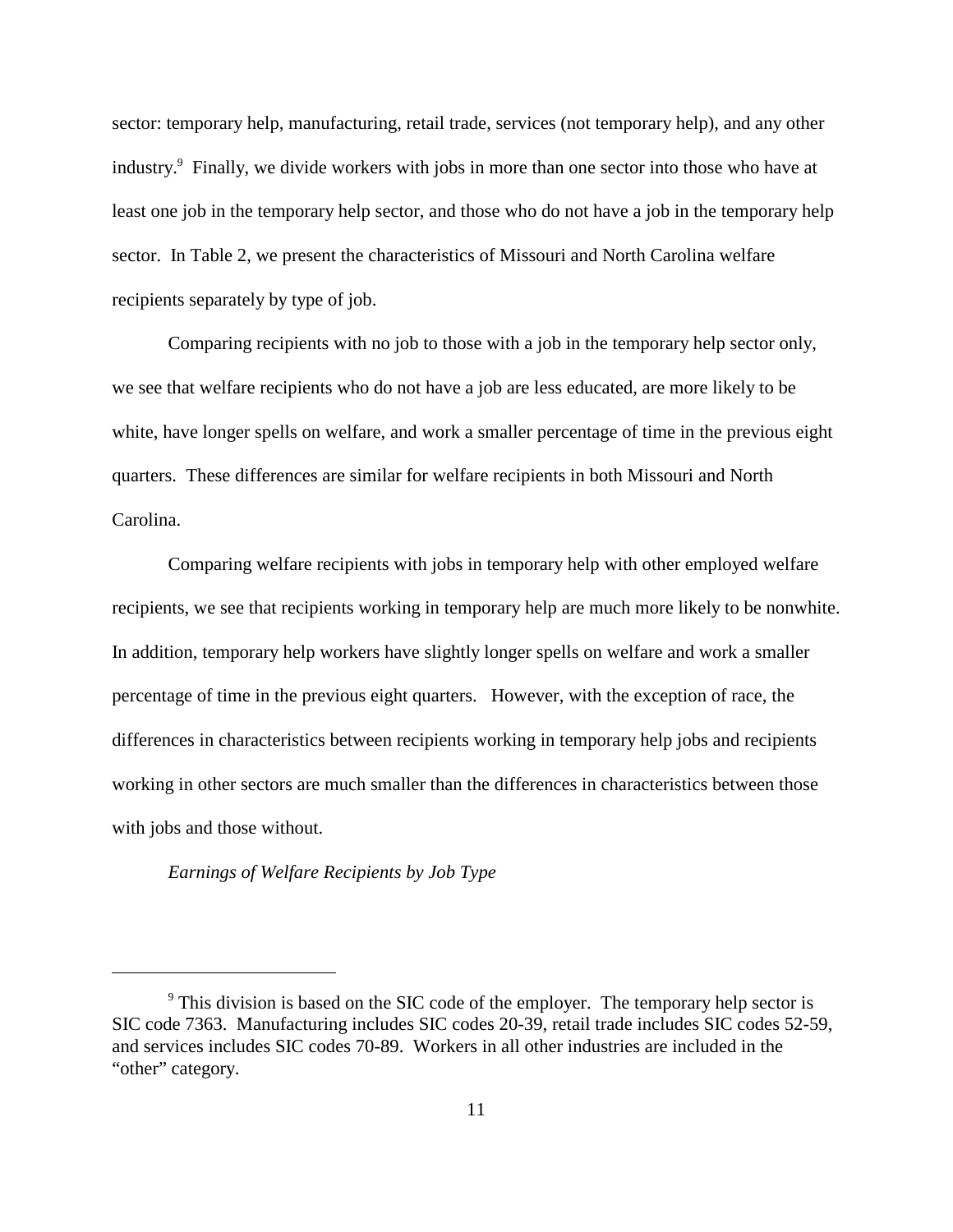Table 3 presents the mean earnings of welfare recipients by type of employment. Since workers with no job have zero earnings by definition, we have excluded them from this table. Comparing the earnings of welfare recipients working in temporary help jobs with recipients working in other industries, we see that the mean earnings of workers in temporary help jobs is substantially below the mean earnings of workers in other sectors. In Missouri in 1997, welfare recipients working in the temporary help sector average 40 percent lower earnings than workers in manufacturing, while in North Carolina workers in the temporary help sector have average earnings that are one-third lower than workers in manufacturing. While the differences tend to be smaller when comparing the average earnings of temporary help workers with the average earnings of workers in other industries, the difference is always at least \$100, which translates into at least 10 percent lower average earnings for welfare recipients working in the temporary help sector.

One other interesting comparison in Table 3 is between recipients who hold jobs in multiple sectors, one of which is in the temporary help sector, and recipients who hold jobs in multiple sectors but none in the temporary help sector. Although those with jobs in temporary help have lower earnings, the difference is generally less than 10 percent. One hypothesis that might account for this pattern is that those with both types of jobs may take a job in the temporary help sector because the flexibility of a temporary help job may lower the costs of having more than one job. In contrast, recipients with just one job in the temporary help industry may have lower skills and may therefore take a job in the temporary help industry because temporary jobs better match their skills.

12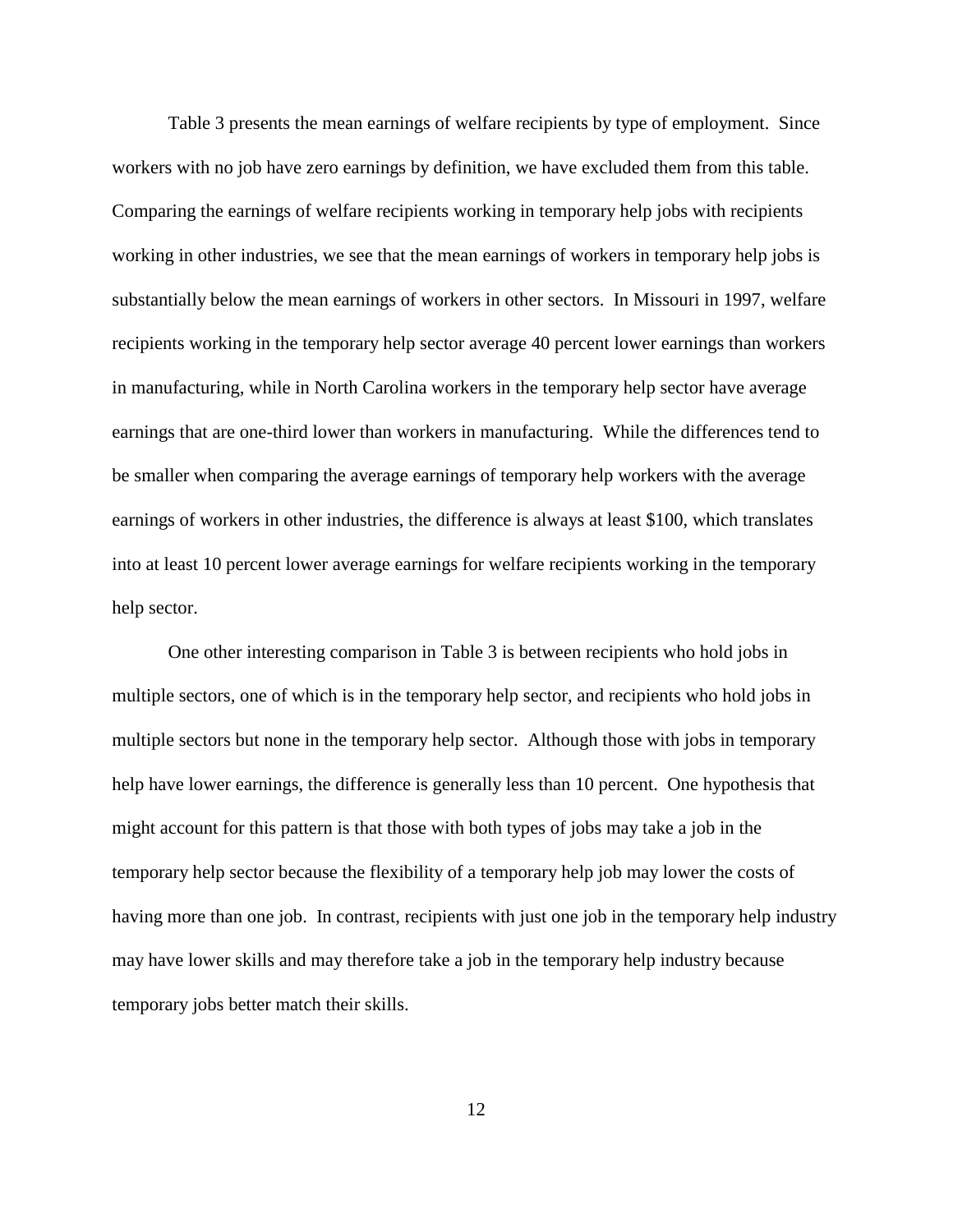Table 4 presents employment and earnings information over the next two years for welfare recipients separately by type of current job. In both Missouri and North Carolina, we see that recipients with no current job have substantially lower earnings over the next two years than any class of workers and have fewer quarters in which they have positive earnings. We also see that, relative to recipients working in other sectors, recipients with a job only in the temporary help sector tend to have lower earnings over the next two years. However, it is important to note that the difference in the sum of earnings between workers in the temporary help sector and workers in other sectors is much smaller than the difference in current earnings reported in Table 3. The average sum of earnings over the next two years for welfare recipients in Missouri in 1997 whose job is in the temporary help sector is 14 percent less than welfare recipients whose job is in manufacturing. In contrast, we saw in Table 3 that the average current earnings of recipients in the temporary help sector was 40 percent lower than average current earnings of recipients working in manufacturing. This implies that recipients working in the temporary help sector have considerably higher rates of earnings growth over the next two years than recipients in the manufacturing sector. We see a similar pattern when we compare the earnings of temporary help workers to the earnings of workers in other industries.

Equally notable, we see that among individuals who are observed initially to have jobs in multiple sectors, those with a temporary help job actually have higher earnings than others in the subsequent two years, in contrast to their current earnings, which are lower. The finding that welfare recipients working in the temporary help sector have lower current earnings but faster earnings growth relative to recipients working in other sectors is consistent with the hypothesis that the reason workers accept jobs in the temporary help sector is because these jobs allow them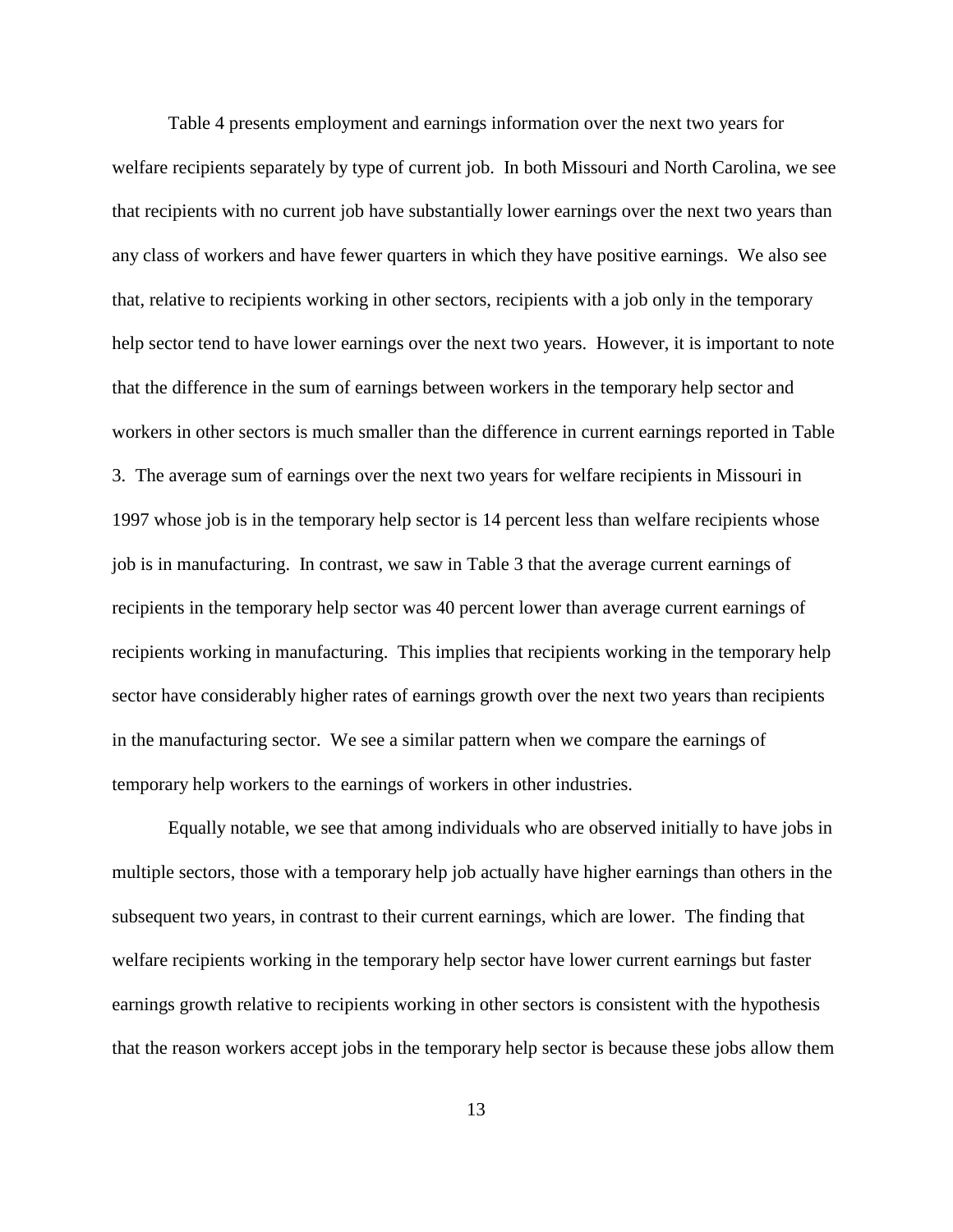to demonstrate to employers that they are productive, ultimately leading to more stable, higherpaying jobs.

#### *Future Welfare Receipt*

Table 5 presents statistics on welfare receipt over the subsequent two years, again broken out by the type of job held (or no job) in the current quarter and year of observation. In both Missouri and North Carolina, we see that a larger percentage of recipients with no job are still on welfare in two years as compared with those holding any job, and recipients with no job receive welfare payments in more quarters over the next two years. When we compare recipients with a job only in temporary help to other employed recipients, we see that recipients working in temporary help are also more likely to be on welfare in two years and to receive welfare payments in more quarters over the next two years. Welfare recipients who have a job only in the temporary help sector are less likely to leave welfare than recipients who have a job in another sector or who have jobs in multiple sectors. However, relative to welfare recipients with no job, recipients working in the temporary help industry are less likely to be on welfare two years later and receive fewer quarters of welfare over the period. Finally looking at the data for Missouri we see that for all industry groups, the percent on welfare two years later is lower for the more recent cohorts.

In summary, Tables 2-5 suggest that recipients with any job, including those with jobs in temporary help services, tend to be more skilled, have been on welfare for less time, and are more likely to move off of welfare in the future than those with no jobs. However, relative to recipients working in other sectors, recipients with jobs only in the temporary help sector tend to be less skilled, are less likely to leave welfare, have lower current earnings, but experience faster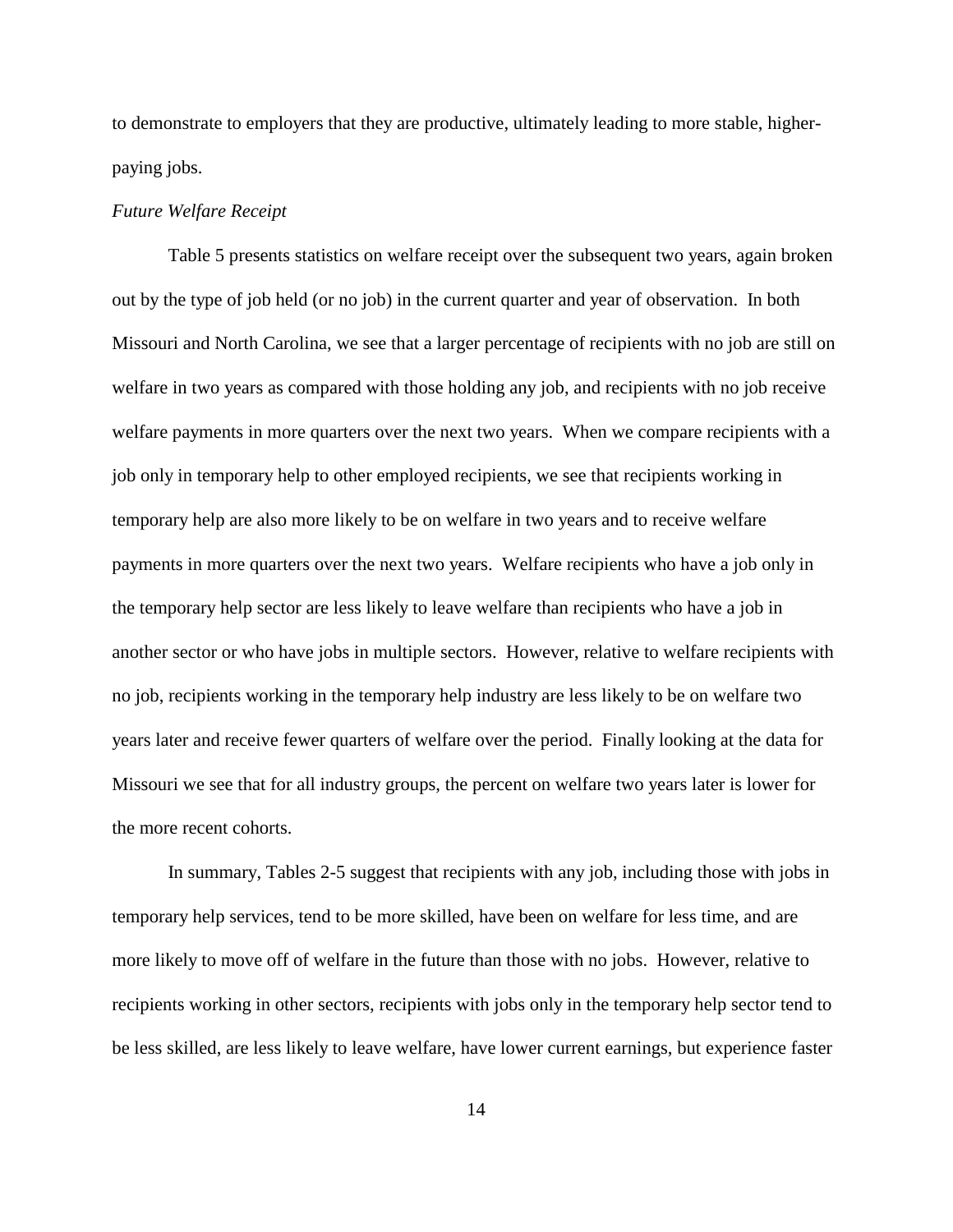growth in earnings in the next two years. These findings are all consistent with the hypothesis that welfare recipients obtain opportunities for future advancement by working in the temporary help sector. Of course, up to this point, we have not controlled for other characteristics of workers that might affect their earnings and employment and welfare patterns in our analysis. It is this more in-depth analysis that we turn to next.

# **V. Determinants of Employment, Earnings and Welfare Receipt**

## *Determinants of Job Type*

We begin by examining the relationship between welfare recipient characteristics and the type of job. We estimate a multinomial logit model, where the types of jobs an individual can have are: no job; a job in the temporary help sector only ("Job in Temp Help"); a job both in the temporary help sector and in another industry ("Job in Temp Help and Other Industry"); a job in another industry but no job in the temporary help sector ("Job, but None in Temp Help"). No job is the excluded category in this analysis, so all of the effects are relative to not having a job.

We estimate the multinomial logit model controlling for the set of demographic characteristics discussed previously (age, education, nonwhite, number of children and age of the youngest child) as well as measures of past welfare experience, labor market experience, and prior earnings.<sup>10</sup> We also control for the quarter of the year from which the observation comes

 $10$ Previous studies indicate that controls for labor market experience and prior earnings are particularly important, as they correlate strongly with unobserved characteristics related to future employment and earnings (Houseman and Polivka, 1999; Segal and Sullivan, 1997b; Heckman, Ichimura, Smith and Todd, 1998).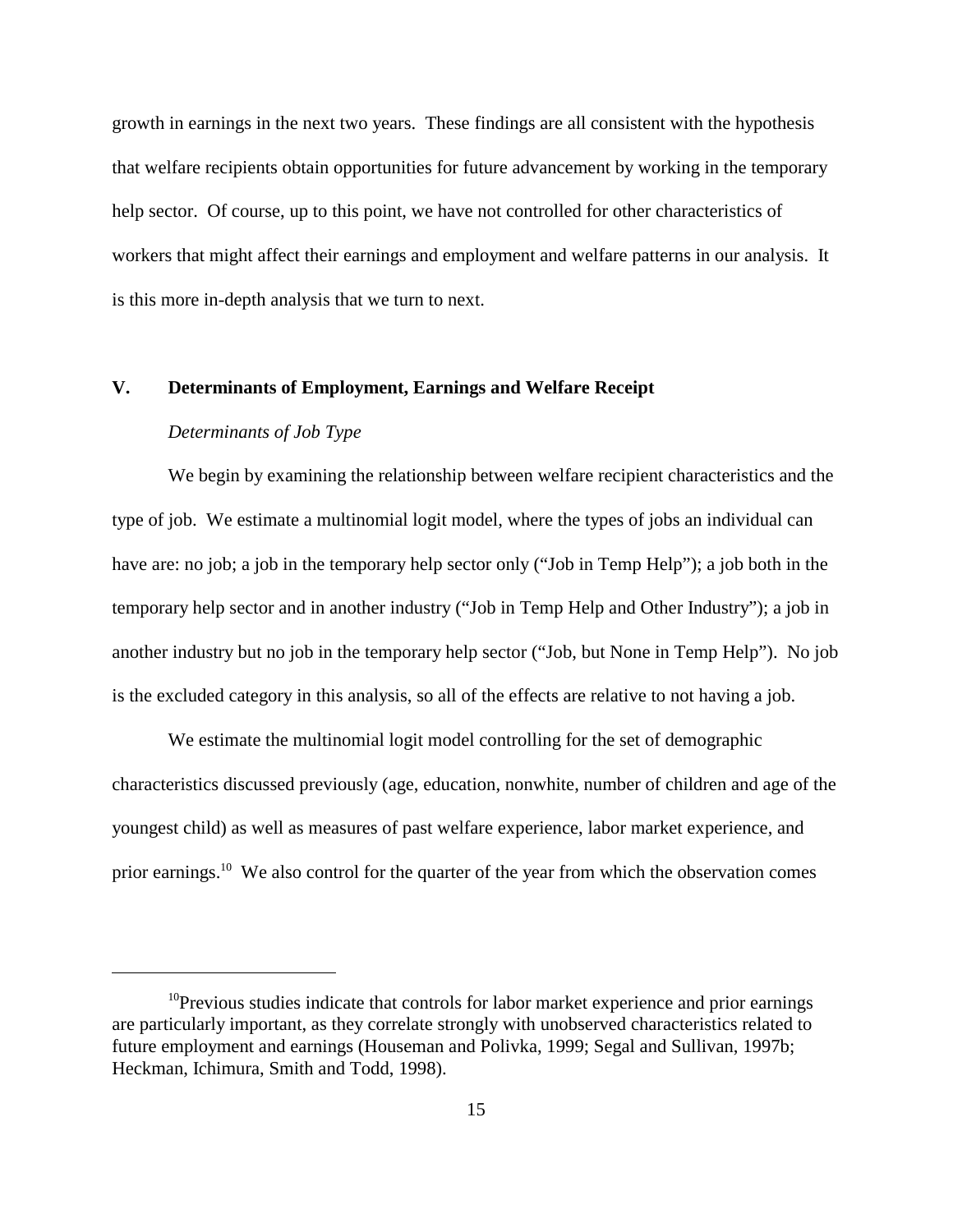and a variety of characteristics of the county where an individual lives. In addition to the county's metropolitan status, we control for the county's sanction rate and welfare departure rate. County-specific measures of the economy include the county's employment level, the share of employment in nine primary industries and the average earnings in each.

The results from our multinomial logit analysis are presented in Table 6. Looking at the coefficients in this table, we see that, with a few notable exceptions, the effects of individual characteristics are very similar across the three types of jobs, relative to not having a job. Perhaps the most striking exception, however, is the large difference in probabilities by race across job types. The probability that a welfare recipient has a job in the temporary help sector is substantially higher for nonwhites than for whites, while there is relatively little difference by race in the likelihood of obtaining other jobs. In addition, contrary to our expectations, older workers are relatively more likely to have jobs in the temporary help sector than jobs in another industry, although this effect is smaller in the most recent period.<sup>11</sup>

As expected, there are important differences by geographical location. Here we see that living in a metropolitan area significantly increases the probability that a recipient has any type of temporary help job relative to not having a job or to having a job in another industry. (This relationship is somewhat more pronounced in Missouri than in North Carolina.) This effect is in addition to the strong impacts of measures reflecting the local economy. As might be expected, greater levels of overall employment in the county imply a greater chance of temporary employment—especially where temporary employment is combined with other kinds of

<sup>&</sup>lt;sup>11</sup>We examine the impact of age at the sample mean, based on the coefficients for the linear and squared terms.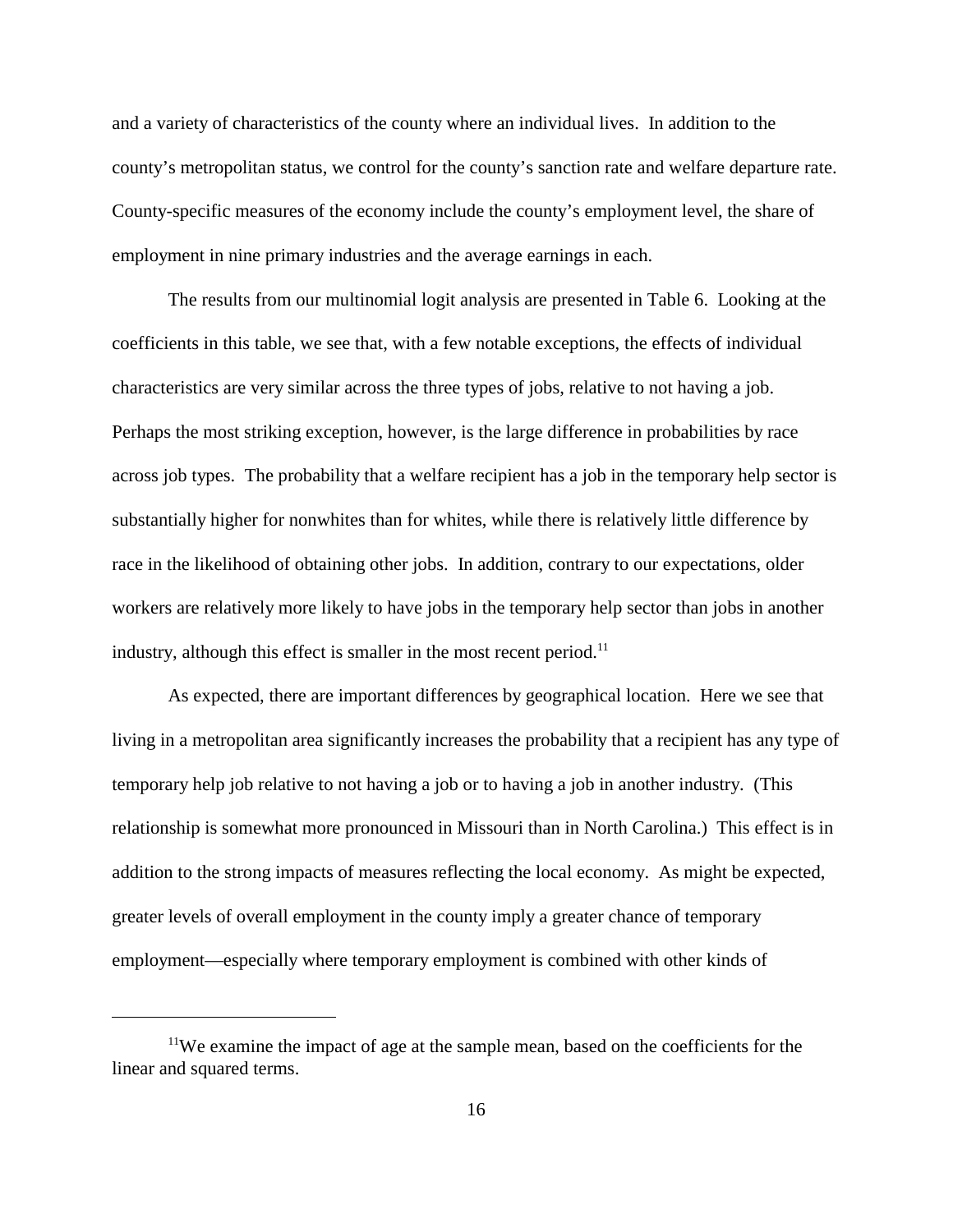employment. We see that high levels of construction, manufacturing, wholesale trade and resale trade employment increase the likelihood of a temporary help job. Earnings by industry also have statistically significant impacts, although effects are difficult to summarize. As might be expected, higher earnings in the industries listed above do not generally increase the likelihood of a temporary help job, suggesting that it is the lower-paying firms in these industries that are most likely to hire temporary help workers.

It is worthwhile to note that these results fail to support the view that women with more demanding family responsibilities are more likely to take temporary help jobs. It appears that individuals with more children or with younger children are no more likely to be in temporary help jobs than other jobs.

## *Determinants of Earnings*

The analyses above (Tables 3 and 4) show that those with jobs in temporary help service firms have initial earnings that are appreciably below those with jobs in most other major industry categories but that the difference in earnings between these groups declines in the following eight quarters. Several problems arise in attempting to identify whether this relationship is causal. The first problem is that individuals who take temporary help jobs may have different measured characteristics than other workers, and this difference may partly explain their lower earnings. Of course, we can control for these differences in a regression.

The more serious problem is that individuals in temporary help jobs may differ in unobserved ways from workers in others industries. Insofar as individuals have choices among alternative kinds of jobs, the conscious choice of a temporary help job may select individuals whose opportunities in other jobs are different from observationally identical individuals in those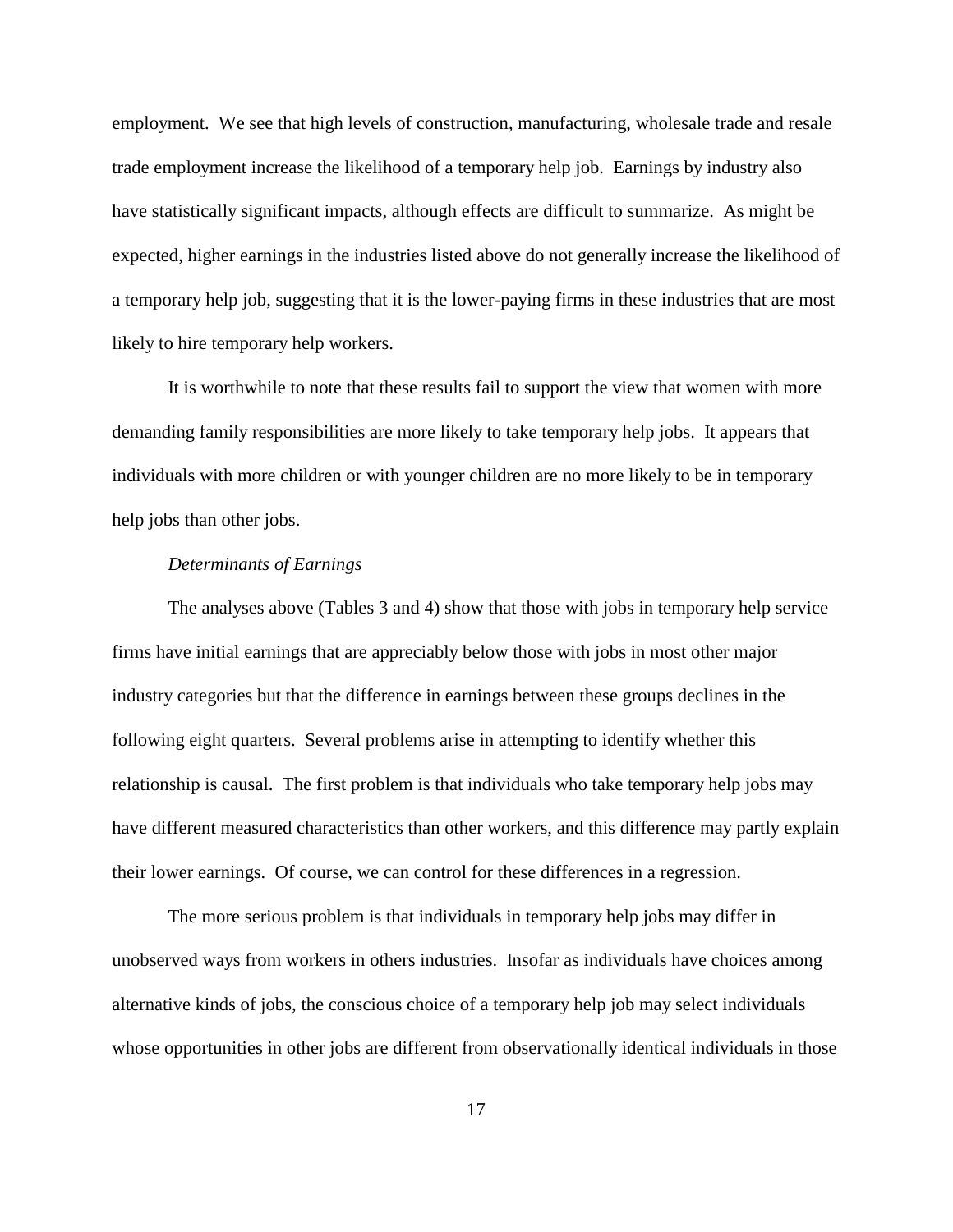jobs. In addition, since job type is partly determined by an employer decision, employer selection on unmeasured characteristics overlays self-selection. Although almost any selection configuration is possible, we suspect that women who have particular difficulty obtaining other employment may obtain temporary help positions, which implies that their low earnings are partly due to unmeasured characteristics.

To address these problems, we fit earnings models separately for our four classes of workers controlling both for individual characteristics and for unmeasured factors that influence selection into the job using the selection correction method proposed by Lee  $(1982)$ <sup>12</sup>. In order to identify the selection model we assume that our measures of county employment, county sanction and welfare departure rate, industrial structure and industry-specific earnings enter into the selection equation but not into the equation predicting earnings.<sup>13</sup> In essence, this implies that these county measures of the economy and welfare policy influence individual earnings exclusively through current employment and observed job type. While this assumption may be violated, these measures have the advantage that they will be largely independent of unmeasured individual characteristics that undoubtedly influence job choice and earnings. They therefore avoid the problems due to self-selection into jobs based on individual-specific earnings opportunities, which we expect to impose the most severe biases on results.

 $12$  This method uses probabilities obtained in the multinomial logit selection model to construct an inverse Mills ratio that is entered as a control variable ("Lambda" in our tables). The standard errors in these regressions are corrected to account for estimation error in the inverse Mills ratio. See Gyourko and Tracy (1988) for an explication of the method.

 $13$  The likelihood ratio tests for these measures taken together indicate that in all of our analyses they have a highly significant impact on job choice.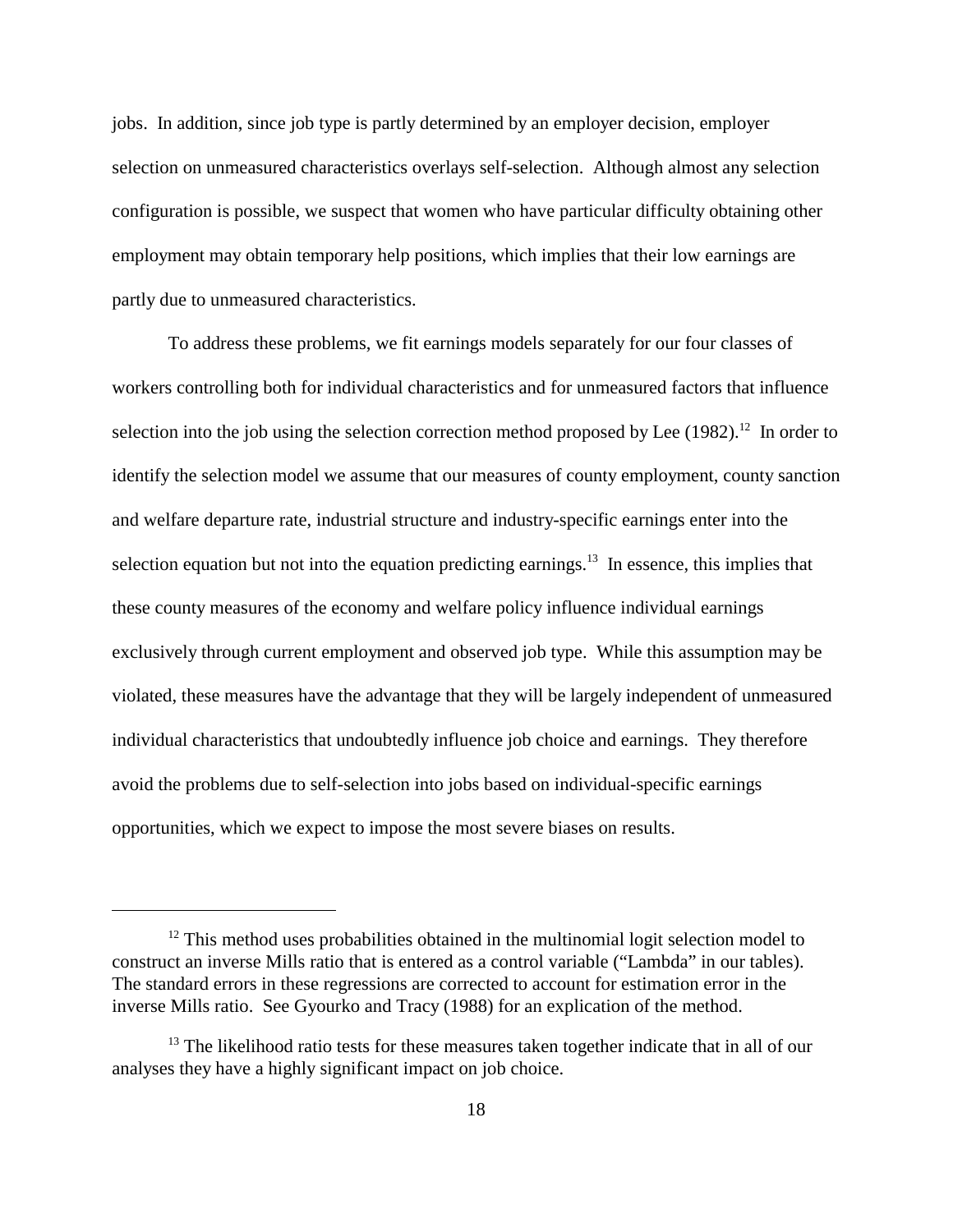We chose the above approach rather than a simple instrumental variables model because it is more flexible and allows us to directly incorporate elements of the selection process into the estimation. Individual characteristics are permitted to have differing impacts on ultimate earnings depending on current industry of employment and on whether the individual is employed. In our empirical analyses, the most dramatic differences are between those who are employed and others, and we see below that the impact of taking a temporary help job is substantially different for the kinds of people we observe without a job and those who have a job. The method also uses an explicit selection model to correct estimates of impact, allowing the functional form derived from the selection process to contribute to identification of the model.<sup>14</sup>

Appendix Table A-1 presents equations that predict current earnings for individuals holding jobs in the three classes identified by the multinomial logit: (1) job only in temporary help, (2) job in temporary help and another industry, (3) one or more jobs, but no job in temporary help. Since individuals without jobs have no earnings by definition, they are omitted in this analysis. Results are quite conventional, although, as might be expected in an analysis that controls for type of employment, estimated coefficients are frequently not statistically significant. Perhaps of greatest interest is that the coefficient on Lambda is not statistically significant in any of the regression equations, suggesting that selection effects are not of import in this case.

 $14$  Lane et al. (forthcoming) use a matching technique to compare temporary help workers to others, which if successful, allows for variation in impact by job choice. However, they report that, in practice, their methods did not match very well on work history measures. Matching assumes unmeasured factors do not bias estimates.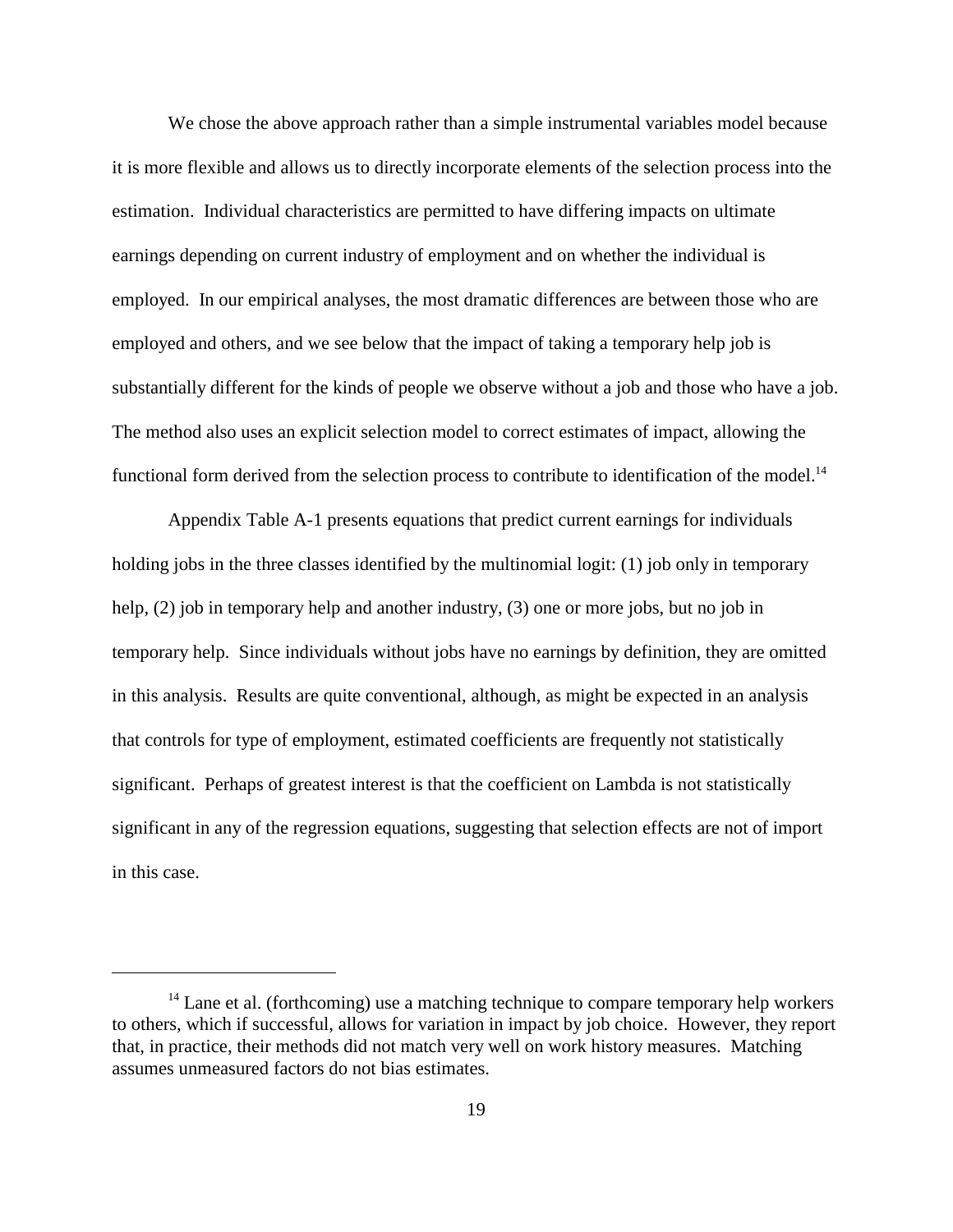Appendix Tables A-2 and A-3 present results for selection-corrected models predicting the sum of total inflation-adjusted earnings over the eight quarters subsequent to the reference quarter, as well as earnings in just the eighth quarter. Since individuals with no jobs during the reference quarter may obtain jobs in the following quarters, we include those with no job as an employment class. In all samples, the coefficient on Lambda is statistically significant for those not working during the reference quarter, but it is not significant for the other classes.

Table 7 presents statistics addressing the issue of how job category influences current and subsequent earnings based on these models. Panel A in the table presents estimates of impact on earnings in the current quarter, panel B presents estimates of impact on the sum of earnings over the eight subsequent quarters, and panel C presents estimates of impact on earnings in the eighth quarter. In each case the comparison is between a job in the temporary help industry only and the other three categories of job. Thus, each entry in the table is an estimated difference in earnings due to having a job in the temporary help industry only versus no job (or another job or some combination of jobs).

The simple difference between earnings for those in the given categories is shown in line 1. Line 2 presents impact estimates for an individual whose characteristics are at the mean of those who have no job. As such, it addresses the policy question of how those with no job would fare if they obtained jobs. Line 3 shows the impact estimated at the mean values for individuals in temporary help service jobs. If we view a temporary help job as the treatment, these estimates are the impact of the treatment on the treated.<sup>15</sup> In lines 2 and 3, estimates of impact are obtained

<sup>&</sup>lt;sup>15</sup> We also estimated similar measures for those in the other two categories of jobs. Although some differences exist, the pattern of effects are similar, and none of our conclusions would be altered by considering these estimates.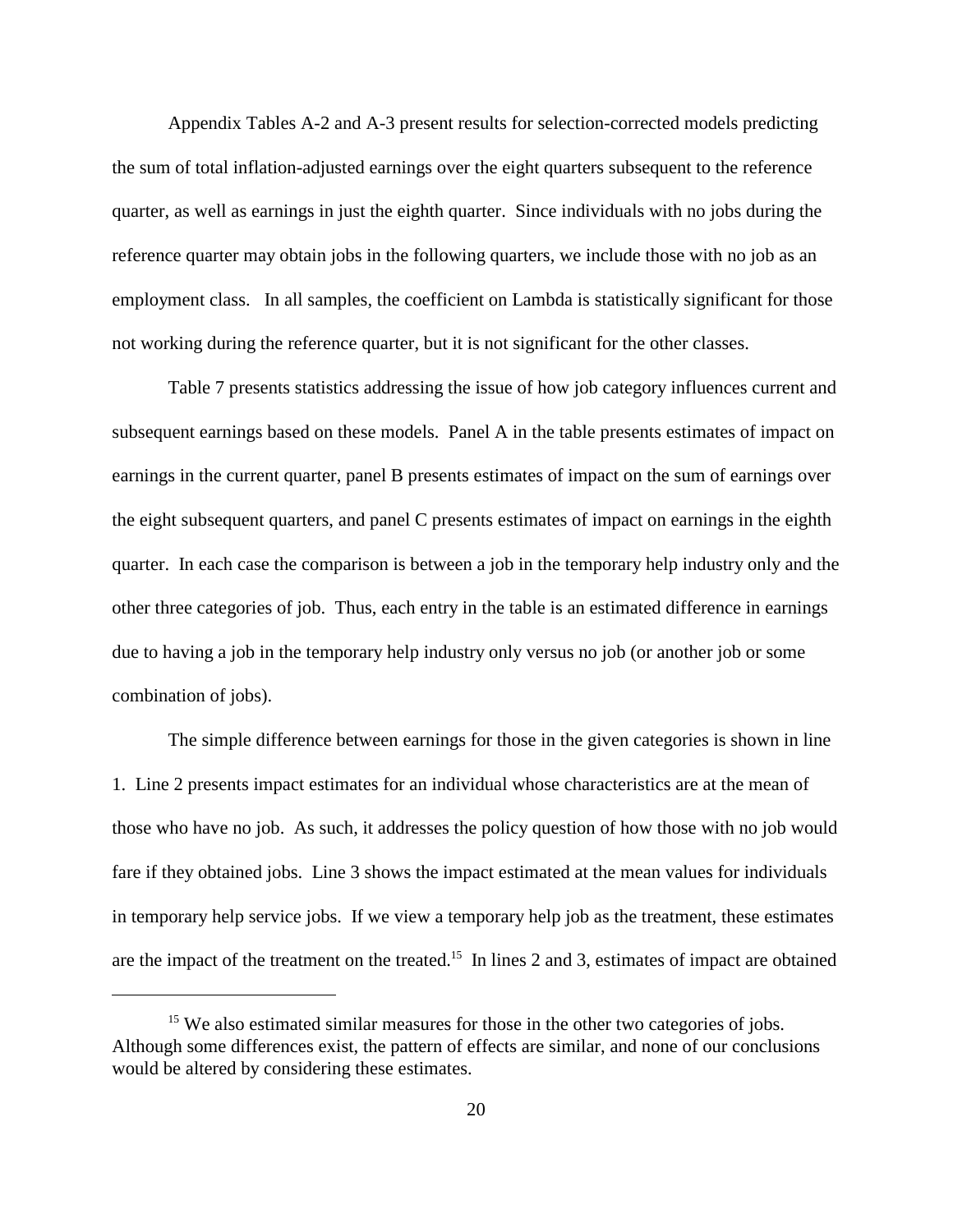including Lambda in the estimate (evaluated at the mean for the relevant group), so the estimate is conditional on having made the choice, in effect allowing for unmeasured differences that influence job choice to also impact earnings. It answers the question of what the earnings would be of an individual whose measured characteristics corresponded to this group but *who chose one job class or another*. If self-selection plays any role, these impact estimates may, in part, reflect unmeasured factors that cause individuals to make different job choices.

In contrast, although lines 4 and 5 are also estimated at the means of group characteristics, the coefficient for Lambda is set to zero. This simulates the experiment of actually taking an individual and placing her into one job category rather than another, as opposed to identifying an individual who makes the choice. Standard errors for these estimates are generally much greater than for comparable estimates in lines 2 and 3. In setting Lambda=0, we predict earnings based on independent variable values far from the means for the samples on which coefficient estimates were obtained. Since the coefficient of Lambda is estimated with much error, this causes the predicted earnings based on these equations to contain substantial error.16

Comparing the simple differences for current earnings with estimates of impacts reported in lines 2 and 3 in panel A, we see that measured individual characteristics explain only a modest proportion of observed earnings differences between job classes. Estimates of the impact of having a temporary job for an individual who, in fact, has no job (line 2) range from \$629 to

<sup>&</sup>lt;sup>16</sup> In general, the most accurately estimated predictions are those where dependent variables are closest to the means on which the sample is estimated. Since the group means on the independent variables that are used in estimating lines 2-3 are only slightly displaced from those used to estimate parameters, estimated standard errors are not inflated by this procedure.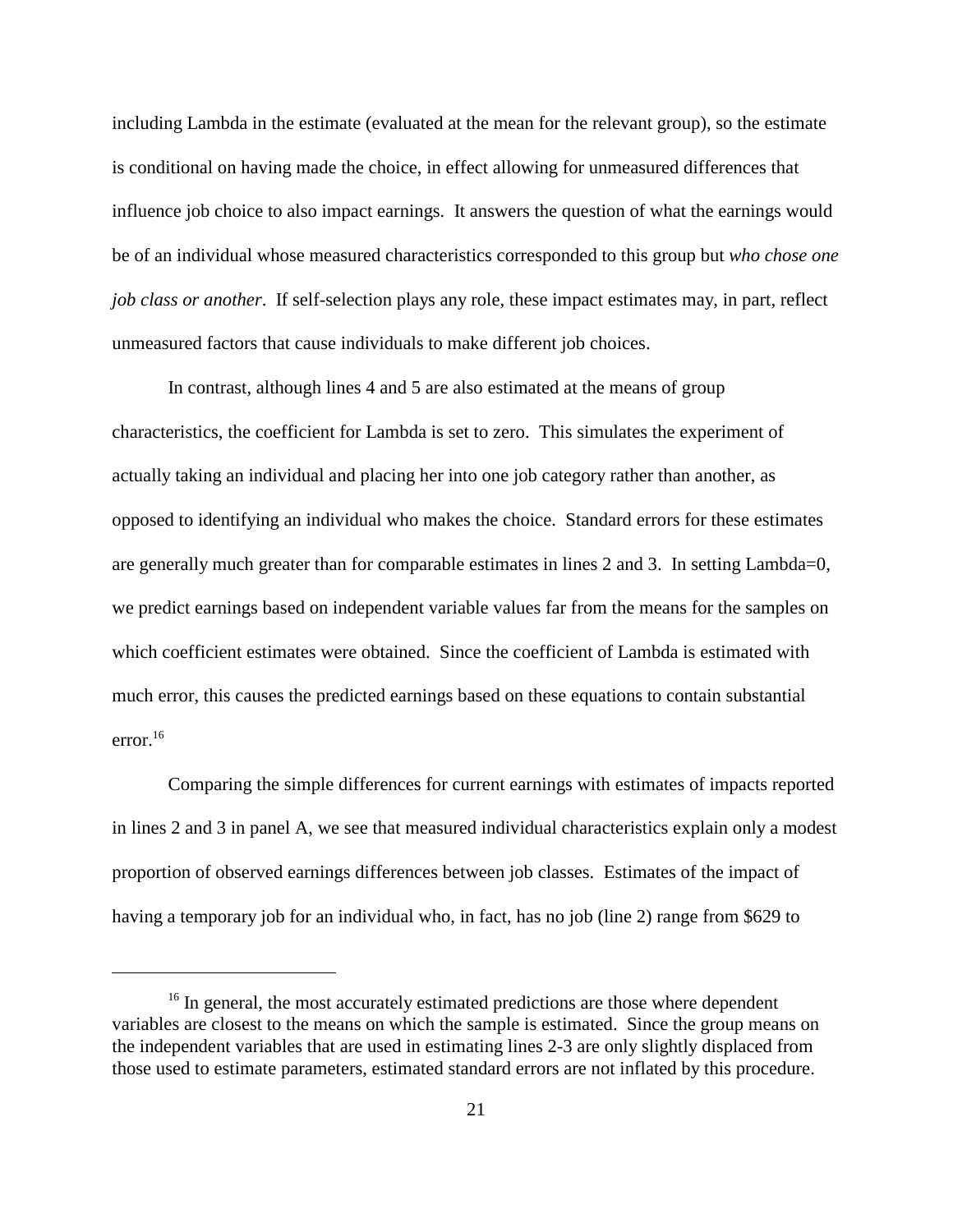\$846. However, the second and third columns indicate that for such an individual, earnings in a temporary help job are lower by between \$200 and \$400 than they would be in another job, and lower by about \$500 than earnings for holding both a temporary help and another job. Line 3 shows that impact estimates are generally larger if we focus on those in temporary help jobs. Lines 4 and 5 show similar patterns, although standard errors are so large that comparisons are often not meaningful.

Looking at panel B, we see that individual characteristics become more important when we focus on the sum of earnings over the subsequent eight quarters. Comparing the simple difference in earnings (line 1) with estimates of impact in lines 2 and 3, we see that the gap in the earnings between those who had no job and those who had a temporary job (column 1) is around \$6000, but the estimated impact is as little as \$4200. Estimates reported in columns 4 and 5 display similar patterns.

Perhaps of greatest interest, we see that the dollar decrement to having a temporary help job rather than a job in another industry ranges from about \$500 to \$1600, which is generally less than a third of the positive impact of a temporary job relative to no job. Impact estimates for current earnings in panel A implied a much larger relative penalty for temporary help employment. In percentage terms, we find that, controlling for observable characteristics, temporary help employees have *current* earnings that are about 60 percent of earnings for those in other jobs, but the sum of their subsequent earnings is at least 85 percent of that for other workers. This underscores our observation that the low earnings obtained in temporary help jobs do not appear to be permanent.

22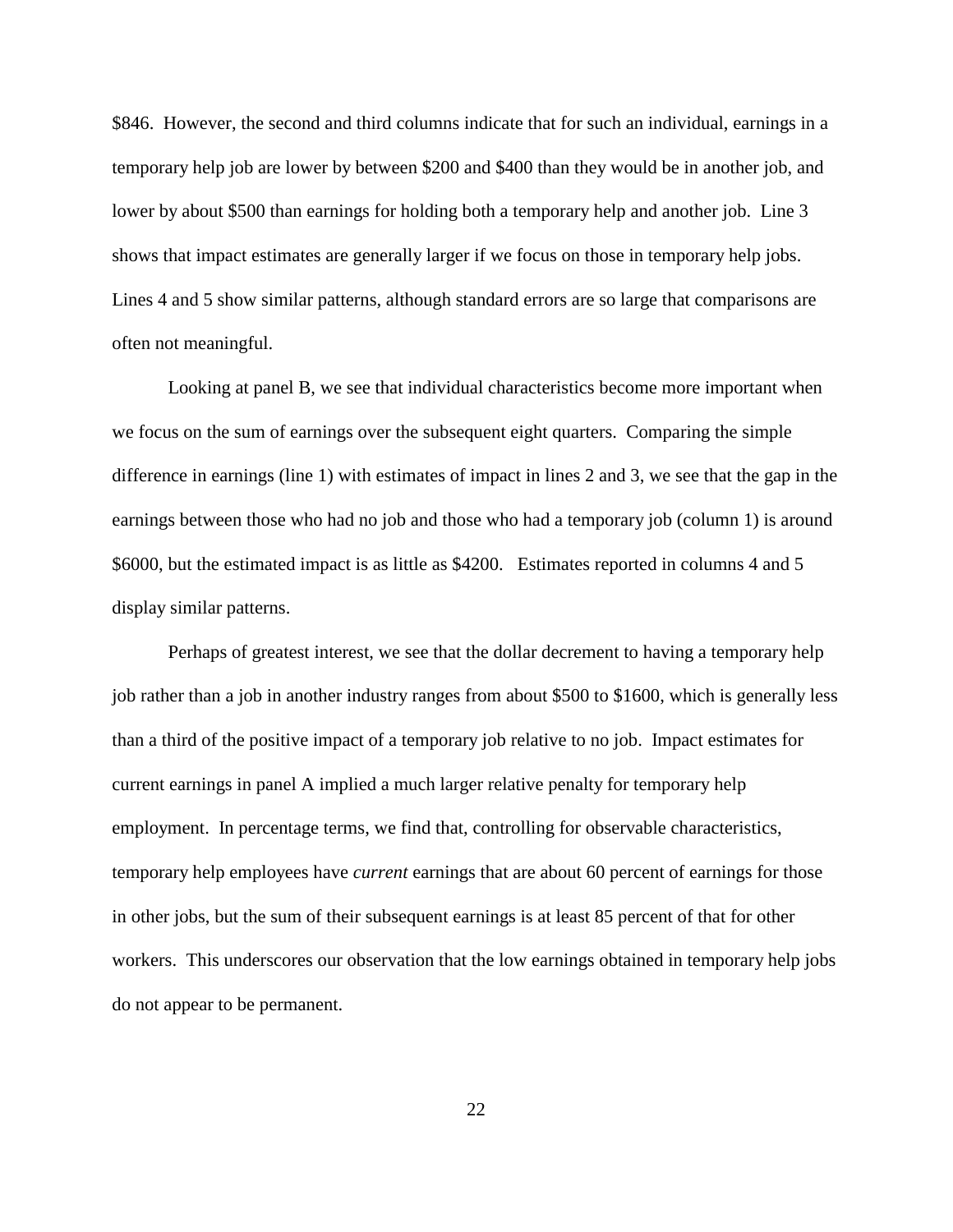Lines 4 and 5 do not provide much evidence that selection on the basis of unmeasured factors into each job category explains the gap between predicted earnings for temporary help workers and those with no job. In North Carolina, this impact measure is actually larger than those reported in lines 1 and 2 and is statistically significant, whereas in the two Missouri samples, estimates are very imprecise.

 Panel C, which presents impact estimates based on earnings in the eighth quarter after the reference quarter, underscores the basic pattern reported in panel B. Earnings for those initially in temporary help jobs are predicted to be at least 94 percent of the earnings they would obtain if they had been in an alternative job. Impact estimates (second column) are generally substantively small and often are not statistically significant. Overall, we conclude that, although temporary help workers earn lower wages initially, they also have faster subsequent wage growth, so that by eight quarters later, workers who initially held temporary help jobs have earnings that are close to those of workers who had jobs in other industries.

Estimates of the impact on ultimate earnings of holding a temporary job rather than no job, as reported in both panels B and C, are substantial both for individuals who don't have jobs (line 1) and for those who have such jobs (line 2), although there generally somewhat higher for the former. It appears that a policy of moving individuals who would not otherwise be employed into temporary help jobs has substantial beneficial effects, whether one is examining current temporary help workers or those who might be subject to future policy.

Perhaps most surprising is the fact that the role of temporary help has changed relatively little in Missouri over the period we observe it. Between 1993 and 1997, the proportion of welfare recipients with any kind of temporary help job more than doubled, and among employed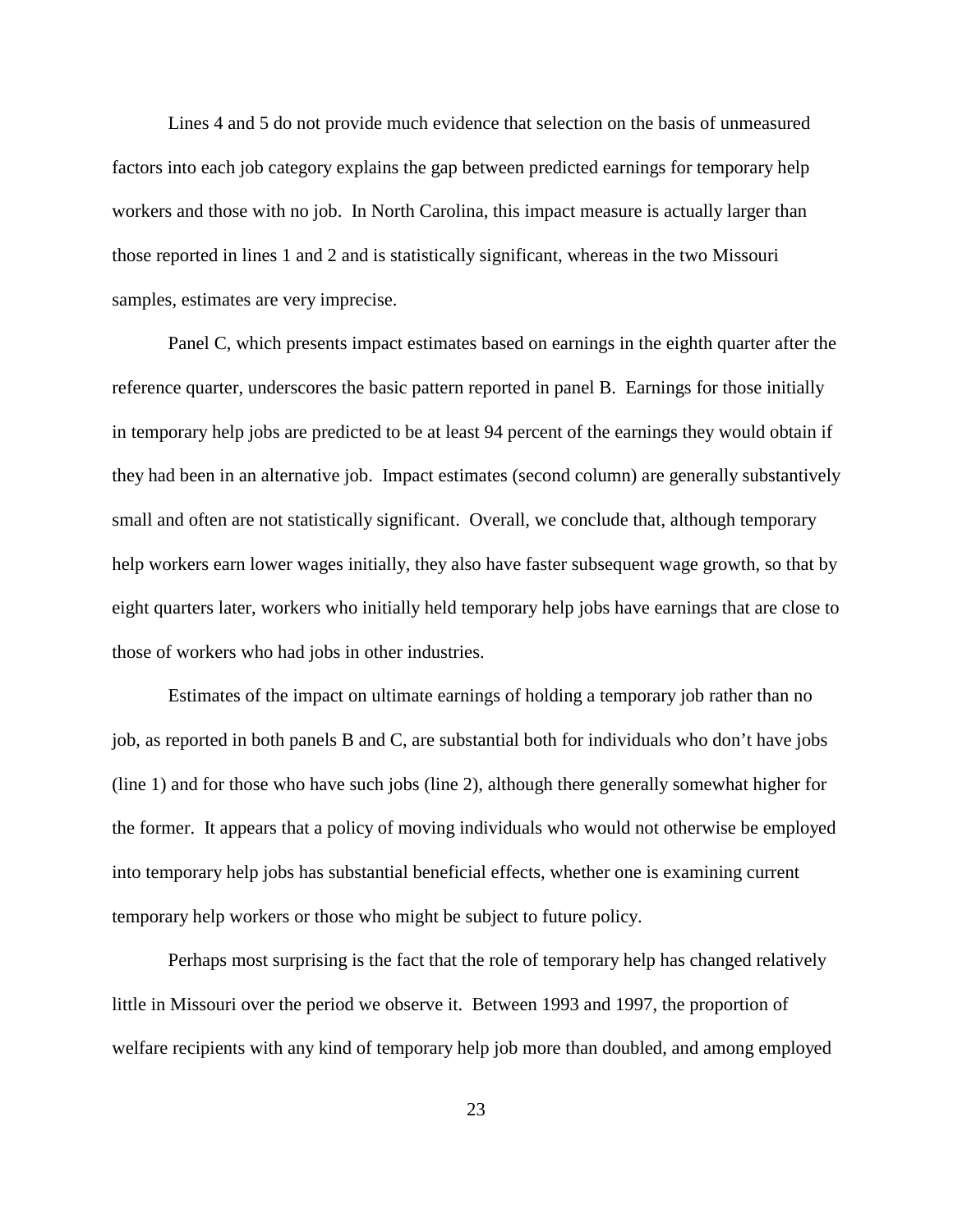welfare recipients, the proportion increased by 50 percent. This period also corresponds with changes in the welfare system, in which there was growing pressure for recipients to seek employment, accompanied by dramatic declines in the welfare caseload. If recipients were being forced into temporary help jobs in this period, we might expect that the those employed in these jobs would fare worse than in earlier years, in contrast to our findings.

### *Mobility Between Jobs*

Of course, we expect that one of the primary ways that those in temporary help jobs improve their position is by moving into jobs in other industries. Table 8 provides some indication of the job mobility of temporary help workers and others. For ease of presentation, an employed individual is classified by the job from which she received the most earnings in the quarter. We recognize that many of the temporary help workers that "move" to other industries were actually working in firms in those industries while they were employed by temporary help firms. However, for those workers, such a move nonetheless identifies an important change in employment status.

Each row in Table 8 indicates how individuals in a given type of job are distributed across jobs a year later. We see, for example, that in 1993, 38.6 percent of temporary help workers were working in service jobs (including temporary help) one year later. The patterns are quite similar across years and states, and in each case they indicate that mobility from temporary help positions to other industries is substantial. Whereas over 50 percent of workers in service industries (not temporary help) remain in service, only about 40 percent of temporary help workers are still in service one year later. In our two states, the proportion of temporary help workers who have moved to manufacturing, although modest, is greater than for any of the other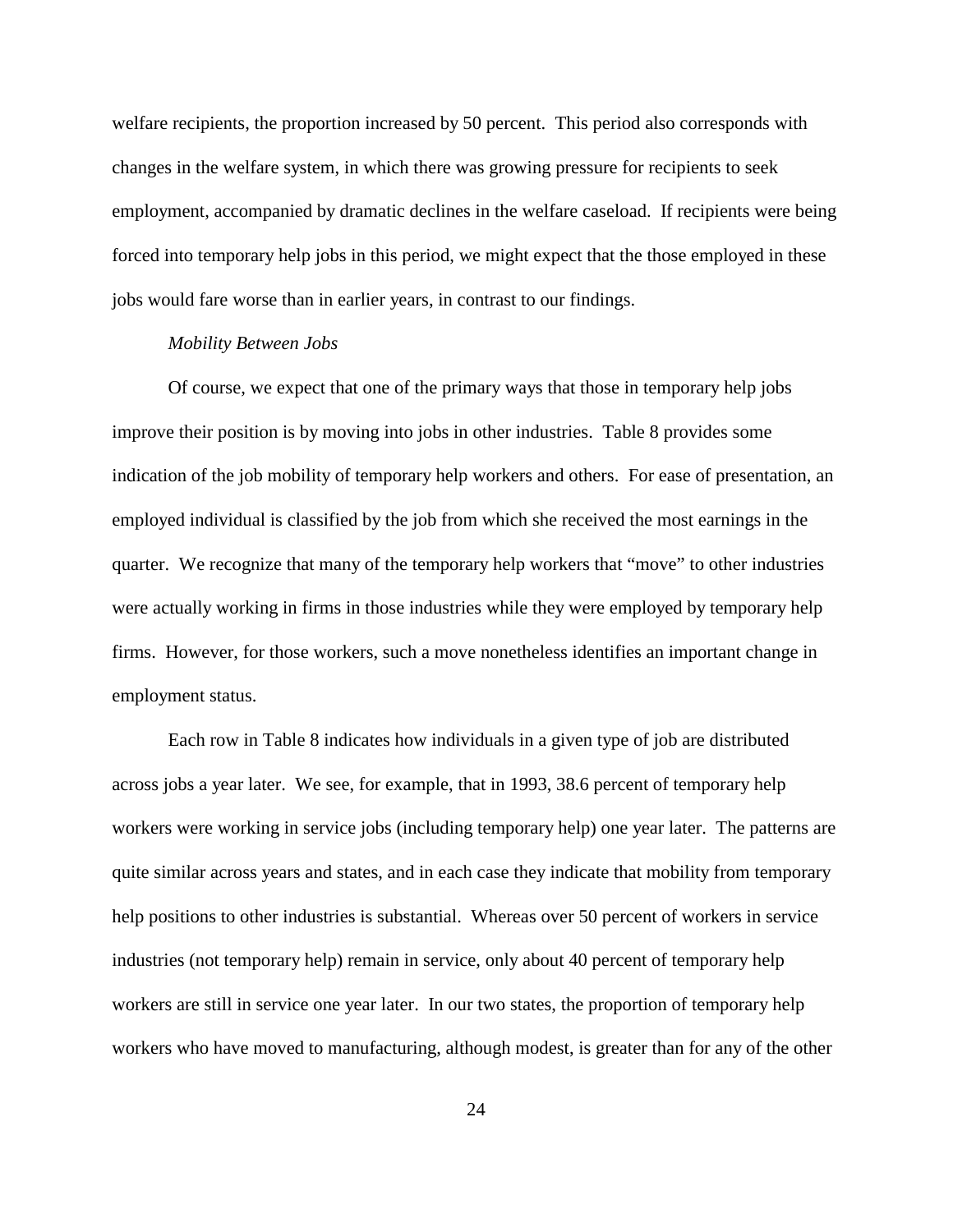industries, aside from manufacturing itself. Temporary help workers are also relatively likely to move into the "other" category. The likelihood of movement to these two industry categories is significant given that jobs in these industries on average pay higher wages (see Table 3).

While the movements are not striking, they nonetheless give some indication of the kind of mobility that temporary help workers may be experiencing. Furthermore, it is worthwhile to note that the proportion of workers who do not have a job one year later is also similar across industries, suggesting that temporary workers are not significantly more likely to be without a job a year later than those who go to work in other industries.

### *Movement Off of Welfare*

Next we estimate the probability that an individual is on welfare eight quarters later, controlling for measured characteristics and unmeasured factors that influence selection into the job. We again apply Lee's (1982) selection correction method to this linear probability model. We use the same classification system for job type that we used in the earning models, (i.e., no job, job in temporary help only, job in temporary help and another industry, or job but none in temporary help), and similarly construct the inverse Mills ratio using probabilities obtained in the multinomial logit selection model. Appendix Table A-4 presents results for the selectioncorrected models predicting the probability of leaving welfare eight quarters later, with the standard errors adjusted for estimation error in the inverse Mills ratio.

Appendix Table A-4 shows that the estimated impacts of individual characteristics are consistent with prior research, and differences over time and between states are small. The coefficients on Lambda in all of the Missouri models are generally not statistically significant,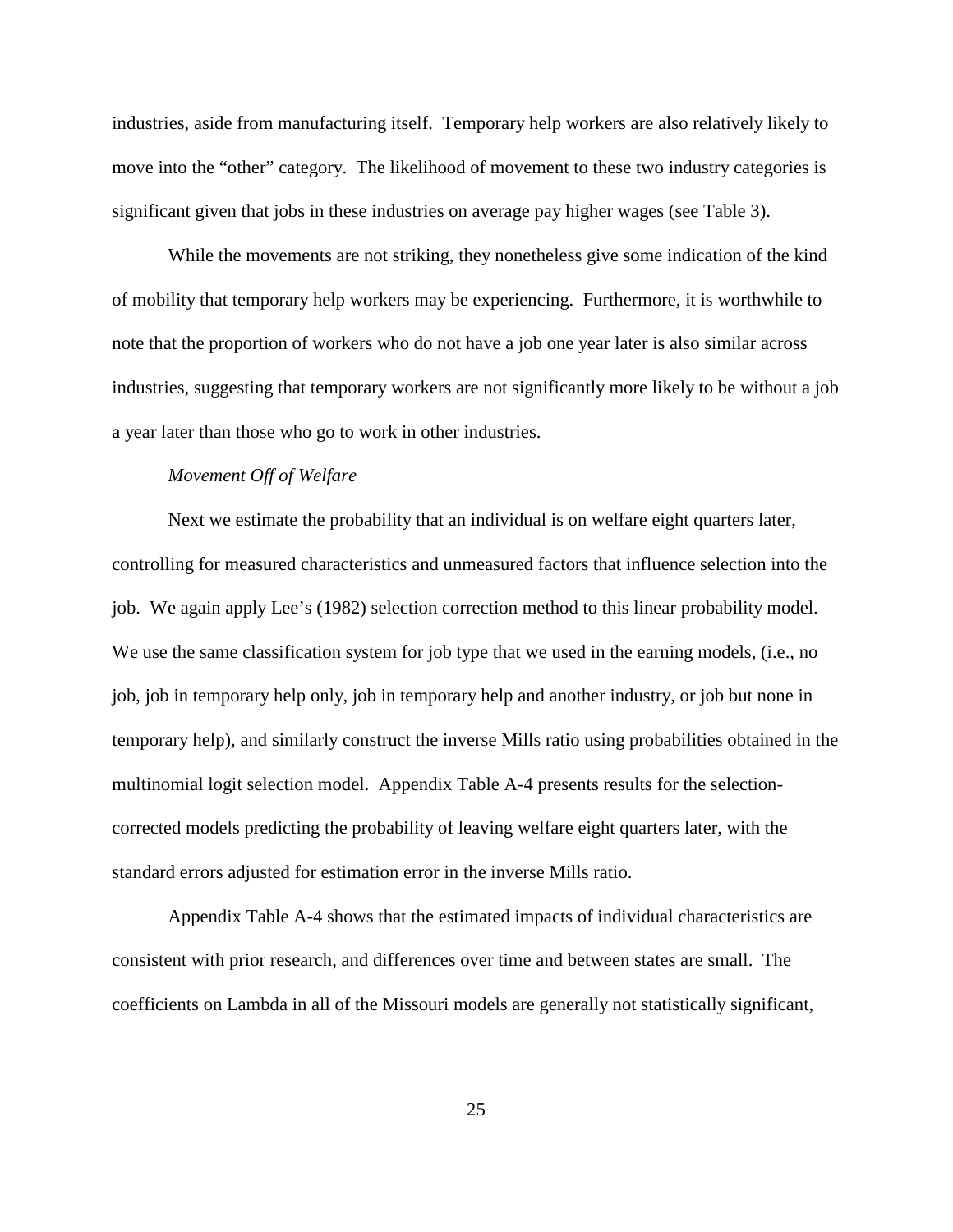implying that selection effects are negligible. The North Carolina results suggest, however, that self-selection is particularly important for those with no job during the reference quarter.

Table 9 presents statistics that indicate how the type of job one enters influences the probability of leaving welfare. Differences in the observed probabilities are shown in line 1; lines 2 and 3 show estimated impacts for individuals who initially hold no job and those who hold a temporary help job only. Following the same structure as Table 7, lines 2 and 3 include Lambda, and therefore do not correct for selection on unmeasured factors, whereas lines 4 and 5 set Lambda to zero, removing any differences due to selection on unmeasured characteristics.

The results show that welfare recipients holding jobs are substantially more likely to be off of welfare in two years than are those without jobs, but there is a decline in this impact over time. Focusing on Missouri, where we can compare periods prior to and following welfare reform, line 2 shows that, in 1993, the chance of leaving welfare is 6.6 percentage points higher for a recipient with a job (not in temporary help) than for a recipient with no job, whereas in 1997 the difference is only 2.9 percentage points. The difference in North Carolina in 1997 is 3.4 percentage points. Recall that the chance that any individual leaves welfare increases dramatically between 1993 and 1997 (Table 5), and the observed pattern is consistent with the view that welfare reform has had its greatest impact on those without jobs.

In North Carolina, those with only temporary help jobs have a chance of leaving welfare that is 3.8 percentage point lower than those in other jobs. The difference is greater in Missouri, with a difference of nearly 7.7 percentage points in 1993 and over 10 percentage points in 1997. However, when we control for measured personal characteristics (lines 2 and 3), the impact estimates are smaller, less than half as great in some cases, implying that much of the lower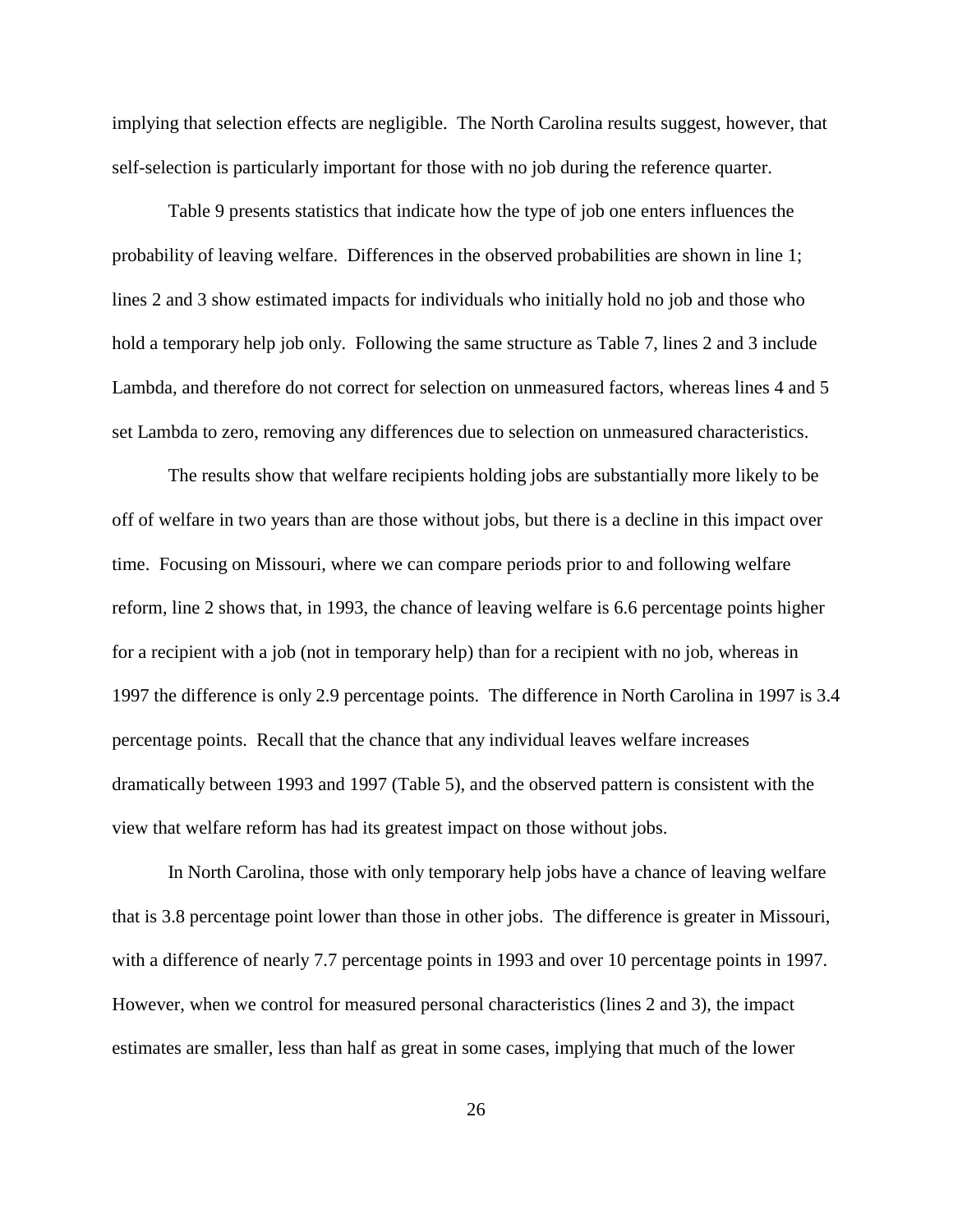chance of leaving welfare for temporary help workers is due to measured characteristics. In 1997, in both Missouri and North Carolina, once we control for observable characteristics, recipients working in temporary help jobs are about 3 percentage points less likely to leave welfare in two years than recipients working in other industries. Hence, once measured factors are controlled, working in a temporary help job has only a small impact on the chance of exiting welfare.

Controlling for unmeasured differences that influence selection into jobs (lines 4 and 5) has no consistent effect on the estimated impacts of temporary employment on the chance of leaving welfare. As in the earnings models, these estimates have large standard errors and are not very informative about the importance of selection in biasing estimates of the impact of temporary versus other jobs. However, lines 3 and 4 tend to confirm the positive impact of having a temporary help job rather than no job. In fact, in North Carolina, these are statistically significant and the point estimates imply that a large impact of employment on welfare exit is partly hidden by unmeasured factors.

#### **VI. Summary and Conclusion**

Our results confirm the view that welfare recipients in temporary help jobs receive lower earnings and have less promising prospects for movement from welfare than those who have jobs in other industries. However, what is perhaps of greatest interest is that these differences are small once we control for individual characteristics. Earnings in subsequent years for temporary help workers increase faster than those in other industries. Overall, it is clear that those in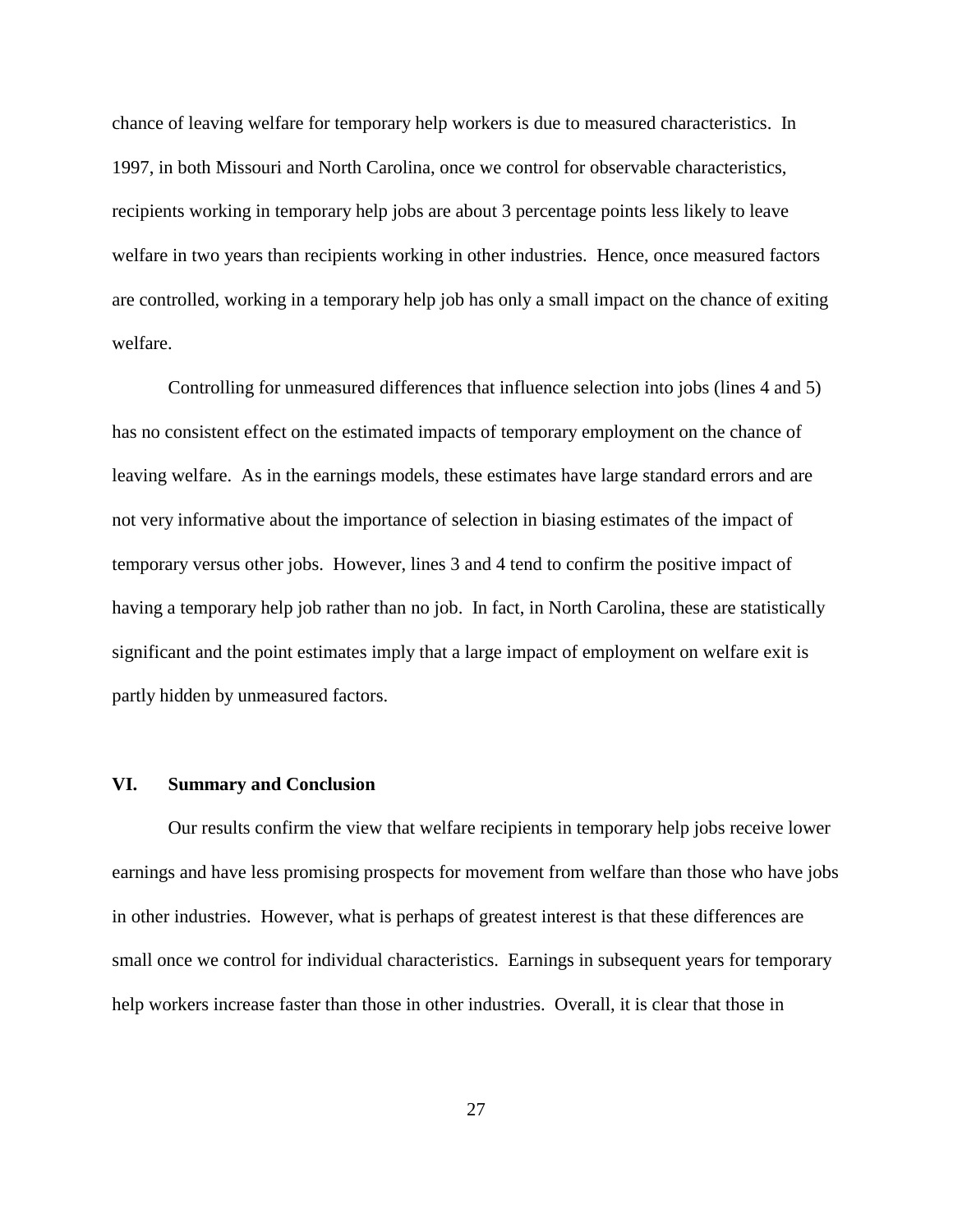temporary help jobs have appreciably better future prospects than those who are not holding jobs, even after controlling for all of the characteristics that we can observe.

Whether temporary help jobs are, on net, beneficial to welfare recipients depends on whether they supplant jobs that provide better pay and benefits and greater levels of stability. It seems likely that a welfare recipient with a job in a manufacturing firm faces at least slightly better prospects than a worker in temporary help services. But we suspect that for many welfare recipients, attractive jobs are not available because their skills and observable characteristics make employers unwilling to hire them into the stable and high-paying jobs, such as those in manufacturing. If temporary help jobs provide employment for at least some welfare recipients who would not otherwise have employment, these analyses show that the impact will be strongly positive.

Even if temporary help jobs supplant other jobs, there is very little evidence to suggest that workers in those positions are significantly hurt in the long run. Our analyses suggest that temporary help jobs provide a path to other industries with higher pay and greater stability. There is also evidence that some recipients benefit from being able to combine work in temporary help services with other employment. Undoubtedly, some of those with temporary help jobs find themselves trapped in employment with low earnings and perennial instability, but we do not find evidence that, among welfare recipients, such problems are worse for temporary help workers than for those in most other jobs. Those who take temporary positions are not more likely than those taking jobs in other industries to be without a job a year later. And despite the growth in the number of recipients with temporary help jobs, there is no indication that the circumstances of these workers have deteriorated over time.

28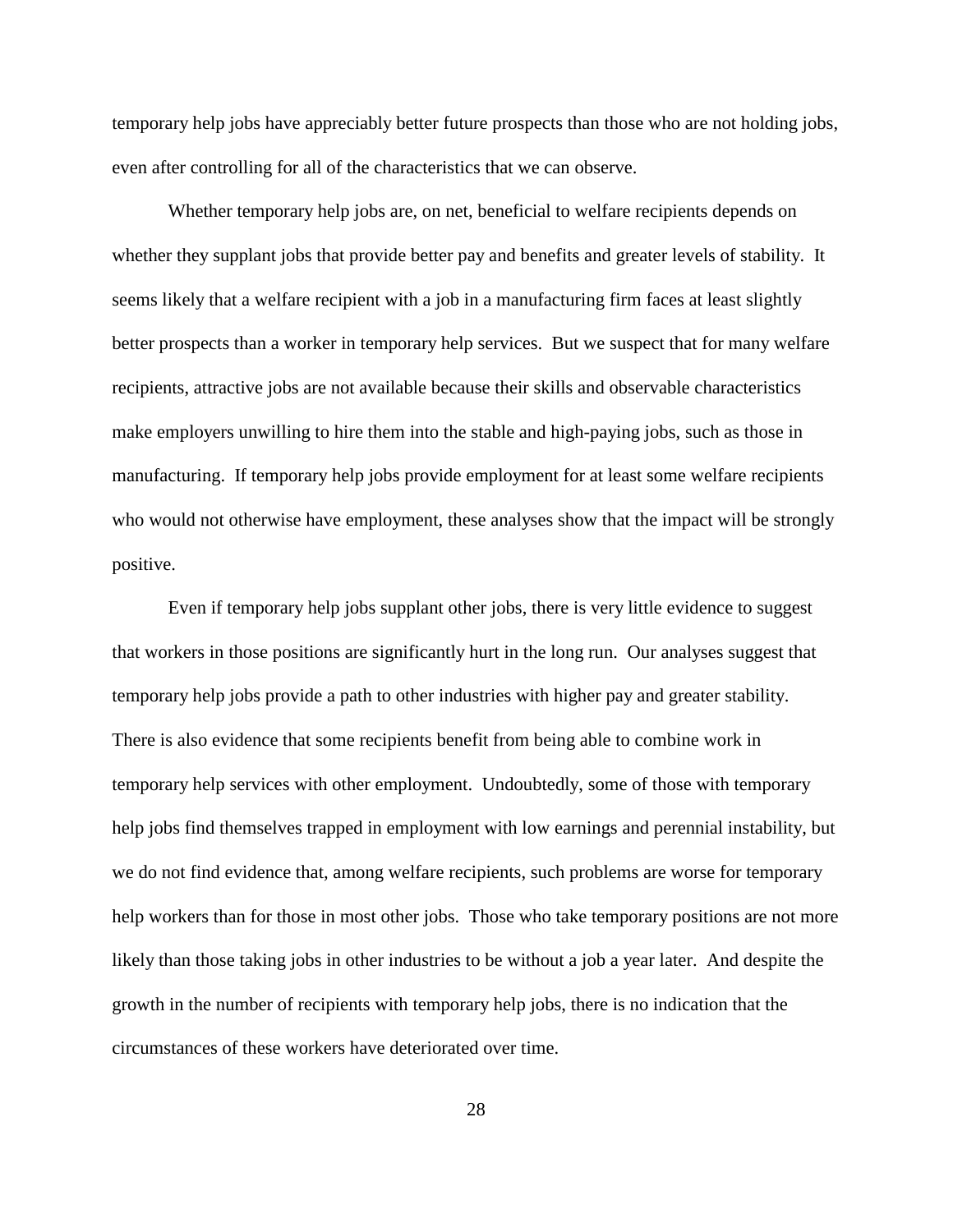#### **References**

- Bartik, Timothy J., "Short-term Employment Persistence for Welfare Recipients: The 'Effects' of Wages, Industry, Occupation, and Firm Size," Working paper, W.E. Upjohn Institute for Employment Research (1997).
- Berg, Linnea, Lynn Olson, and Aimee Conrad, "Causes and Implications of Rapid Job Loss Among Participants in a Welfare-to-work Program," Presented at the Annual Research Conference of the Association for Public Policy and Management. Bethesda, MD (1991).
- Booth, Alison L., Marco Francesconi, and Jeff Frank, "Temporary Jobs: Stepping Stones or Dead Ends?" *Economic Journal* 112, (June 2002), F189-213.
- Blank, Rebecca M, "Contingent Work in a Changing Labor Market," In Richard B. Freeman and Peter Gottschalk, eds., *Generating Jobs: How to Increase Demand for Less-Skilled Workers*. New York: Russell Sage Foundation (1998).
- Carre, Francoise J., "Temporary Employment in the Eighties." In *New Policies for the Part-time and Contingent Workforce*, Virginia L. duRivage (ed.). New York: ME Sharpe, (1992) 45-88.
- Cohany, Sharon R, "Workers in Alternative Employment Arrangements: A Second Look." *Monthly Labor Review* 121 (11), (November 1998), 3-21.
- Gyourko, Joseph and Joseph Tracy, "An Analysis of Public- and Private-Sector Wages Allowing for Endogenous Choices of Both Government and Union Status." *Journal of Labor Economics* 6 (2), (April 1998), 229-253.
- Heckman, James, Hidehiko Ichimura, Jeffrey Smith and Petra Todd, "Characterizing Selection Bias Using Experimental Data." *Econometrica*, 66(5) (1998) 1017-1098.
- Houseman, Susan N. and Anne E. Polivka "The Implications of Flexible Staffing Arrangements for Job Stability. Working paper, W.E. Upjohn Institute (1999).
- Howe, Wayne J., "Temporary Help Workers: Who They Are, What Jobs They Hold." *Monthly Labor Review* 109 (11), (November 1986), 45-47.
- Hotz, V. Joseph, and John Karl Scholz, "Measuring Employment and Income for Low-Income Populations With Administrative and Survey Data." in *Studies of Welfare Populations: Data Collection and Research Issues*, National Research Council, National Academy Press (2002), 275-315.
- Jorgenson, Helene and Hans Riemer, "Permatemps: Young Temp Workers as Permanent Second Class Employees." *American Prospect* 11(18), (2000) 38-40.
- Kornfeld, Robert and Howard S. Bloom, "Measuring Program Impacts on Earnings and Employment: Do UI Wage Reports from Employers Agree with Surveys of Individuals?" Working paper, Abt Associates and New York University, (1997).
- Laird, Karylee and Nicolas Williams, "Employment Growth in the Temporary Help Supply Industry." *Journal of Labor Research* 17 (4), (Fall 1996) 663-681.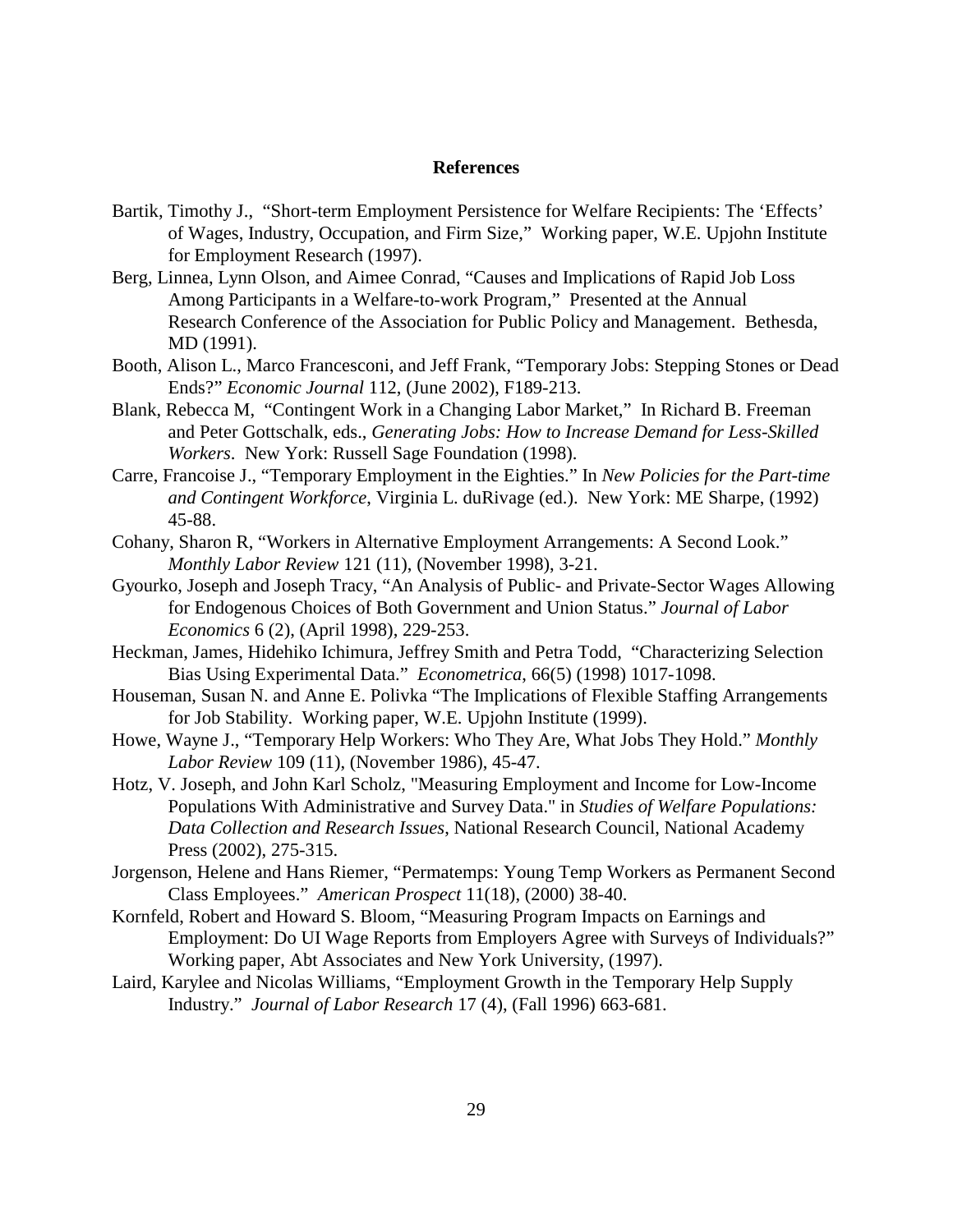- Lane, Julia, Kelly S. Mikelson, Pat Sharkey, and Doug Wissoker, "Pathways to Work for Low-Income Workers: The Effect of Work in the Temporary Help Industry." *Journal of Policy Analysis and Management,* (forthcoming).
- Lee, Lung-Fei, "Generalized Economietric Models with Selectivity." *Econometrica* 51 (2), (March 1982), 507-12.
- McAllister, Jean, "Sisyphus at Work in the Warehouse: Temporary Employment in Greenville, South Carolina." In *Contingent Work: American Employment Relations in Transition*, Kathleen Barker and Kathleen Christensen, eds. Ithaca, NY: Cornell University Press, (1998), 221-242.
- Morris, Michael D. and Alexander Vekker, "An Alternative Look at Temporary Workers, Their Choices, and the Growth in Temporary Employment." *Journal of Labor Research* 22 (2), (Spring 2001), 373-390.
- Nollen, Stanley D., "Negative Aspects of Temporary Employment." *Journal of Labor Research* 17 (4), (Fall 1996), 567-581.
- Pavetti, LaDonna and Gregory Acs, Moving Up, Moving Out, or Going Nowhere? A Study of the Employment Patterns of Young Women and the Implications for Welfare Mothers. *Journal of Policy Analysis and Management,* 20(4), (2001), 721-736.
- Pavetti, LaDonna, M. Ihcelle K. Derr, Jacquelyn Anderson, Carole Trippe, and Sidnee Paschal, "The role of intermediaries in linking TANF recipients with jobs." Paper presented at the Federal Reserve Bank of New York, (2000).
- Segal, Lewis M. and Daniel G. Sullivan, "The Growth of Temporary Services Work." *Journal of Economic Perspectives* 11(2), (Spring 1997a), 117-136.
- Segal, Lewis M. and Daniel G. Sullivan, "Temporary Services Employment Durations: Evidence from State UI Data." Federal Reserve Bank of Chicago Working Paper No. WP-97-23, (1997b).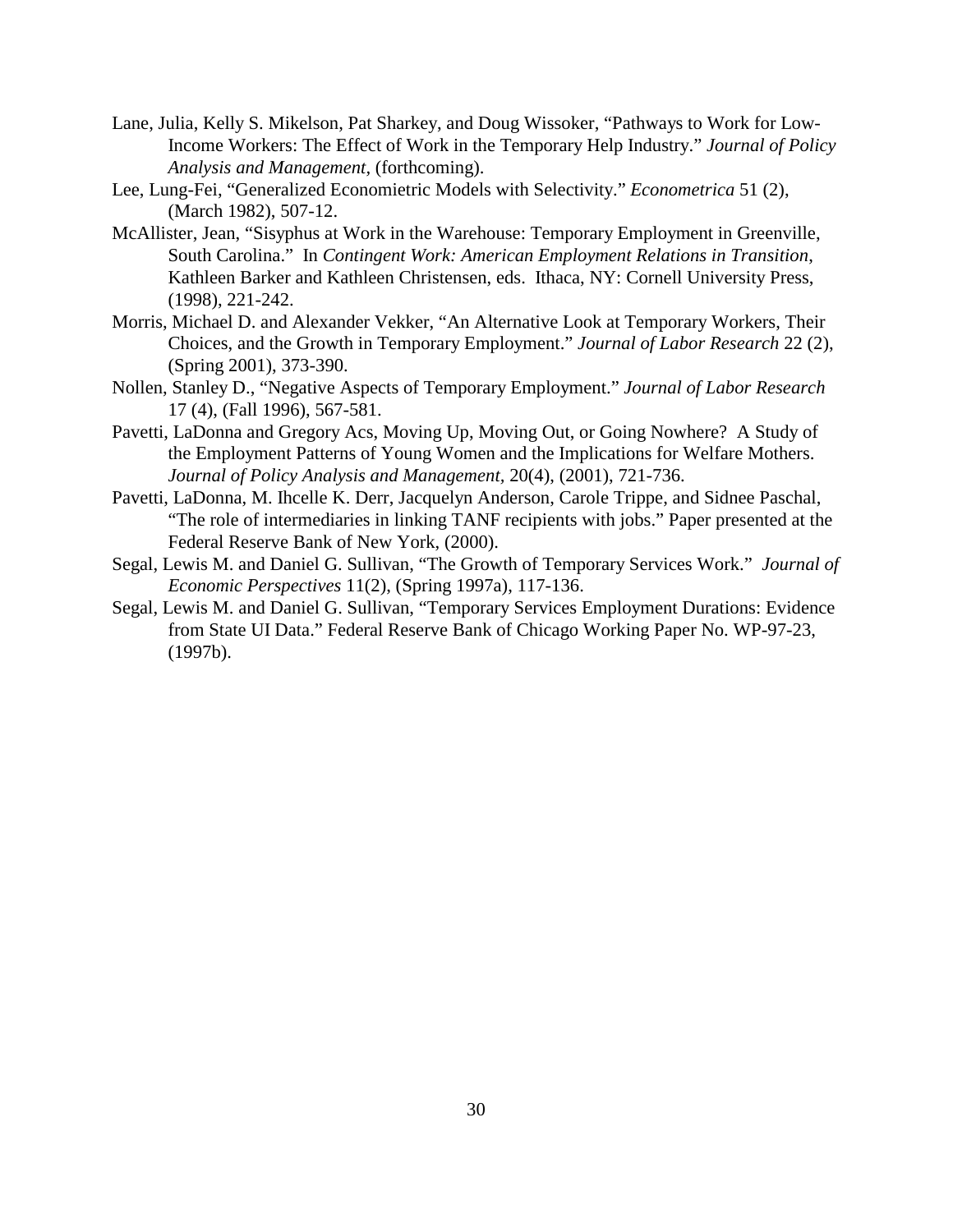|                                                        |          | Missouri | North Carolina |
|--------------------------------------------------------|----------|----------|----------------|
|                                                        | 1993     | 1997     | 1997           |
| Age                                                    | 29.11    | 29.37    | 28.95          |
|                                                        | (7.51)   | (7.66)   | (7.66)         |
| Age squared                                            | 903.77   | 921.06   | 896.90         |
|                                                        | (492.43) | (503.38) | (501.19)       |
| Percent with education lower than 12 years             | 44.8     | 45.7     | 37.8           |
| Percent nonwhite                                       | 46.9     | 51.0     | 69.1           |
| Number of children                                     | 2.05     | 2.07     | 1.82           |
|                                                        | (1.18)   | (1.21)   | (1.01)         |
| Age of the youngest child                              | 4.89     | 5.04     | 4.93           |
|                                                        | (4.47)   | (4.41)   | (4.30)         |
| Percent on welfare less than 6 months in prior 2 years | 21.6     | 20.2     | 24.6           |
| Percent on welfare 7-12 months in prior 2 years        | 12.9     | 12.9     | 15.1           |
| Percent on welfare 13-23 months in prior 2 years       | 28.6     | 32.4     | 33.3           |
| Percent on welfare 24 months in prior 2 years          | 37.0     | 34.6     | 27.0           |
| Percent of previous 8 quarters working                 | 27.45    | 37.71    | 43.39          |
|                                                        | (31.40)  | (34.00)  | (35.16)        |
| Percent working all of previous 8 qtrs                 | 4.9      | 8.1      | 11.3           |
| Percent not work in any of previous 8qtrs              | 40.8     | 28.1     | 23.1           |
| Total annual earnings in the prior year                | 1397     | 2074     | 2549           |
|                                                        | (2916)   | (3463)   | (3764)         |
| Total annual earnings two years prior                  | 1785     | 2252     | 2735           |
|                                                        | (3655)   | (3916)   | (4321)         |
| Percent in St. Louis County and St. Louis City         | 36.4     | 39.1     | n.a.           |
| Percent in Kansas City central area (Jackson County)   | 16.7     | 17.5     | n.a.           |
| Percent in Charlotte central (Mecklenburg County)*     | n.a.     | n.a.     | 11.3           |
| Percent in suburban areas*                             | 9.7      | 8.4      | 3.5            |
| Percent in small metropolitan areas                    | 9.5      | 9.0      | 46.9           |
| Percent outside metropolitan areas                     | 27.8     | 26.0     | 38.4           |
| Quarter 1                                              | 24.8     | 27.3     | 26.5           |
| Quarter 2                                              | 24.8     | 25.3     | 25.5           |
| Quarter 3                                              | 25.2     | 24.3     | 24.8           |
| Quarter 4                                              | 25.3     | 23.2     | 23.2           |
| Number of observation                                  | 289,160  | 219,442  | 293,276        |

#### **Table 1: Sample Characteristics of Welfare Recipients**

Note: Standard deviations of continuous variables are in parentheses. Sample includes females aged at least 18 and less than 65 in single parent families, not in child only cases. Sampling frame is quarter by welfare recipient. Earnings are adjusted for inflation to real dollars for the fourth quarter of 1997. \*Suburban areas include the noncentral counties in the St. Louis, Kansas City, and Charlotte metropolitan areas.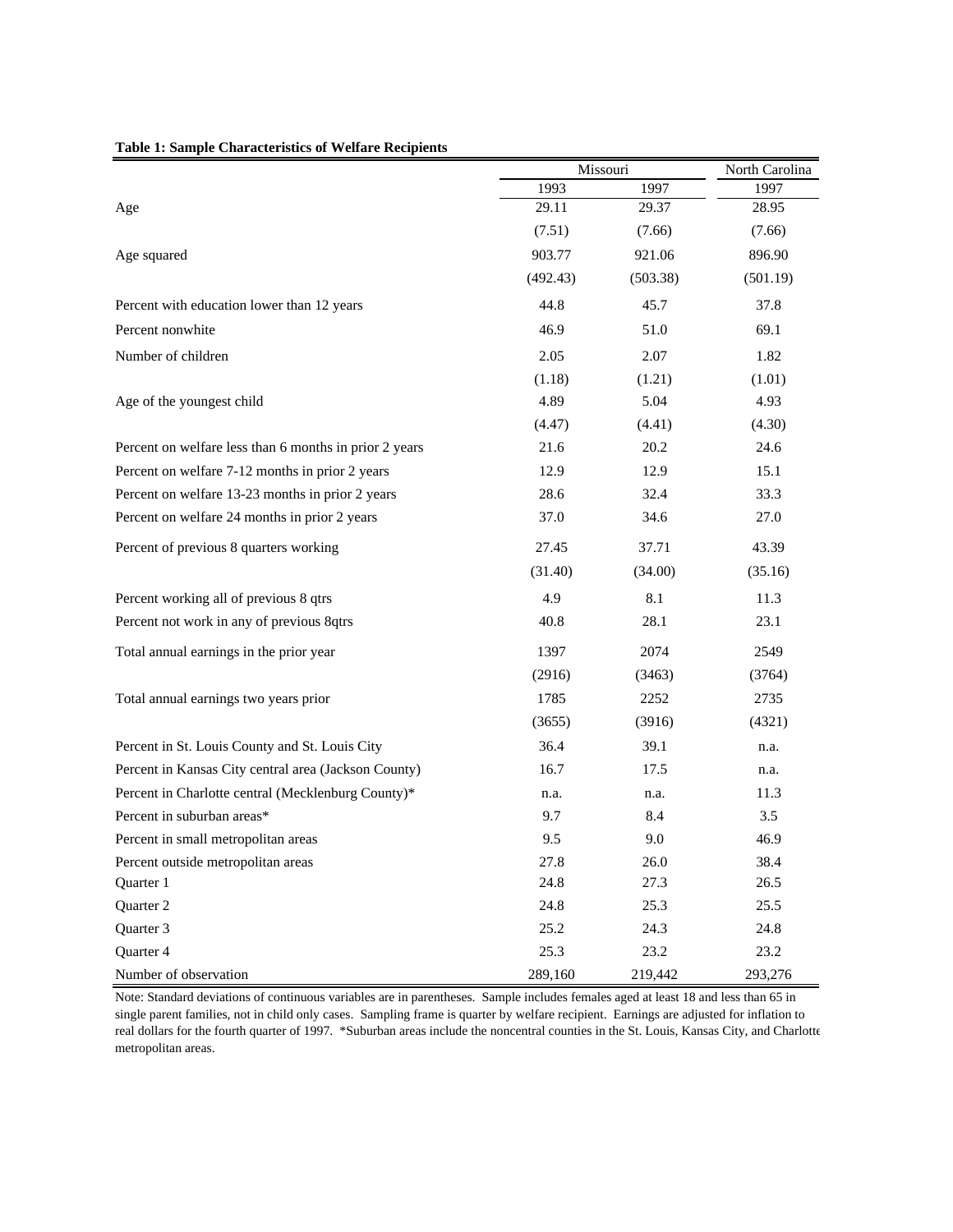|                        |      | No Job  |         |                                      | One Industrial Sector |                         |         |           | <b>Multiple Sectors</b>        |
|------------------------|------|---------|---------|--------------------------------------|-----------------------|-------------------------|---------|-----------|--------------------------------|
|                        |      |         |         |                                      |                       |                         |         |           | Temp Help and Any Industry Not |
|                        |      |         |         | Temp Help Manufacturing Retail Trade |                       | Service*                | Other   | Any Other | Temp Help                      |
| Variables              |      |         |         |                                      |                       | Panel A. Missouri       |         |           |                                |
|                        | 1993 | 29.63   | 28.28   | 28.40                                | 26.22                 | 28.78                   | 28.58   | 27.73     | 26.81                          |
| Age (mean)             | 1997 | 30.10   | 28.74   | 29.65                                | 26.79                 | 29.22                   | 29.08   | 27.92     | 27.47                          |
| Percent with education | 1993 | 47.5    | 35.8    | 43.9                                 | 41.7                  | 36.3                    | 30.0    | 31.4      | 36.6                           |
| less than 12 years     | 1997 | 48.0    | 41.9    | 45.9                                 | 47.0                  | 41.3                    | 34.3    | 39.1      | 41.9                           |
|                        | 1993 | 44.7    | 74.8    | 30.9                                 | 46.6                  | 56.2                    | 56.5    | 69.2      | 45.6                           |
| Percent nonwhite       | 1997 | 45.0    | 73.2    | 34.9                                 | 50.8                  | 63.0                    | 63.3    | 71.9      | 54.5                           |
|                        | 1993 | 2.10    | 2.02    | 1.88                                 | 1.81                  | 1.97                    | 1.88    | 1.88      | 1.78                           |
|                        |      | (1.22)  | (1.16)  | (1.00)                               | (1.00)                | (1.11)                  | (1.06)  | (1.06)    | (.96)                          |
| Number of children     | 1997 | 2.10    | 2.07    | $2.00\,$                             | 1.92                  | 2.08                    | 2.01    | 2.01      | 1.93                           |
|                        |      | (1.25)  | (1.19)  | (1.11)                               | (1.11)                | (1.19)                  | (1.15)  | (1.14)    | (1.09)                         |
|                        | 1993 | 4.99    | 4.90    | 5.05                                 | 3.88                  | 5.06                    | 4.92    | 4.95      | 4.39                           |
| Age of youngest child  |      | (4.53)  | (4.40)  | (4.45)                               | (3.91)                | (4.42)                  | (4.32)  | (4.40)    | (4.13)                         |
| under 18               | 1997 | 5.13    | 5.08    | 5.33                                 | 4.27                  | 5.26                    | 5.15    | 4.88      | 4.70                           |
|                        |      | (4.54)  | (4.33)  | (4.46)                               | (3.98)                | (4.33)                  | (4.27)  | (4.12)    | (4.02)                         |
|                        | 1993 | 16.66   | 15.89   | 12.20                                | 13.50                 | 14.47                   | 14.06   | 14.05     | 12.70                          |
| Number of months on    |      | (8.56)  | (8.46)  | (8.99)                               | (8.88)                | (8.72)                  | (8.72)  | (8.64)    | (8.73)                         |
| welfare in previous 2  | 1997 | 16.60   | 16.36   | 13.15                                | 14.85                 | 16.13                   | 15.83   | 15.23     | 14.20                          |
| years                  |      | (8.49)  | (8.26)  | (8.65)                               | (8.62)                | (8.35)                  | (8.38)  | (8.30)    | (8.55)                         |
|                        | 1993 | 18.71   | 44.71   | 47.14                                | 49.73                 | 50.05                   | 50.15   | 58.90     | 57.48                          |
| Percent of previous 8  |      | (26.00) | (31.06) | (33.47)                              | (32.62)               | (33.17)                 | (33.04) | (30.68)   | (31.56)                        |
| quarters employed      | 1997 | 25.01   | 54.54   | 49.39                                | 53.64                 | 54.47                   | 55.41   | 67.08     | 64.22                          |
|                        |      | (28.94) | (31.62) | (32.88)                              | (32.08)               | (32.83)                 | (32.98) | (29.63)   | (30.40)                        |
|                        |      |         |         |                                      |                       | Panel B. North Carolina |         |           |                                |
| Age (mean)             | 1997 | 29.65   | 27.59   | 28.69                                | 26.95                 | 29.61                   | 29.58   | 27.64     | 27.84                          |
| Percent with education |      |         |         |                                      |                       |                         |         |           |                                |
| less than 12 years     | 1997 | 41.6    | 33.8    | 41.2                                 | 36.2                  | 28.8                    | 28.9    | 31.4      | 31.9                           |
| Percent nonwhite       | 1997 | 66.9    | 81.1    | 68.7                                 | 64.3                  | 77.1                    | 66.6    | 78.5      | 68.4                           |
|                        | 1997 | 1.85    | 1.82    | 1.85                                 | 1.73                  | 1.86                    | 1.78    | 1.79      | 1.77                           |
| Number of children     |      | (1.04)  | (.96)   | (.99)                                | (.94)                 | (1.00)                  | (.96)   | (.96)     | (.95)                          |
| Age of youngest child  | 1997 | 4.98    | 4.59    | 5.06                                 | 4.35                  | 5.41                    | 5.35    | 4.79      | 4.91                           |
| under 18               |      | (4.43)  | (3.94)  | (4.27)                               | (3.94)                | (4.31)                  | (4.37)  | (3.98)    | (4.11)                         |
| Number of months on    | 1997 | 15.47   | 14.26   | 12.34                                | 13.92                 | 14.73                   | 13.63   | 13.00     | 12.88                          |
| welfare in previous 2  |      | (8.70)  | (8.30)  | (8.58)                               | (8.49)                | (8.40)                  | (8.68)  | (8.22)    | (8.42)                         |
| years                  |      |         |         |                                      |                       |                         |         |           |                                |
| Percent of previous 8  | 1997 | 28.01   | 57.07   | 60.12                                | 58.24                 | 59.52                   | 57.34   | 70.52     | 68.47                          |
| quarters employed      |      | (30.49) | (31.31) | (32.77)                              | (31.68)               | (32.48)                 | (32.84) | (28.89)   | (29.75)                        |

### **Table 2: Sample Characteristics of Welfare Recpients by Industry Combinations**

Note: Standard deviations of continuous variables are in parentheses. Sample includes females aged at least 18 and less than 65 in single parent families, not in child only cases. Sampling frame is quarter by welfare recipient. \*Service excludes temporary help.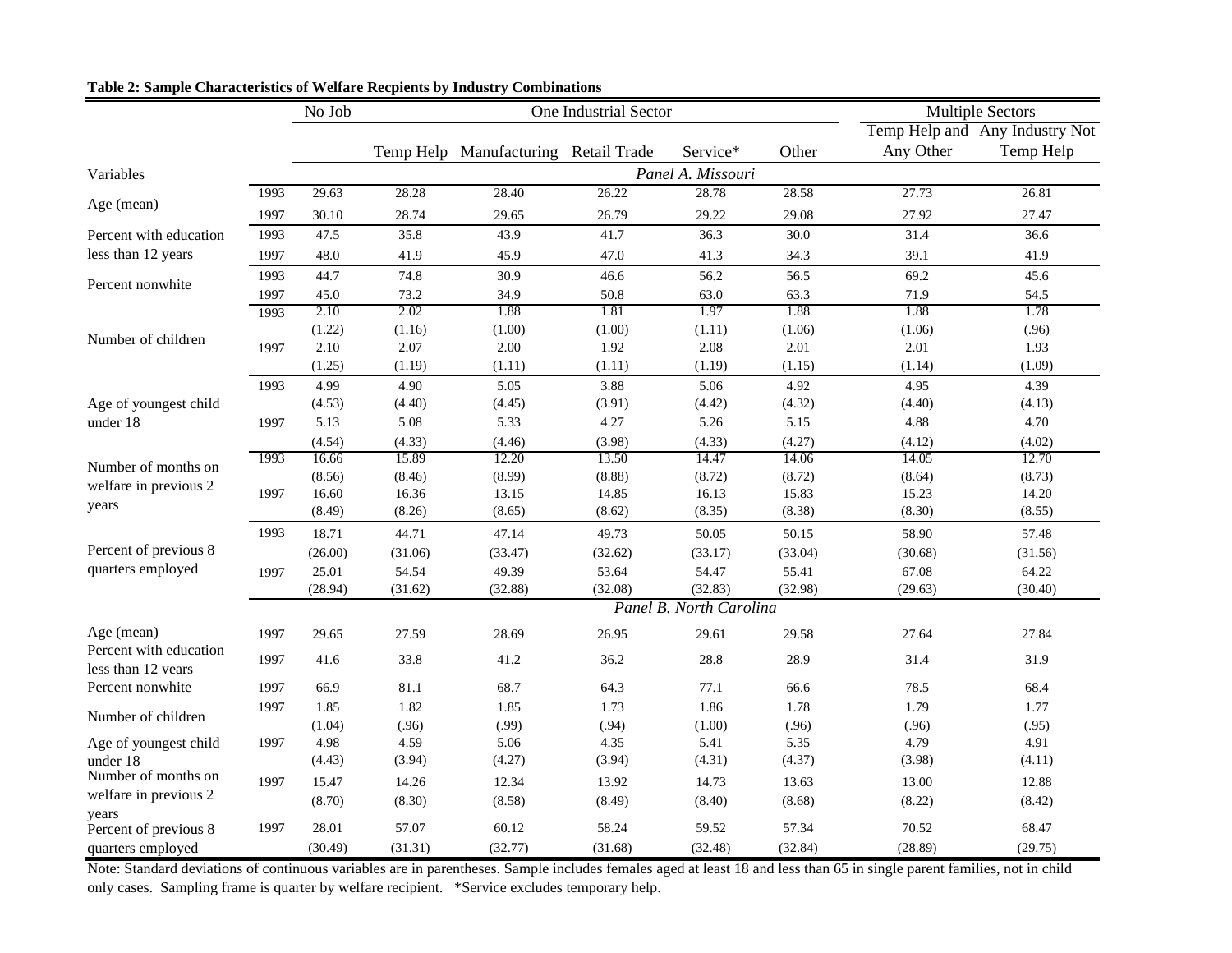|                                  |         |          | Missouri |          |         | North Carolina |
|----------------------------------|---------|----------|----------|----------|---------|----------------|
|                                  |         | 1993     |          | 1997     |         | 1997           |
| <b>Industry Combinations</b>     | Percent | Earnings | Percent  | Earnings | Percent | Earnings       |
| One sector:                      |         |          |          |          |         |                |
| Temp help                        | 7.8     | 656      | 11.0     | 940      | 10.2    | 1035           |
|                                  |         | (770)    |          | (1078)   |         | (1079)         |
| Manufacturing                    | 6.9     | 1245     | 4.9      | 1565     | 9.5     | 1604           |
|                                  |         | (1276)   |          | (1743)   |         | (1365)         |
| Retail                           | 29.1    | 891      | 25.3     | 1090     | 30.1    | 1128           |
|                                  |         | (824)    |          | (1039)   |         | (927)          |
| Service*                         | 35.7    | 1107     | 34.1     | 1461     | 26.6    | 1413           |
|                                  |         | (1057)   |          | (1346)   |         | (1207)         |
| Other                            | 7.9     | 1457     | 7.8      | 1973     | 5.1     | 1682           |
|                                  |         | (1385)   |          | (1793)   |         | (1583)         |
| Mulitiple sectors:               |         |          |          |          |         |                |
| Temp help and any other industry | 4.7     | 1269     | 8.3      | 1535     | 8.6     | 1528           |
|                                  |         | (1038)   |          | (1299)   |         | (1159)         |
| No jobs in temp help industry    | 8.0     | 1344     | 8.6      | 1615     | 9.9     | 1652           |
|                                  |         | (1114)   |          | (1460)   |         | (1386)         |

## **Table 3: Distribution of Jobs and Quarterly Earnings by Industry Combinations**

Note: Standard deviations are in parentheses. Sample includes females aged at least 18 and less than 65 in single parent families, not in child only cases. Sampling frame is quarter by welfare recipient. \*Service excludes temporary help.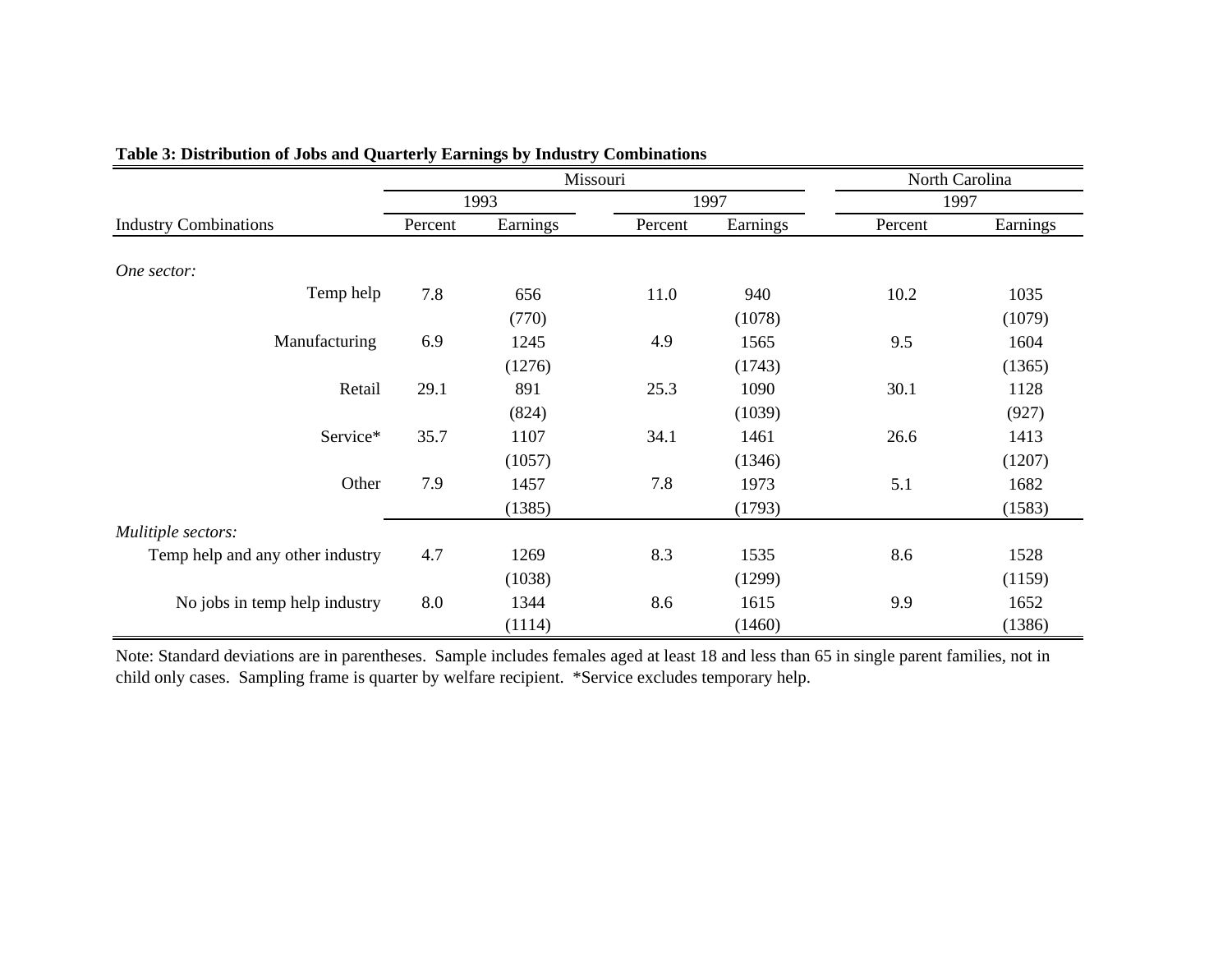|                                  |                    | Missouri                                 |                    |                                          |                    | North Carolina                              |
|----------------------------------|--------------------|------------------------------------------|--------------------|------------------------------------------|--------------------|---------------------------------------------|
|                                  |                    | 1993                                     |                    | 1997                                     |                    | 1997                                        |
| <b>Industry Combinations</b>     | Sum of<br>Earnings | Number quarters with<br>Nonzero Earnings | Sum of<br>Earnings | Number quarters with<br>Nonzero Earnings | Sum of<br>Earnings | Number quarters<br>with Nonzero<br>Earnings |
| $No$ job                         | 3450               | 2.1                                      | 5180               | 2.9                                      | 7605               | 3.1                                         |
|                                  | (6258)             | (2.5)                                    | (7600)             | (2.7)                                    | (8154)             | (2.8)                                       |
| One sector:                      |                    |                                          |                    |                                          |                    |                                             |
| Temp help                        | 9380               | 5.0                                      | 11600              | 5.5                                      | 12549              | 5.7                                         |
|                                  | (9805)             | (2.6)                                    | (10980)            | (2.4)                                    | (10695)            | (2.4)                                       |
| Manufacturing                    | 11846              | 4.9                                      | 13391              | 5.3                                      | 14444              | 5.8                                         |
|                                  | (12467)            | (2.7)                                    | (13016)            | (2.6)                                    | (11421)            | (2.4)                                       |
| Retail                           | 9332               | 5.2                                      | 10705              | 5.5                                      | 11329              | 5.8                                         |
|                                  | (8895)             | (2.6)                                    | (9501)             | (2.5)                                    | (8879)             | (2.4)                                       |
| Service*                         | 11567              | 5.4                                      | 13798              | 5.8                                      | 14218              | 6.0                                         |
|                                  | (11173)            | (2.6)                                    | (11712)            | (2.4)                                    | (11024)            | (2.4)                                       |
| Other                            | 13752              | 5.4                                      | 16810              | 5.9                                      | 15542              | 5.7                                         |
|                                  | (12378)            | (2.6)                                    | (13831)            | (2.4)                                    | (13106)            | (2.5)                                       |
| Mulitiple sectors:               |                    |                                          |                    |                                          |                    |                                             |
| Temp help and any other industry | 13365              | 6.1                                      | 14779              | 6.3                                      | 15085              | 6.4                                         |
|                                  | (11391)            | (2.3)                                    | (11874)            | (2.1)                                    | (11296)            | (2.0)                                       |
|                                  | 12510              | 5.9                                      | 13981              | 6.2                                      | 14569              | 6.4                                         |
| No jobs in Temp help industry    | (10488)            | (2.3)                                    | (11436)            | (2.1)                                    | (11093)            | (2.1)                                       |

#### **Table 4: Earnings and Employment Over the Next Two Years by Industry Combinations**

Note: Standard deviations are in parentheses. Sample includes females aged at least 18 and less than 65 in single parent families, not in child only cases. Sampling frame is quarter by welfare recipient. \*Service excludes temporary help.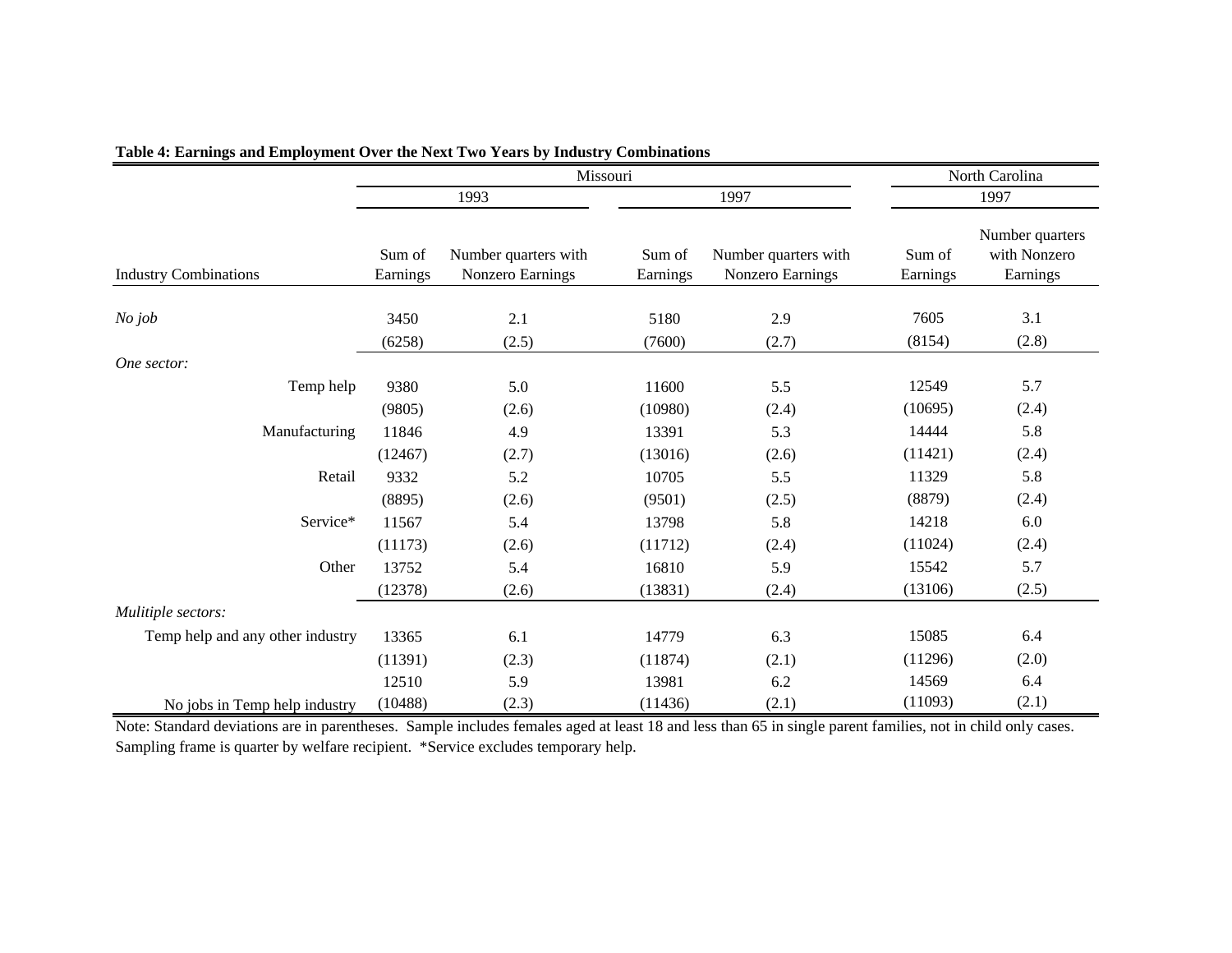|                              |              |                |           | Missouri     |                |           |            | North Carolina                      |         |
|------------------------------|--------------|----------------|-----------|--------------|----------------|-----------|------------|-------------------------------------|---------|
|                              |              | 1993           |           |              | 1997           |           |            | 1997                                |         |
|                              |              | Number of      |           |              | Number of      |           |            | Number of                           |         |
|                              | Percent on   | quarters on    |           | Percent on   | quarters on    |           | Percent on | quarters on                         |         |
|                              | welfare in 2 | welfare next 2 | Number of | welfare in 2 | welfare next 2 | Number of |            | welfare in 2 welfare next Number of |         |
| <b>Industry Combinations</b> | years        | years          | obs.      | years        | years          | obs.      | years      | 2 years                             | obs.    |
| $No$ job                     | 63.9         | 6.19           | 209,325   | 43.6         | 5.03           | 129,440   | 29.3       | 4.32                                | 155,206 |
|                              |              | (2.54)         |           |              | (2.81)         |           |            | (2.71)                              |         |
| One sector:                  |              |                |           |              |                |           |            |                                     |         |
| Temp help                    | 57.3         | 5.65           | 6,230     | 40.6         | 4.51           | 9,921     | 26.3       | 3.67                                | 14,088  |
|                              |              | (2.75)         |           |              | (2.89)         |           |            | (2.71)                              |         |
| Manufacturing                | 41.5         | 4.19           | 5,500     | 24.7         | 3.11           | 4,409     | 21.4       | 2.98                                | 13,112  |
|                              |              | (3.02)         |           |              | (2.77)         |           |            | (2.63)                              |         |
| Retail                       | 51.0         | 5.03           | 23,222    | 36.7         | 4.03           | 22,752    | 24.3       | 3.45                                | 41,623  |
|                              |              | (2.93)         |           |              | (2.93)         |           |            | (2.66)                              |         |
| Service*                     | 47.1         | 4.75           | 28,503    | 32.7         | 3.76           | 30,710    | 21.6       | 3.16                                | 36,706  |
|                              |              | (3.00)         |           |              | (2.90)         |           |            | (2.64)                              |         |
| Other                        | 43.6         | 4.41           | 6,290     | 28.8         | 3.45           | 6,993     | 20.5       | 2.98                                | 7,073   |
|                              |              | (3.04)         |           |              | (2.87)         |           |            | (2.70)                              |         |
| Mulitiple sectors:           |              |                |           |              |                |           |            |                                     |         |
| Temp help and any            | 48.7         | 4.92           | 3,744     | 35.4         | 4.03           | 7,485     | 23.8       | 3.30                                | 14,088  |
| other industry               |              | (2.94)         |           |              | (2.82)         |           |            | (2.64)                              |         |
| No jobs in Temp help         | 43.4         | 4.46           | 6,346     | 31.0         | 3.54           | 7,732     | 22.5       | 3.10                                | 13,668  |
| industry                     |              | (2.95)         |           |              | (2.83)         |           |            | (2.63)                              |         |

### **Table 5: Welfare Recipiency Over The Next Two Years by Industry Combinations**

Note: Standard deviations are in parentheses. Sample includes females aged at least 18 and less than 65 in single parent families, not in child only cases. Sampling frame is quarter by welfare recipient. \*Service excludes temporary help.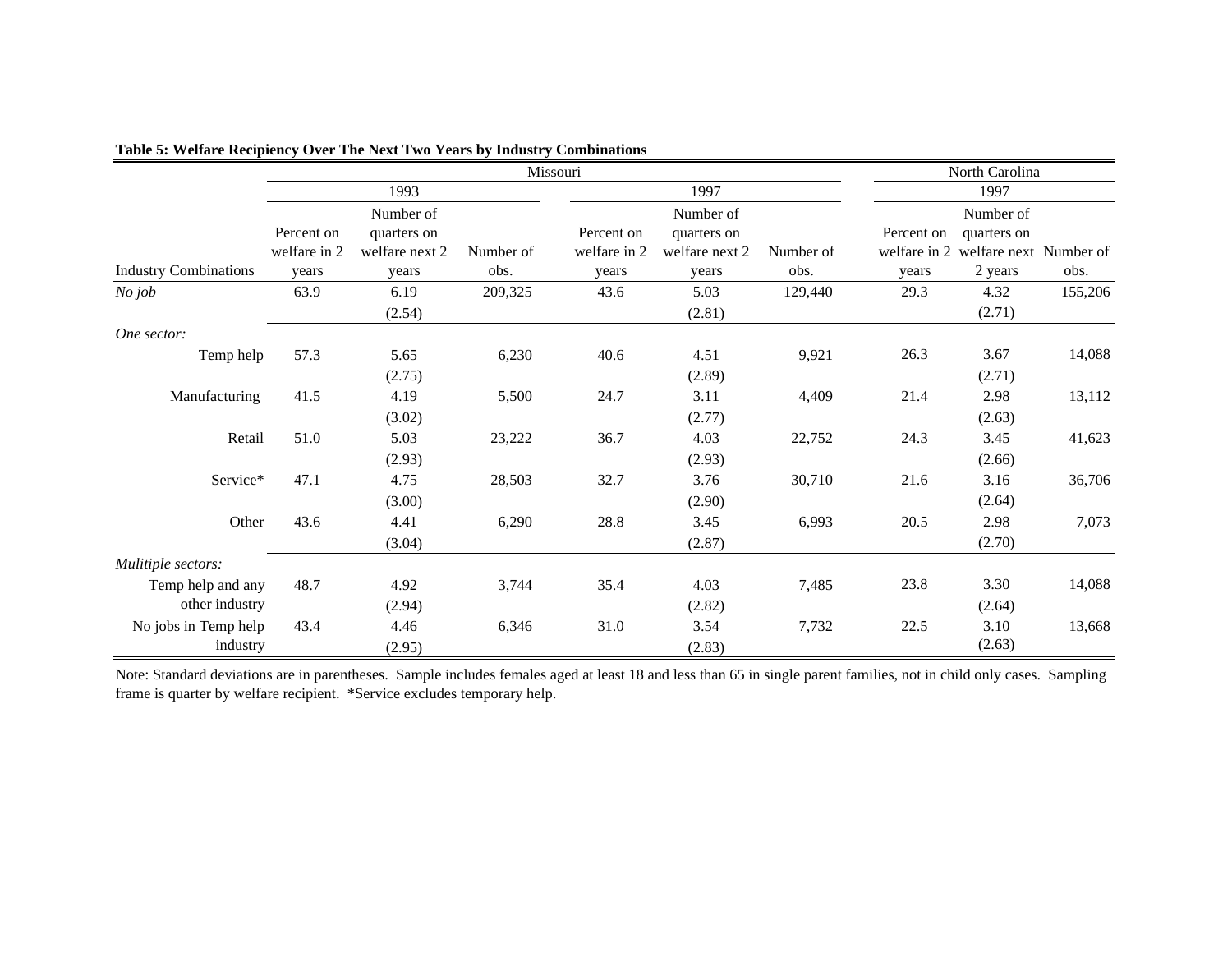| Table 6: Multinomial Logit Estimation of Occupation Choice |  |  |  |
|------------------------------------------------------------|--|--|--|
|------------------------------------------------------------|--|--|--|

|                                                  | Missouri            |                               |                                  |                     |                               |                      | North Carolina      |                               |                      |  |
|--------------------------------------------------|---------------------|-------------------------------|----------------------------------|---------------------|-------------------------------|----------------------|---------------------|-------------------------------|----------------------|--|
|                                                  |                     | 1993                          |                                  |                     | 1997                          |                      |                     | 1997                          |                      |  |
|                                                  |                     | Job in Temp                   |                                  |                     | Job in Temp                   | Job, but             |                     | Job in Temp                   | Job, but             |  |
|                                                  | Job in Temp<br>Help | Help and<br>Other<br>Industry | Job, but<br>None in<br>Temp Help | Job in Temp<br>Help | Help and<br>Other<br>Industry | None in<br>Temp Help | Job in Temp<br>Help | Help and<br>Other<br>Industry | None in<br>Temp Help |  |
| Constant                                         | $-11.984$           | $-11.862$                     | $-2.484$                         | $-7.510$            | $-9.204$                      | $-1.813$             | $-6.144$            | $-7.454$                      | $-1.572$             |  |
|                                                  | (0.935)             | (1.037)                       | (0.216)                          | (0.544)             | (0.587)                       | (0.204)              | (0.396)             | (0.468)                       | (0.183)              |  |
| Age                                              | 0.129               | 0.037                         | $-0.026$                         | 0.102               | 0.070                         | $-0.005$             | 0.075               | 0.052                         | 0.014                |  |
|                                                  | (0.021)             | (0.025)                       | (0.007)                          | (0.014)             | (0.018)                       | (0.007)              | (0.014)             | (0.016)                       | (0.006)              |  |
| Age square *100                                  | $-0.236$            | $-0.129$                      | $-0.004$                         | $-0.175$            | $-0.155$                      | $-0.027$             | $-0.162$            | $-0.129$                      | 0.000                |  |
|                                                  | (0.033)             | (0.039)                       | (0.010)                          | (0.022)             | (0.028)                       | (0.010)              | (0.023)             | (0.025)                       | (0.000)              |  |
| Education lower than 12                          | $-0.220$            | $-0.306$                      | $-0.129$                         | $-0.142$            | $-0.205$                      | $-0.116$             | $-0.166$            | $-0.202$                      | $-0.143$             |  |
| years                                            | (0.036)             | (0.044)                       | (0.013)                          | (0.028)             | (0.031)                       | (0.013)              | (0.026)             | (0.027)                       | (0.013)              |  |
| Nonwhite                                         | 0.912               | 0.714                         | 0.167                            | 0.825               | 0.739                         | 0.170                | 0.695               | 0.532                         | 0.026                |  |
|                                                  | (0.048)             | (0.056)                       | (0.017)                          | (0.038)             | (0.042)                       | (0.018)              | (0.032)             | (0.033)                       | (0.014)              |  |
| Number of children                               | 0.003               | 0.002                         | $-0.013$                         | $-0.007$            | 0.028                         | 0.017                | 0.008               | 0.012                         | 0.023                |  |
|                                                  | (0.017)             | (0.021)                       | (0.006)                          | (0.013)             | (0.014)                       | (0.006)              | (0.013)             | (0.014)                       | (0.007)              |  |
| Age of the youngest child                        | 0.037               | 0.061                         | 0.022                            | 0.020               | 0.027                         | 0.021                | 0.008               | 0.016                         | 0.014                |  |
|                                                  | (0.005)             | (0.006)                       | (0.002)                          | (0.004)             | (0.005)                       | (0.002)              | (0.004)             | (0.004)                       | (0.002)              |  |
| On welfare 7-12 months in                        | 0.044               | 0.167                         | 0.110                            | 0.045               | 0.105                         | 0.115                | 0.052               | 0.127                         | 0.040                |  |
| prior 2 years                                    | (0.050)             | (0.058)                       | (0.019)                          | (0.042)             | (0.046)                       | (0.020)              | (0.037)             | (0.038)                       | (0.019)              |  |
| On welfare 13-23 months                          | 0.037               | 0.139                         | 0.102                            | 0.067               | 0.142                         | 0.114                | 0.062               | 0.074                         | 0.012                |  |
| in prior 2 years                                 | (0.047)             | (0.056)                       | (0.018)                          | (0.039)             | (0.042)                       | (0.018)              | (0.033)             | (0.037)                       | (0.017)              |  |
| On welfare 24 months in                          | $-0.021$            | $-0.028$                      | 0.056                            | 0.059               | 0.011                         | 0.169                | 0.000               | $-0.048$                      | 0.113                |  |
| prior 2 years                                    | (0.053)             |                               | (0.020)                          |                     |                               | (0.021)              | (0.040)             |                               |                      |  |
| Percent of previous 8                            | 2.014               | (0.067)<br>2.741              | 1.870                            | (0.043)<br>2.034    | (0.049)<br>2.835              | 1.600                | 1.501               | (0.045)<br>2.596              | (0.019)<br>1.732     |  |
| quarters working                                 |                     |                               |                                  |                     |                               |                      |                     |                               |                      |  |
| Working all of previous 8                        | (0.097)             | (0.104)<br>0.159              | (0.038)                          | (0.073)             | (0.080)                       | (0.037)<br>0.366     | (0.064)             | (0.072)<br>0.401              | (0.035)              |  |
| qtrs                                             | 0.027               |                               | 0.411                            | 0.205               | 0.371                         |                      | 0.164               |                               | 0.421                |  |
|                                                  | (0.078)             | (0.070)                       | (0.030)                          | (0.052)             | (0.049)                       | (0.028)              | (0.044)             | (0.041)                       | (0.025)              |  |
| No work in any of previous<br>8 quarters         | $-1.081$            | $-1.329$                      | $-1.096$                         | $-0.888$            | $-1.146$                      | $-0.909$             | $-1.105$            | $-1.301$                      | $-1.088$             |  |
|                                                  | (0.049)             | (0.086)                       | (0.018)                          | (0.046)             | (0.076)                       | (0.019)              | (0.044)             | (0.078)                       | (0.019)              |  |
| Total annual earnings in<br>the prior year *1000 | 0.069               | 0.138                         | 0.164                            | 0.073               | 0.142                         | 0.162                | 0.122               | 0.168                         | 0.164                |  |
|                                                  | (0.007)             | (0.007)                       | (0.003)                          | (0.005)             | (0.005)                       | (0.003)              | (0.005)             | (0.005)                       | (0.003)              |  |
| Total annual earnings two<br>years prior * 1000  | $-0.093$            | $-0.097$                      | $-0.105$                         | $-0.070$            | $-0.099$                      | $-0.084$             | $-0.056$            | $-0.084$                      | $-0.091$             |  |
|                                                  | (0.007)             | (0.007)                       | (0.003)                          | (0.005)             | (0.005)                       | (0.002)              | (0.004)             | (0.004)                       | (0.002)              |  |
| St. Louis central                                | 0.791               | 0.725                         | $-0.240$                         | 0.878               | $-0.115$                      | $-0.316$             | na                  | $\!$ na                       | na                   |  |
|                                                  | (0.261)             | (0.311)                       | (0.067)                          | (0.213)             | (0.233)                       | (0.081)              |                     |                               |                      |  |
| Kansas City central                              | 0.642               | 0.565                         | $-0.306$                         | 1.271               | 0.375                         | $-0.278$             | na                  | na                            | na                   |  |
|                                                  | (0.309)             | (0.350)                       | (0.073)                          | (0.207)             | (0.227)                       | (0.077)              |                     |                               |                      |  |
| Charlotte central                                |                     |                               |                                  |                     |                               |                      | 0.061               | 0.437                         | 0.173                |  |
|                                                  |                     |                               |                                  |                     |                               |                      | (0.086)             | (0.089)                       | (0.045)              |  |
| Suburban metro                                   | 0.953               | 1.274                         | $-0.178$                         | 0.662               | 0.421                         | $-0.192$             | $-0.054$            | 0.321                         | 0.219                |  |
|                                                  | (0.132)             | (0.141)                       | (0.035)                          | (0.087)             | (0.103)                       | (0.035)              | (0.090)             | (0.089)                       | (0.041)              |  |
| Small metro                                      | 0.331               | 0.508                         | $-0.148$                         | 0.727               | 0.618                         | $-0.045$             | $-0.103$            | $-0.017$                      | 0.084                |  |
| Quarter 2                                        | (0.140)<br>0.073    | (0.172)<br>0.243              | (0.035)<br>0.249                 | (0.097)<br>0.422    | (0.101)<br>0.609              | (0.038)<br>0.216     | (0.042)<br>0.207    | (0.046)<br>0.432              | (0.021)<br>0.154     |  |
|                                                  | (0.060)             | (0.079)                       | (0.018)                          | (0.056)             | (0.063)                       | (0.022)              | (0.031)             | (0.037)                       | (0.014)              |  |
| Quarter 3                                        | 0.271               | 0.670                         | 0.367                            | 0.548               | 0.818                         | 0.328                | 0.391               | 0.591                         | 0.189                |  |
|                                                  | (0.059)             | (0.075)                       | (0.018)                          | (0.055)             | (0.060)                       | (0.021)              | (0.039)             | (0.044)                       | (0.018)              |  |
| Quarter 4                                        | 0.424               | 0.876                         | 0.362                            | 0.473               | 0.792                         | 0.220                | 0.231               | 0.356                         | $-0.062$             |  |
|                                                  | (0.113)             | (0.137)                       | (0.031)                          | (0.078)             | (0.084)                       | (0.031)              | (0.059)             | (0.069)                       | (0.028)              |  |
| Sanction rate in county*                         | n.a.                | n.a.                          | n.a.                             | $-0.022$            | $-0.030$                      | $-0.001$             | $-0.095$            | $-0.741$                      | 0.195                |  |
|                                                  |                     |                               |                                  | (0.005)             | (0.006)                       | (0.002)              | (0.635)             | (0.688)                       | (0.302)              |  |
| Welfare Departure rate in                        | 0.035               | 0.054                         | 0.032                            | 0.013               | 0.012                         | 0.017                | 0.937               | 3.823                         | 2.211                |  |
| county                                           | (0.013)             | (0.016)                       | (0.003)                          | (0.005)             | (0.006)                       | (0.002)              | (0.357)             | (0.376)                       | (0.166)              |  |
| Log of total employment in                       | 0.181               | 0.290                         | 0.041                            | 0.014               | 0.096                         | $-0.005$             | 0.218               | 0.109                         | $-0.070$             |  |
| county                                           | (0.074)             | (0.097)                       | (0.019)                          | (0.051)             | (0.057)                       | (0.019)              | (0.045)             | (0.053)                       | (0.021)              |  |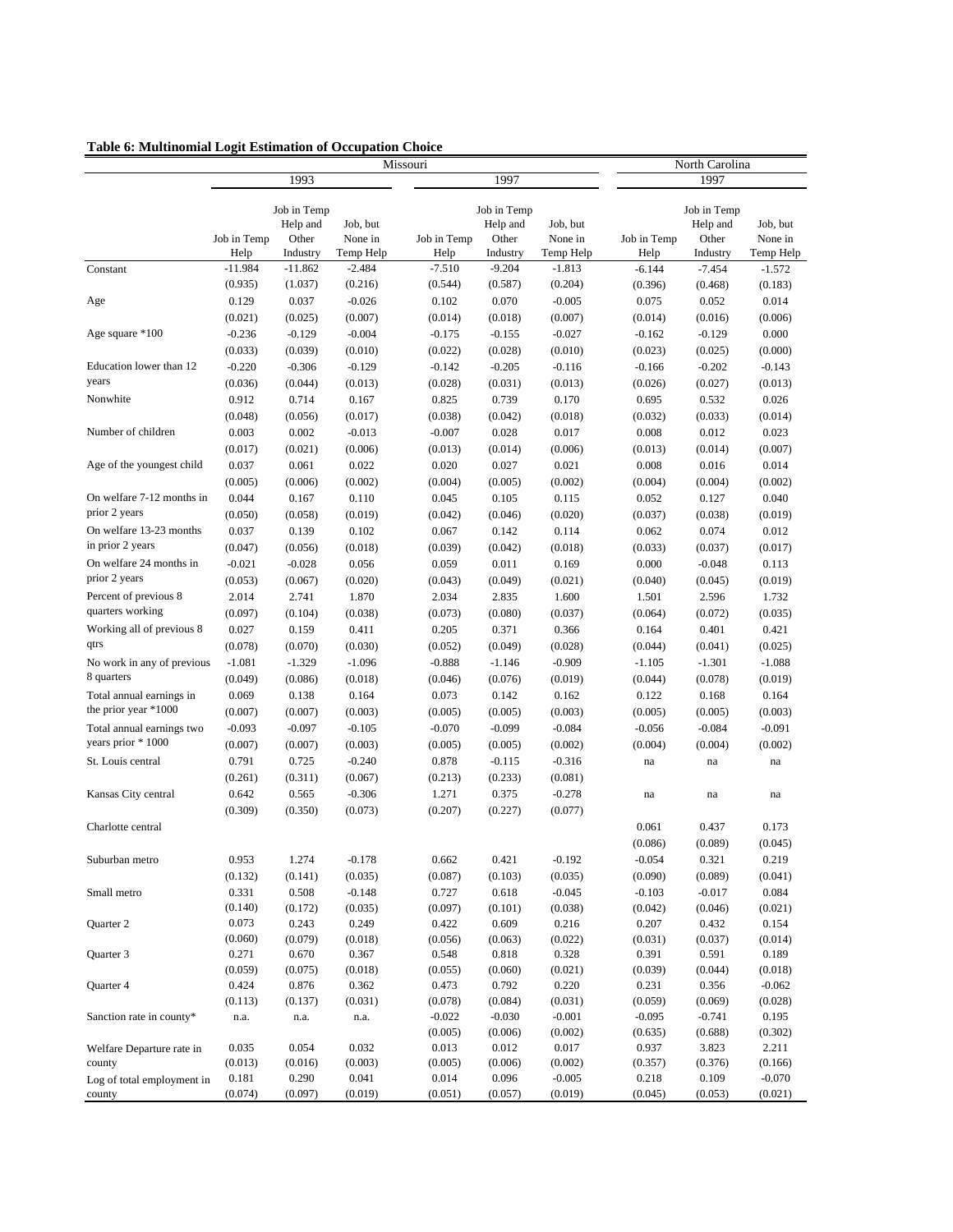#### **Table 6: Continued**

|                                                                              |             |             |           | Missouri    |             | North Carolina |             |             |           |
|------------------------------------------------------------------------------|-------------|-------------|-----------|-------------|-------------|----------------|-------------|-------------|-----------|
|                                                                              |             | 1993        |           |             | 1997        |                |             | 1997        |           |
|                                                                              |             | Job in Temp |           |             | Job in Temp |                |             | Job in Temp |           |
|                                                                              |             | Help and    | Job, but  |             | Help and    | Job, but none  |             | Help and    | Job, but  |
|                                                                              | Job in Temp | Other       | none in   | Job in Temp | Other       | in Temp        | Job in Temp | Other       | none in   |
| <b>Employment Share by Major Industry Sector (Omitted Industry: Service)</b> | Help        | Industry    | Temp Help | Help        | Industry    | Help           | Help        | Industry    | Temp Help |
| Agriculture, Forestry and                                                    | $-5.466$    | $-0.846$    | 0.026     | $-0.284$    | 2.343       | $-0.045$       | $-7.580$    | $-5.898$    | $-0.010$  |
| Fishing                                                                      | (3.276)     | (2.596)     | (0.477)   | (1.531)     | (1.134)     | (0.409)        | (0.819)     | (0.875)     | (0.345)   |
|                                                                              | 1.818       | $-2.382$    | $-0.104$  | 7.626       | 7.696       | $-1.168$       | $-17.743$   | $-25.101$   | $-16.016$ |
| Mining                                                                       | (4.447)     | (4.413)     | (0.749)   | (1.674)     | (1.975)     | (0.799)        | (9.952)     | (11.073)    | (4.717)   |
|                                                                              | 12.443      | 6.717       | 1.039     | 3.873       | 7.352       | $-0.260$       | 8.894       | 8.956       | 0.868     |
| Construction                                                                 |             |             |           |             | (1.504)     |                |             |             | (0.597)   |
|                                                                              | (1.952)     | (2.480)     | (0.554)   | (1.417)     |             | (0.539)        | (1.236)     | (1.381)     |           |
| Manufacturing                                                                | 3.319       | 2.689       | 0.252     | 1.798       | 2.411       | $-0.513$       | 1.854       | 2.590       | 0.046     |
|                                                                              | (0.725)     | (0.848)     | (0.158)   | (0.351)     | (0.392)     | (0.134)        | (0.229)     | (0.259)     | (0.119)   |
| Transportation,<br>Communication, etc.                                       | 4.165       | 3.176       | 0.128     | 0.787       | 1.863       | $-1.149$       | $-2.645$    | 3.214       | $-0.139$  |
|                                                                              | (1.117)     | (1.204)     | (0.294)   | (0.914)     | (0.907)     | (0.348)        | (1.848)     | (2.083)     | (0.903)   |
| Wholesale trade                                                              | 5.878       | 6.209       | $-0.501$  | 1.231       | 1.288       | $-0.960$       | 5.681       | 7.199       | 0.720     |
|                                                                              | (1.710)     | (1.949)     | (0.433)   | (1.284)     | (1.363)     | (0.476)        | (1.467)     | (1.700)     | (0.723)   |
| Retail Trade                                                                 | 2.417       | 1.844       | 0.895     | 2.970       | 1.556       | $-0.380$       | $-3.030$    | $-1.095$    | 1.360     |
|                                                                              | (1.366)     | (1.674)     | (0.334)   | (0.763)     | (0.829)     | (0.287)        | (0.610)     | (0.704)     | (0.265)   |
| Finance, Insurance and                                                       | 5.238       | 5.382       | 2.830     | $-4.726$    | 2.957       | 2.103          | $-10.947$   | $-11.813$   | $-0.351$  |
| <b>Real Estate</b>                                                           | (3.885)     | (4.129)     | (0.852)   | (2.541)     | (2.907)     | (0.872)        | (2.393)     | (2.694)     | (0.900)   |
| Earnings by Major Industry Sector (x10,000)                                  |             |             |           |             |             |                |             |             |           |
| Agriculture, Forestry and                                                    | $-0.220$    | $-0.671$    | $-0.171$  | $-0.425$    | $-0.774$    | $-0.064$       | $-0.792$    | $-0.767$    | 0.258     |
| Fishing                                                                      | (0.556)     | (0.475)     | (0.073)   | (0.236)     | (0.260)     | (0.079)        | (0.168)     | (0.194)     | (0.079)   |
| Mining                                                                       | $-0.013$    | $-0.040$    | $-0.007$  | 0.174       | 0.092       | 0.127          | $-0.151$    | $-0.292$    | 0.001     |
|                                                                              | (0.085)     | (0.123)     | (0.011)   | (0.055)     | (0.061)     | (0.025)        | (0.089)     | (0.097)     | (0.046)   |
| Construction                                                                 | $-0.034$    | 0.069       | $-0.168$  | $-0.153$    | 0.074       | 0.204          | 0.242       | 0.294       | 0.022     |
|                                                                              | (0.484)     | (0.604)     | (0.131)   | (0.301)     | (0.318)     | (0.105)        | (0.206)     | (0.245)     | (0.094)   |
| Manufacturing                                                                | 0.289       | $-1.017$    | $-0.161$  | 0.440       | 0.363       | 0.299          | $-0.088$    | 0.056       | 0.005     |
|                                                                              | (0.366)     | (0.474)     | (0.096)   | (0.188)     | (0.214)     | (0.072)        | (0.120)     | (0.132)     | (0.058)   |
| Transportation,                                                              | $-0.064$    | 0.147       | 0.053     | 0.507       | $-0.059$    | 0.030          | $-0.520$    | $-0.780$    | 0.153     |
| Communication, etc.                                                          | (0.394)     | (0.466)     | (0.101)   | (0.216)     | (0.233)     | (0.087)        | (0.159)     | (0.186)     | (0.072)   |
| Wholesale trade                                                              | $-1.770$    | $-0.628$    | 0.344     | $-1.127$    | $-0.752$    | 0.092          | 0.684       | 0.003       | 0.017     |
|                                                                              | (0.589)     | (0.643)     | (0.122)   | (0.306)     | (0.315)     | (0.101)        | (0.149)     | (0.175)     | (0.071)   |
| <b>Retail Trade</b>                                                          | 0.935       | $-1.569$    | $-0.437$  | $-0.321$    | 1.544       | 0.142          | $-1.089$    | $-0.182$    | $-0.073$  |
|                                                                              | (0.904)     | (1.198)     | (0.281)   | (0.714)     | (0.799)     | (0.292)        | (0.491)     | (0.479)     | (0.219)   |
| Finance, Insurance and                                                       | $-0.522$    | $-0.434$    | 0.470     | 0.461       | 0.281       | 0.017          | $-0.359$    | 0.333       | $-0.112$  |
| <b>Real Estate</b>                                                           | (0.345)     | (0.423)     | (0.107)   | (0.193)     | (0.229)     | (0.076)        | (0.109)     | (0.119)     | (0.053)   |
| Service                                                                      | 2.282       | 2.718       | 0.268     | 0.239       | 0.486       | 0.019          | 0.288       | 0.492       | 0.374     |
|                                                                              | (0.730)     | (0.906)     | (0.198)   | (0.466)     | (0.518)     | (0.182)        | (0.319)     | (0.364)     | (0.149)   |
| N                                                                            | 289,160     | 289,160     | 289,160   | 219,442     | 219,442     | 219,442        | 250,227     | 250,227     | 250,227   |

Note: Standard errors are in parentheses. Sample includes females aged at least 18 and less than 65 in single parent families, not in child only cases. Sampling frame is quarter by welfare recipient. Estimation takes account of the correlation of errors for recipients who appear in the data multiple times. \* In 1993, prior to welfare reform, sanctions were very unusual in Missouri.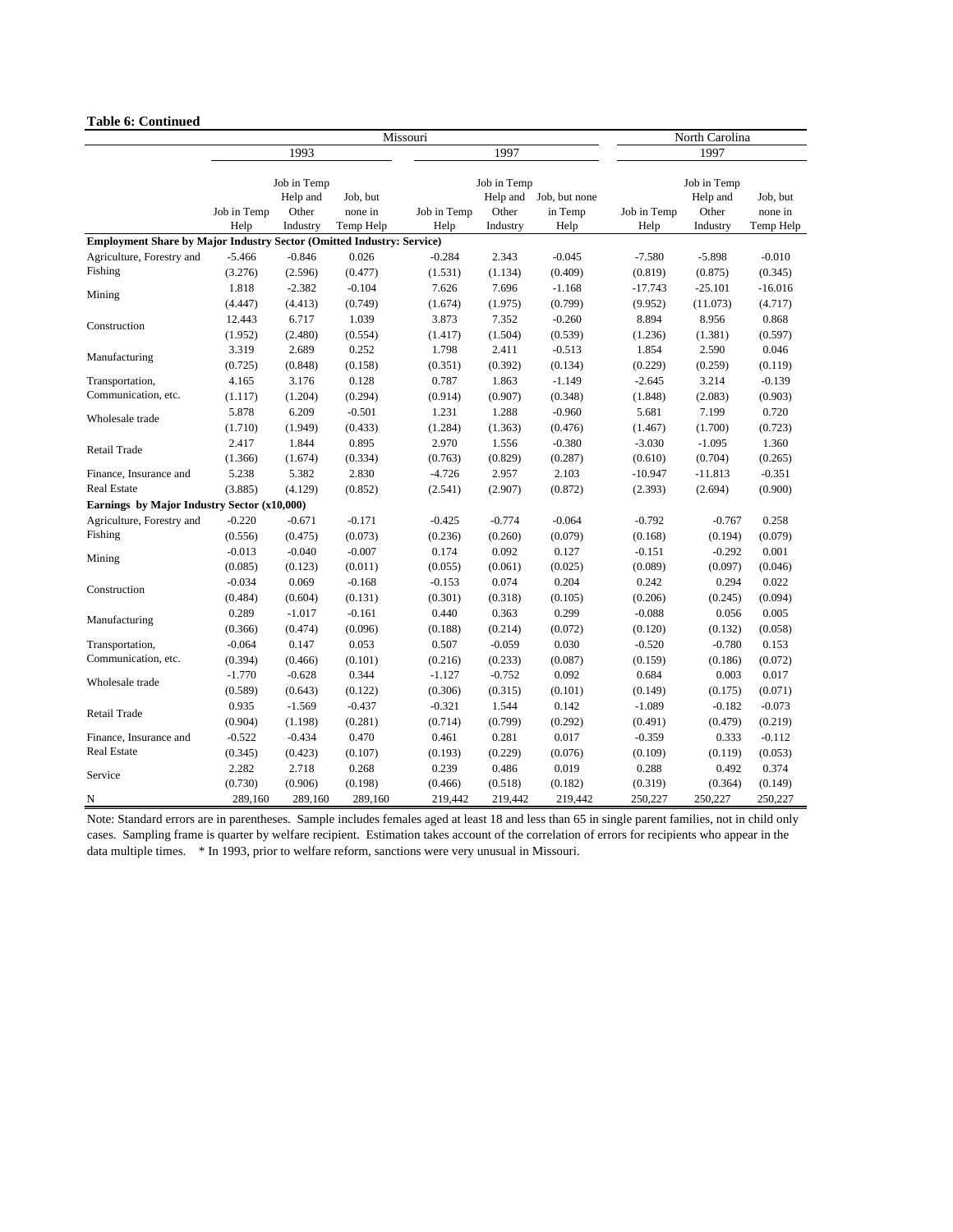|                                                       | Missouri                                  |                   |                                                 |                                    |                                |                                                 | North Carolina         |                                            |                                                 |  |
|-------------------------------------------------------|-------------------------------------------|-------------------|-------------------------------------------------|------------------------------------|--------------------------------|-------------------------------------------------|------------------------|--------------------------------------------|-------------------------------------------------|--|
|                                                       |                                           | 1993              |                                                 |                                    | 1997                           |                                                 |                        | 1997                                       |                                                 |  |
| <b>Group for Which</b><br><b>Impact is Estimated</b>  | Temp Help<br>Only vs. No Help Only<br>Job | Temp<br>vs. Other | Temp Help<br>Only vs.<br>Temp Help<br>and Other | Temp<br>Help<br>Only vs.<br>No Job | Temp Help<br>Only vs.<br>Other | Temp Help<br>Only vs.<br>Temp Help<br>and Other | Temp<br>Help<br>No Job | Temp<br>Help<br>Only vs. Only vs.<br>Other | Temp Help<br>Only vs.<br>Temp Help<br>and Other |  |
| <b>A. Current Quarterly Earnings</b>                  |                                           |                   |                                                 |                                    |                                |                                                 |                        |                                            |                                                 |  |
| 1. No adjustment                                      | 732                                       | $-495$            | $-684$                                          | 945                                | $-480$                         | $-598$                                          | 982                    | $-346$                                     | $-488$                                          |  |
|                                                       | (16)                                      | (18)              | (27)                                            | (17)                               | (19)                           | (26)                                            | (9)                    | (10)                                       | (15)                                            |  |
| Conditional on Job Choice (Lambda=mean for group)     |                                           |                   |                                                 |                                    |                                |                                                 |                        |                                            |                                                 |  |
| 2. Those with no job                                  | 629                                       | $-347$            | $-498$                                          | 725                                | $-396$                         | $-538$                                          | 846                    | $-238$                                     | $-429$                                          |  |
|                                                       | (26)                                      | (40)              | (68)                                            | (15)                               | (19)                           | (31)                                            | (14)                   | (16)                                       | (30)                                            |  |
| 3. Job in temporary help only                         | 732                                       | $-489$            | $-558$                                          | 945                                | $-457$                         | $-492$                                          | 982                    | $-299$                                     | $-402$                                          |  |
|                                                       | (16)                                      | (18)              | (30)                                            | (17)                               | (19)                           | (25)                                            | (11)                   | (13)                                       | (17)                                            |  |
| Not Conditional on Job Choice (Lambda=0)              |                                           |                   |                                                 |                                    |                                |                                                 |                        |                                            |                                                 |  |
| 4. Those with no job                                  | 557                                       | $-1075$           | $-592$                                          | 1481                               | 724                            | $-780$                                          | 844                    | $-319$                                     | $-190$                                          |  |
|                                                       | (991)                                     | (3779)            | (1381)                                          | (490)                              | (1325)                         | (757)                                           | (252)                  | (313)                                      | (344)                                           |  |
| 5. Job in temporary help only                         | 673                                       | $-1013$           | $-635$                                          | 1583                               | 443                            | $-664$                                          | 980                    | $-356$                                     | $-205$                                          |  |
|                                                       | (814)                                     | (2736)            | (1124)                                          | (414)                              | (989)                          | (627)                                           | (223)                  | (257)                                      | (294)                                           |  |
| <b>B. Total Earnings in Eight Subsequent Quarters</b> |                                           |                   |                                                 |                                    |                                |                                                 |                        |                                            |                                                 |  |
| 1. No adustment                                       | 5930                                      | $-1749$           | $-3986$                                         | 6420                               | $-1513$                        | $-3179$                                         | 6171                   | $-863$                                     | $-2758$                                         |  |
|                                                       | (210)                                     | (225)             | (355)                                           | (199)                              | (213)                          | (268)                                           | (94)                   | (98)                                       | (142)                                           |  |
| Conditional on Job Choice (Lambda=mean for group)     |                                           |                   |                                                 |                                    |                                |                                                 |                        |                                            |                                                 |  |
| 2. Those with no job                                  | 4359                                      | $-1385$           | $-3386$                                         | 5140                               | $-937$                         | $-2324$                                         | 5992                   | 542                                        | $-4005$                                         |  |
|                                                       | (302)                                     | (342)             | (668)                                           | (353)                              | (367)                          | (617)                                           | (3317)                 | (3318)                                     | (4443)                                          |  |
| 3. Job in temporary help only                         | 4202                                      | $-1595$           | $-2855$                                         | 4507                               | $-1331$                        | $-2278$                                         | 4249                   | $-501$                                     | $-1716$                                         |  |
|                                                       | (217)                                     | (231)             | (358)                                           | (211)                              | (214)                          | (293)                                           | (163)                  | (163)                                      | (218)                                           |  |
| Not Conditional on Job Choice (Lambda=0)              |                                           |                   |                                                 |                                    |                                |                                                 |                        |                                            |                                                 |  |
| 4. Those with no job                                  | 4699                                      | $-5361$           | 8677                                            | $-241$                             | $-7637$                        | $-14150$                                        | 7473                   | 2195                                       | $-1617$                                         |  |
|                                                       | (10472)                                   | (19237)           | (16707)                                         | (10934)                            | (13151)                        | (13165)                                         | (746)                  | (2059)                                     | (460)                                           |  |
| 5. Job in temporary help only                         | 5823                                      | $-4509$           | 6972                                            | 1580                               | $-7036$                        | $-12105$                                        | 9189                   | 2155                                       | $-3640$                                         |  |
|                                                       | (8719)                                    | (14469)           | (13706)                                         | (9393)                             | (10774)                        | (11075)                                         | (3168)                 | (3270)                                     | (3828)                                          |  |
| C. Quarterly Earnings Eight Quarters Later            |                                           |                   |                                                 |                                    |                                |                                                 |                        |                                            |                                                 |  |
| 1. No adjustment                                      | 779<br>(38)                               | $-86$             | $-438$                                          | 732                                | $-120$                         | $-345$                                          | 732                    | $-14$                                      | $-289$                                          |  |
| Conditional on Job Choice (Lambda=mean for group)     |                                           | (40)              | (65)                                            | (31)                               | (32)                           | (42)                                            | (17)                   | (18)                                       | (25)                                            |  |
|                                                       | 503                                       | $-59$             | $-302$                                          | 514                                | -66                            | $-132$                                          | 514                    | 3                                          | $-115$                                          |  |
| 2. Those with no job                                  | (56)                                      | (59)              | (119)                                           | (44)                               | (46)                           | (80)                                            | (37)                   | (40)                                       | (68)                                            |  |
|                                                       | 496                                       | $-71$             | $-274$                                          | 446                                | $-102$                         | $-176$                                          | 446                    | 19                                         | $-124$                                          |  |
| 3. Job in temporary help only                         | (40)                                      | (41)              | (64)                                            | (33)                               | (33)                           | (43)                                            | (27)                   | (29)                                       | (35)                                            |  |
| Not Conditional on Job Choice (Lambda=0)              |                                           |                   |                                                 |                                    |                                |                                                 |                        |                                            |                                                 |  |
|                                                       | 854                                       | $-160$            | 2438                                            | 297                                | $-588$                         | $-1088$                                         | 1120                   | 641                                        | $-125$                                          |  |
| 4. Those with no job                                  | (2018)                                    | (2523)            | (3011)                                          | (1115)                             | (1349)                         | (1547)                                          | (551)                  | (589)                                      | (712)                                           |  |
|                                                       | 1024                                      | $-126$            | 1962                                            | 618                                | $-552$                         | $-971$                                          | 1293                   | 506                                        | $-122$                                          |  |
| 5. Job in temporary help only                         | (1687)                                    | (2003)            | (2480)                                          | (962)                              | (1100)                         | (1294)                                          | (521)                  | (506)                                      | (613)                                           |  |
|                                                       |                                           |                   |                                                 |                                    |                                |                                                 |                        |                                            |                                                 |  |

#### **Table 7: Current and Subsequent Predicted Earnings Contingent on Job Choice and Characteristics**

Note: Standard errors are in parentheses. Predicted earnings are based on the regression results reported in Appendix Tables A-1 through A-3.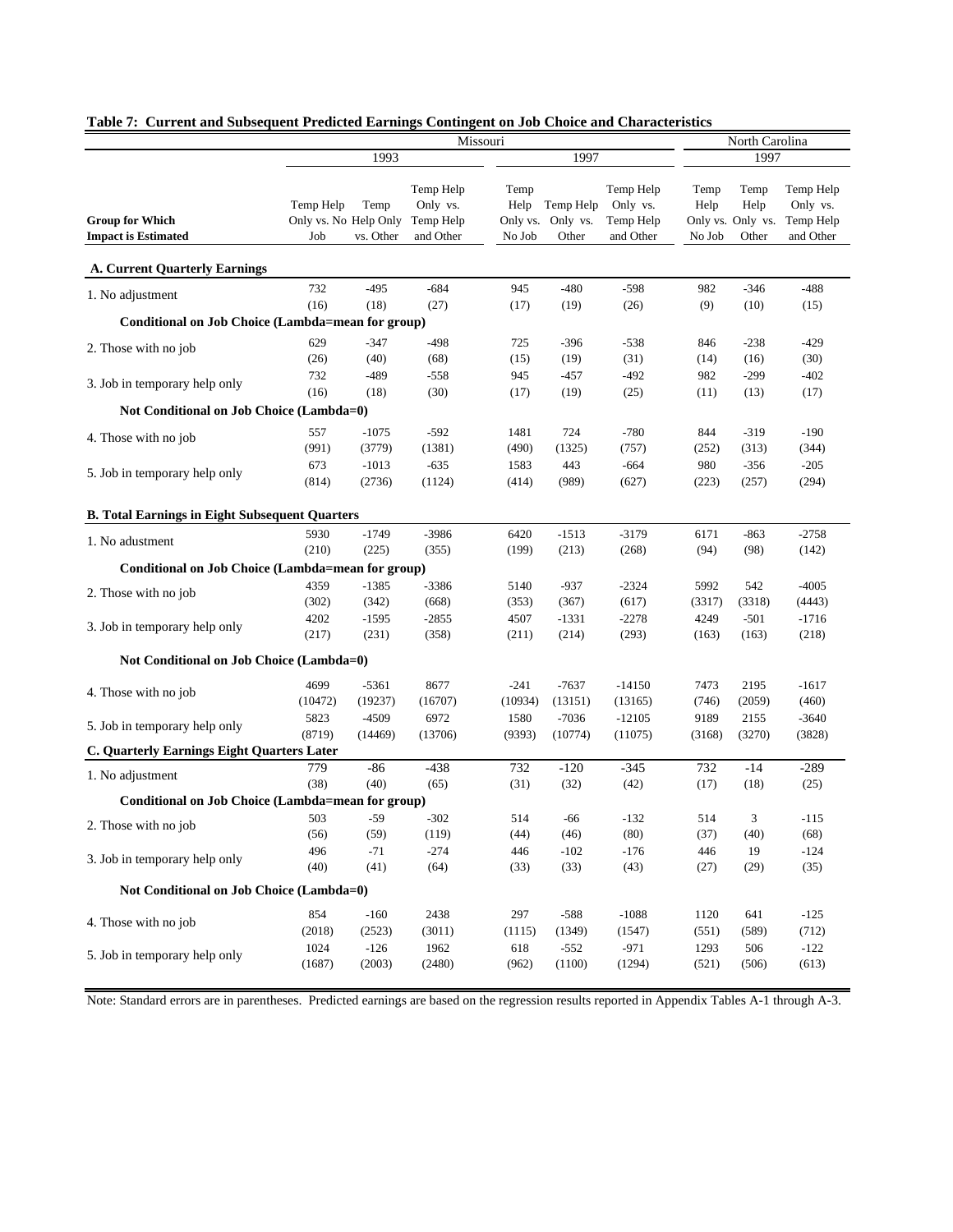|                           | <b>Employment One Year Later</b> |                            |                         |       |        |       |  |  |  |
|---------------------------|----------------------------------|----------------------------|-------------------------|-------|--------|-------|--|--|--|
| <b>Current Employment</b> |                                  |                            | Panel A. Missouri       |       |        |       |  |  |  |
|                           | Service (incl.                   |                            |                         |       |        |       |  |  |  |
| 1993                      | Temp Help)                       | Manufacturing Retail Trade |                         | Other | No job | Total |  |  |  |
| Temp Help                 | 38.6                             | 5.9                        | 10.8                    | 9.3   | 35.5   | 100.0 |  |  |  |
| Service, not temp help    | 50.3                             | 3.5                        | 9.1                     | 4.5   | 32.7   | 100.0 |  |  |  |
| Manufacturing             | 16.8                             | 32.4                       | 9.7                     | 4.2   | 36.9   | 100.0 |  |  |  |
| Retail Trade              | 17.7                             | 4.0                        | 38.0                    | 4.8   | 35.5   | 100.0 |  |  |  |
| Other                     | 18.0                             | 4.1                        | 9.6                     | 38.0  | 30.4   | 100.0 |  |  |  |
| No job                    | 13.3                             | 2.8                        | 7.7                     | 2.7   | 73.4   | 100.0 |  |  |  |
| 1997                      |                                  |                            |                         |       |        |       |  |  |  |
| Temp help                 | 42.5                             | 5.5                        | 11.9                    | 10.2  | 29.8   | 100.0 |  |  |  |
| Service, not temp help    | 54.7                             | 2.6                        | 9.9                     | 5.2   | 27.7   | 100.0 |  |  |  |
| Manufacturing             | 21.8                             | 29.7                       | 11.5                    | 4.6   | 32.4   | 100.0 |  |  |  |
| Retail Trade              | 22.5                             | 2.9                        | 38.0                    | 5.4   | 31.3   | 100.0 |  |  |  |
| Other                     | 23.7                             | 3.0                        | 9.9                     | 38.0  | 25.4   | 100.0 |  |  |  |
| No job                    | 19.4                             | 2.9                        | 10.4                    | 3.8   | 63.6   | 100.0 |  |  |  |
| 1997                      |                                  |                            | Panel B. North Carolina |       |        |       |  |  |  |
| Temp help                 | 39.5                             | 13.7                       | 13.5                    | 7.5   | 26.0   | 100.0 |  |  |  |
| Service, not temp help    | 58.2                             | 4.1                        | 10.7                    | 4.6   | 22.4   | 100.0 |  |  |  |
| Manufacturing             | 19.4                             | 41.9                       | 10.6                    | 3.9   | 24.3   | 100.0 |  |  |  |
| Retail Trade              | 19.8                             | 5.4                        | 44.0                    | 4.2   | 26.6   | 100.0 |  |  |  |
| Other                     | 22.1                             | 5.2                        | 11.4                    | 37.2  | 24.1   | 100.0 |  |  |  |
| No job                    | 17.6                             | 5.0                        | 12.3                    | 3.2   | 62.0   | 100.0 |  |  |  |

**Table 8: Movement of Welfare Recipients Between Industries**

Note: Industry classification is according to employer paying most earnings in a quarter.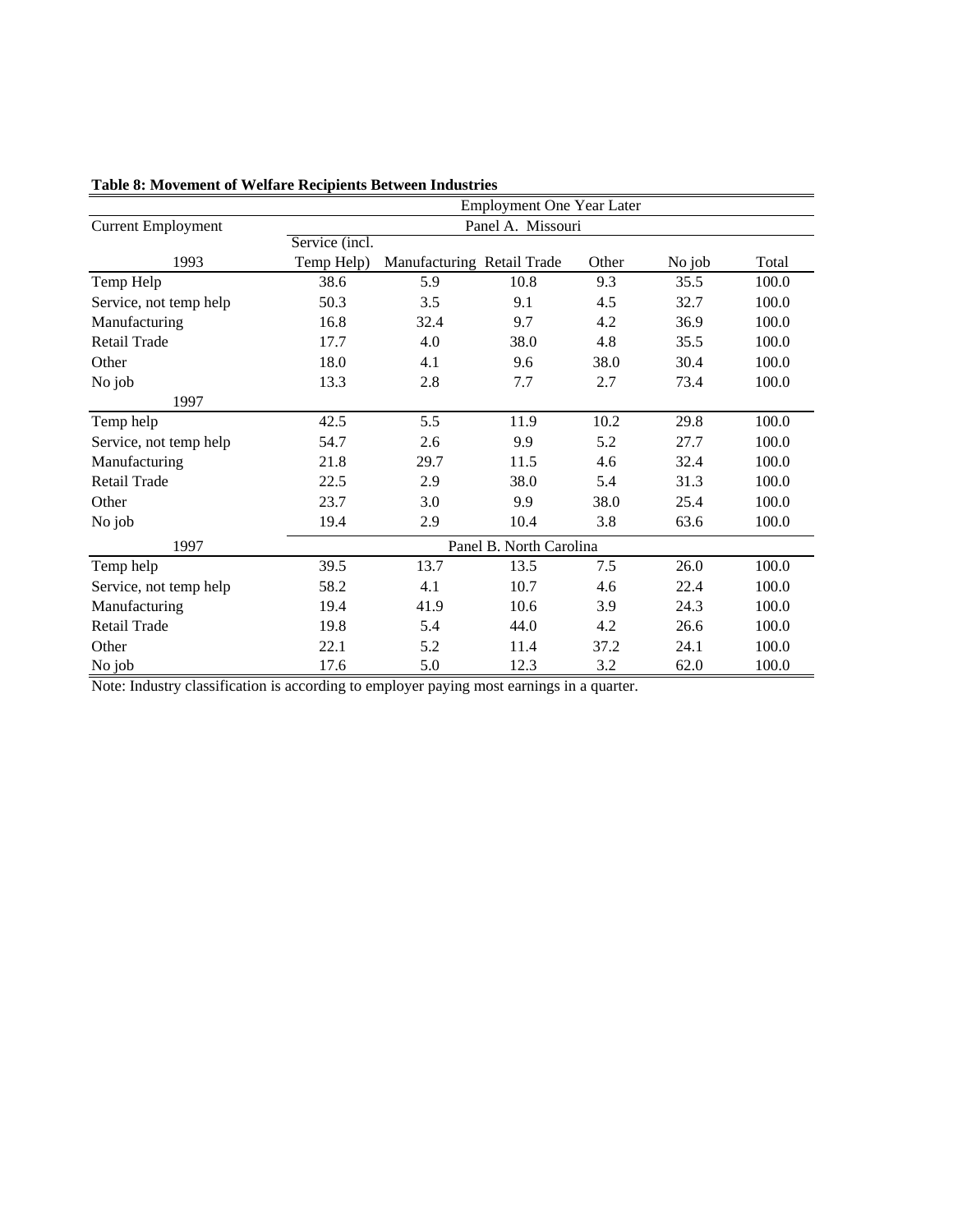|                                                           | Missouri                                  |                     |                                                 |                                    |                                |                                                 | North Carolina         |                                            |                                                 |  |
|-----------------------------------------------------------|-------------------------------------------|---------------------|-------------------------------------------------|------------------------------------|--------------------------------|-------------------------------------------------|------------------------|--------------------------------------------|-------------------------------------------------|--|
|                                                           |                                           | 1993                |                                                 |                                    | 1997                           |                                                 | 1997                   |                                            |                                                 |  |
| <b>Group for Which</b><br><b>Impact is Estimated</b>      | Temp Help<br>Only vs. No Help Only<br>Job | Temp<br>vs. Other   | Temp Help<br>Only vs.<br>Temp Help<br>and Other | Temp<br>Help<br>Only vs.<br>No Job | Temp Help<br>Only vs.<br>Other | Temp Help<br>Only vs.<br>Temp Help<br>and Other | Temp<br>Help<br>No Job | Temp<br>Help<br>Only vs. Only vs.<br>Other | Temp Help<br>Only vs.<br>Temp Help<br>and Other |  |
| <b>Dependent Variable: Probability of Leaving Welfare</b> |                                           |                     |                                                 |                                    |                                |                                                 |                        |                                            |                                                 |  |
| 1. No adjustment                                          | 0.066<br>(0.010)                          | $-0.100$<br>(0.011) | $-0.086$<br>(0.014)                             | 0.029<br>(0.008)                   | $-0.077$<br>(0.008)            | $-0.053$<br>(0.010)                             | 0.034<br>(0.002)       | $-0.038$<br>(0.002)                        | $-0.025$<br>(0.003)                             |  |
| Conditional on Job Choice (Lambda=mean for group)         |                                           |                     |                                                 |                                    |                                |                                                 |                        |                                            |                                                 |  |
| 2. Those with no job                                      | 0.114<br>(0.015)                          | $-0.023$<br>(0.015) | $-0.056$<br>(0.026)                             | 0.084<br>(0.010)                   | $-0.027$<br>(0.010)            | $-0.016$<br>(0.017)                             | 0.039<br>(0.009)       | $-0.031$<br>(0.009)                        | $-0.047$<br>(0.014)                             |  |
| 3. Job in temporary help only                             | 0.074<br>(0.011)                          | $-0.036$<br>(0.011) | $-0.054$<br>(0.015)                             | 0.062<br>(0.008)                   | $-0.036$<br>(0.008)            | $-0.032$<br>(0.011)                             | 0.031<br>(0.007)       | $-0.015$<br>(0.007)                        | $-0.019$<br>(0.009)                             |  |
| Not Conditional on Job Choice (Lambda=0)                  |                                           |                     |                                                 |                                    |                                |                                                 |                        |                                            |                                                 |  |
| 4. Those with no job                                      | 0.603<br>(0.357)                          | 0.188<br>(0.374)    | $-0.045$<br>(0.521)                             | 0.022<br>(0.159)                   | $-0.193$<br>(0.163)            | $-0.114$<br>(0.268)                             | 0.547<br>(0.123)       | 0.036<br>(0.124)                           | $-0.095$<br>(0.164)                             |  |
| 5. Job in temporary help only                             | 0.507<br>(0.299)                          | 0.167<br>(0.308)    | $-0.040$<br>(0.430)                             | 0.041<br>(0.142)                   | $-0.167$<br>(0.137)            | $-0.115$<br>(0.223)                             | 0.697<br>(0.119)       | 0.073<br>(0.108)                           | $-0.046$<br>(0.141)                             |  |

## **Table 9: Probability of Leaving Welfare by the Eighth Quarter Contingent on Job Choice and Characteristics**

Note: Standard errors are in parentheses. Impact estimates are based on predicted means using regression results reported in Appendix Table A-4.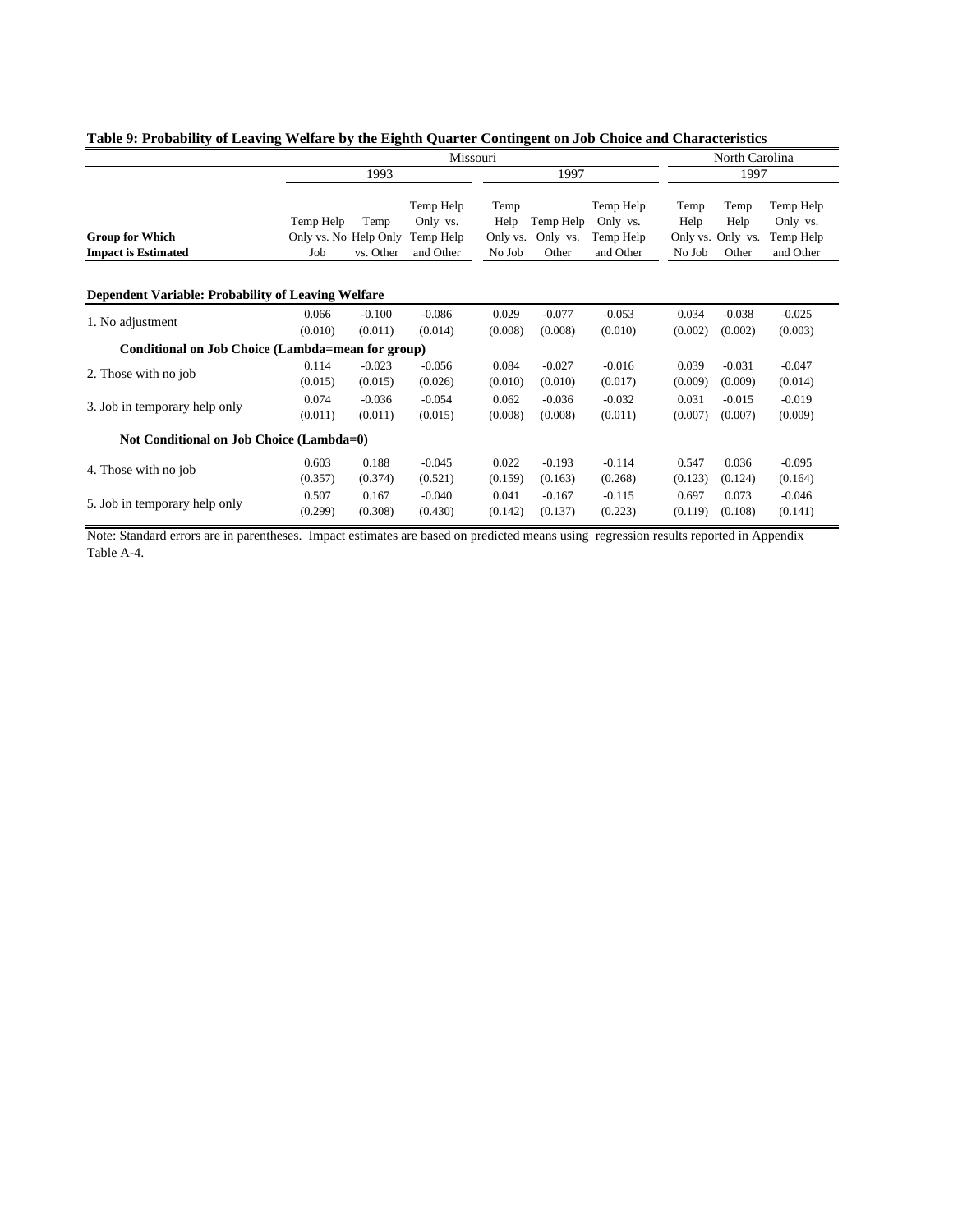|                                    |             |             |            | Missouri    |             |           |             | North Carolina |           |  |  |
|------------------------------------|-------------|-------------|------------|-------------|-------------|-----------|-------------|----------------|-----------|--|--|
|                                    |             | 1993        |            |             | 1997        |           |             | 1997           |           |  |  |
|                                    |             | Job in Temp |            |             | Job in Temp |           |             | Job in Temp    |           |  |  |
|                                    |             | Help and    | Job, but   |             | Help and    | Job, but  |             | Help and       | Job, but  |  |  |
|                                    | Job in Temp | Other       | none in    | Job in Temp | Other       | none in   | Job in Temp | Other          | none in   |  |  |
|                                    | Help        | Industry    | Temp Help  | Help        | Industry    | Temp Help | Help        | Industry       | Temp Help |  |  |
| Constant                           | $-212.08$   | $-955.85$   | 296.35     | 806.45      | 1488.74     | $-205.01$ | 194.24      | 612.70         | 474.00    |  |  |
|                                    | (1389.100)  | (1150.035)  | (2518.649) | (730.829)   | (830.088)   | (977.562) | (312.99)    | (419.91)       | (176.25)  |  |  |
| Age                                | 54.07       | 118.46      | 56.60      | 40.83       | 39.11       | 33.75     | 29.58       | 25.74          | 28.07     |  |  |
|                                    | (21.958)    | (23.617)    | (46.844)   | (17.007)    | (26.076)    | (15.009)  | (12.55)     | (21.76)        | (6.60)    |  |  |
| Age square *100                    | $-71.42$    | $-151.85$   | $-64.44$   | $-47.13$    | $-39.59$    | $-38.96$  | $-31.71$    | $-18.22$       | $-31.14$  |  |  |
|                                    | (36.376)    | (38.617)    | (39.059)   | (26.533)    | (44.358)    | (15.448)  | (20.23)     | (35.38)        | (9.20)    |  |  |
| Education lower than 12 years      | $-129.15$   | $-182.41$   | $-117.98$  | $-164.20$   | $-215.09$   | $-177.02$ | $-150.70$   | $-119.17$      | $-109.87$ |  |  |
|                                    | (39.346)    | (50.322)    | (99.494)   | (26.939)    | (33.257)    | (26.680)  | (21.62)     | (24.90)        | (9.83)    |  |  |
| Nonwhite                           | $-83.02$    | $-102.90$   | $-5.68$    | $-66.10$    | $-166.97$   | 32.60     | $-26.89$    | $-14.17$       | $-3.59$   |  |  |
|                                    | (121.867)   | (93.001)    | (71.534)   | (69.105)    | (78.242)    | (17.158)  | (37.61)     | (38.61)        | (11.69)   |  |  |
| Number of children                 | $-31.70$    | $-54.76$    | $-21.01$   | $-55.61$    | $-50.55$    | $-28.57$  | $-11.91$    | $-42.60$       | 2.75      |  |  |
|                                    | (13.233)    | (24.276)    | (16.637)   | (11.781)    | (16.018)    | (11.327)  | (11.80)     | (14.10)        | (5.25)    |  |  |
| Age of the youngest child          | $-7.78$     | $-16.06$    | $-6.77$    | $-14.98$    | $-11.47$    | $-6.25$   | $-10.31$    | $-20.79$       | $-7.75$   |  |  |
|                                    | (7.008)     | (9.687)     | (15.381)   | (5.147)     | (7.664)     | (5.279)   | (4.00)      | (5.21)         | (1.98)    |  |  |
| On welfare 7-12 months in prior    | 176.73      | 151.95      | 222.89     | 191.84      | 266.73      | 302.18    | 107.79      | 117.26         | 190.44    |  |  |
| 2 years                            | (45.401)    | (59.585)    | (103.803)  | (50.497)    | (58.931)    | (35.124)  | (33.50)     | (40.34)        | (19.91)   |  |  |
| On welfare 13-23 months in         | 78.02       | 207.86      | 226.97     | 177.83      | 257.12      | 348.89    | 110.39      | 95.68          | 218.30    |  |  |
| prior 2 years                      | (42.065)    | (58.210)    | (91.814)   | (39.400)    | (57.684)    | (26.472)  | (31.03)     | (31.51)        | (27.78)   |  |  |
| On welfare 24 months in prior 2    | 102.29      | 77.67       | 239.14     | 232.72      | 402.36      | 434.78    | 189.65      | 127.98         | 293.42    |  |  |
| years                              | (50.577)    | (73.609)    | (80.859)   | (47.095)    | (61.796)    | (47.812)  | (37.98)     | (41.54)        | (39.09)   |  |  |
| Percent of previous 8 quarters     | $-175.94$   | $-410.67$   | $-747.92$  | $-570.71$   | $-955.31$   | $-561.73$ | $-303.59$   | $-546.20$      | $-655.63$ |  |  |
| working                            | (218.724)   | (260.728)   | (1539.021) | (140.644)   | (242.348)   | (416.377) | (74.27)     | (100.47)       | (78.74)   |  |  |
| Working all of previous 8 qtrs     | 35.54       | $-20.24$    | $-152.89$  | 75.77       | $-101.18$   | $-66.59$  | 26.31       | 70.87          | 39.06     |  |  |
|                                    | (93.878)    | (87.171)    | (174.785)  | (68.015)    | (57.168)    | (27.041)  | (43.75)     | (38.70)        | (21.40)   |  |  |
| No work in any of previous 8       | $-124.79$   | $-51.05$    | 39.59      | $-25.76$    | 15.73       | $-329.86$ | $-105.41$   | $-295.66$      | $-232.89$ |  |  |
| quarters                           | (142.559)   | (178.011)   | (1166.344) | (68.075)    | (98.881)    | (409.613) | (55.98)     | (77.69)        | (82.64)   |  |  |
| Total annual earnings in the prior | 78.59       | 103.10      | 91.26      | 111.10      | 104.39      | 158.87    | 78.03       | 80.30          | 112.53    |  |  |
| year $*1000$                       | (12.579)    | (13.717)    | (147.976)  | (12.117)    | (13.329)    | (56.249)  | (7.17)      | (6.00)         | (13.61)   |  |  |
| Total annual earnings two years    | 4.62        | 13.99       | 37.55      | 25.14       | 49.15       | 21.66     | 15.01       | 22.92          | 28.13     |  |  |
| prior $*1000$                      | (11.331)    | (9.988)     | (90.822)   | (6.937)     | (10.884)    | (26.388)  | (4.51)      | (4.78)         | (7.07)    |  |  |
| St. Louis central                  | $-78.32$    | 229.82      | 289.62     | 61.55       | 223.00      | 344.94    | na          | na             | na        |  |  |
|                                    | (178.824)   | (144.932)   | (119.863)  | (72.389)    | (70.569)    | (17.995)  |             |                |           |  |  |
| Kansas City central                | $-83.95$    | 237.81      | 290.05     | $-5.35$     | 167.48      | 405.27    | na          | na             | na        |  |  |
|                                    | (186.764)   | (174.096)   | (35.571)   | (82.325)    | (98.468)    | (41.181)  |             |                |           |  |  |
| Charlotte central                  | n.a.        | n.a.        | n.a.       | n.a.        | n.a.        | n.a.      | $-5.64$     | 106.45         | 116.19    |  |  |
|                                    |             |             |            |             |             |           | (35.41)     | (50.42)        | (18.34)   |  |  |
| Suburban metro                     | $-45.95$    | 55.86       | 115.71     | $-45.66$    | $-76.75$    | 129.01    | 20.00       | 49.22          | 40.10     |  |  |
|                                    | (201.111)   | (179.181)   | (106.545)  | (78.270)    | (63.904)    | (46.221)  | (63.42)     | (50.96)        | (25.66)   |  |  |
| Small metro                        | $-223.01$   | $-9.44$     | 38.22      | $-131.09$   | $-130.37$   | 54.35     | $-4.72$     | 16.35          | 47.20     |  |  |
|                                    | (132.894)   | (151.639)   | (19.017)   | (56.291)    | (61.107)    | (16.343)  | (22.93)     | (24.56)        | (9.17)    |  |  |
| Quarter 2                          | 36.92       | 141.93      | 46.93      | 15.78       | $-3.65$     | 46.04     | 113.74      | 107.69         | 96.29     |  |  |
|                                    | (32.532)    | (52.995)    | (187.248)  | (28.236)    | (52.658)    | (35.956)  | (21.34)     | (30.27)        | (11.08)   |  |  |
| Quarter 3                          | 46.37       | 168.34      | 22.63      | 8.38        | $-13.61$    | 34.28     | 153.86      | 110.47         | 82.96     |  |  |
|                                    | (52.478)    | (77.932)    | (281.910)  | (34.439)    | (55.186)    | (64.788)  | (24.43)     | (34.21)        | (11.95)   |  |  |
| Quarter 4                          | 160.97      | 226.15      | 173.68     | 142.18      | 141.91      | 197.69    | 267.69      | 202.26         | 232.97    |  |  |
|                                    | (59.922)    | (74.127)    | (278.074)  | (34.225)    | (62.336)    | (64.582)  | (27.74)     | (33.90)        | (10.39)   |  |  |
| Lambda                             | 26.92       | $-7.43$     | $-412.39$  | $-323.09$   | $-379.29$   | 270.13    | 1.16        | 94.31          | $-61.33$  |  |  |
|                                    | (370.317)   | (315.082)   | (2311.235) | (210.604)   | (219.524)   | (919.819) | (112.01)    | (91.38)        | (147.40)  |  |  |
| N                                  | 6,230       | 3,744       | 69,861     | 9,921       | 7,485       | 72,596    | 12,148      | 10,073         | 95,254    |  |  |

**Appendix Table A-1: Estimates for Regression Equations Predicting Current Quarterly Earnings, Controlling for Self-Selection into Job Category**

Note: Standard errors are in parentheses. All standard errors have been adjusted for the estimation error in the inverse Mill's ratio. Estimation takes account of the correlation of errors for recipients who appear in the data multiple times.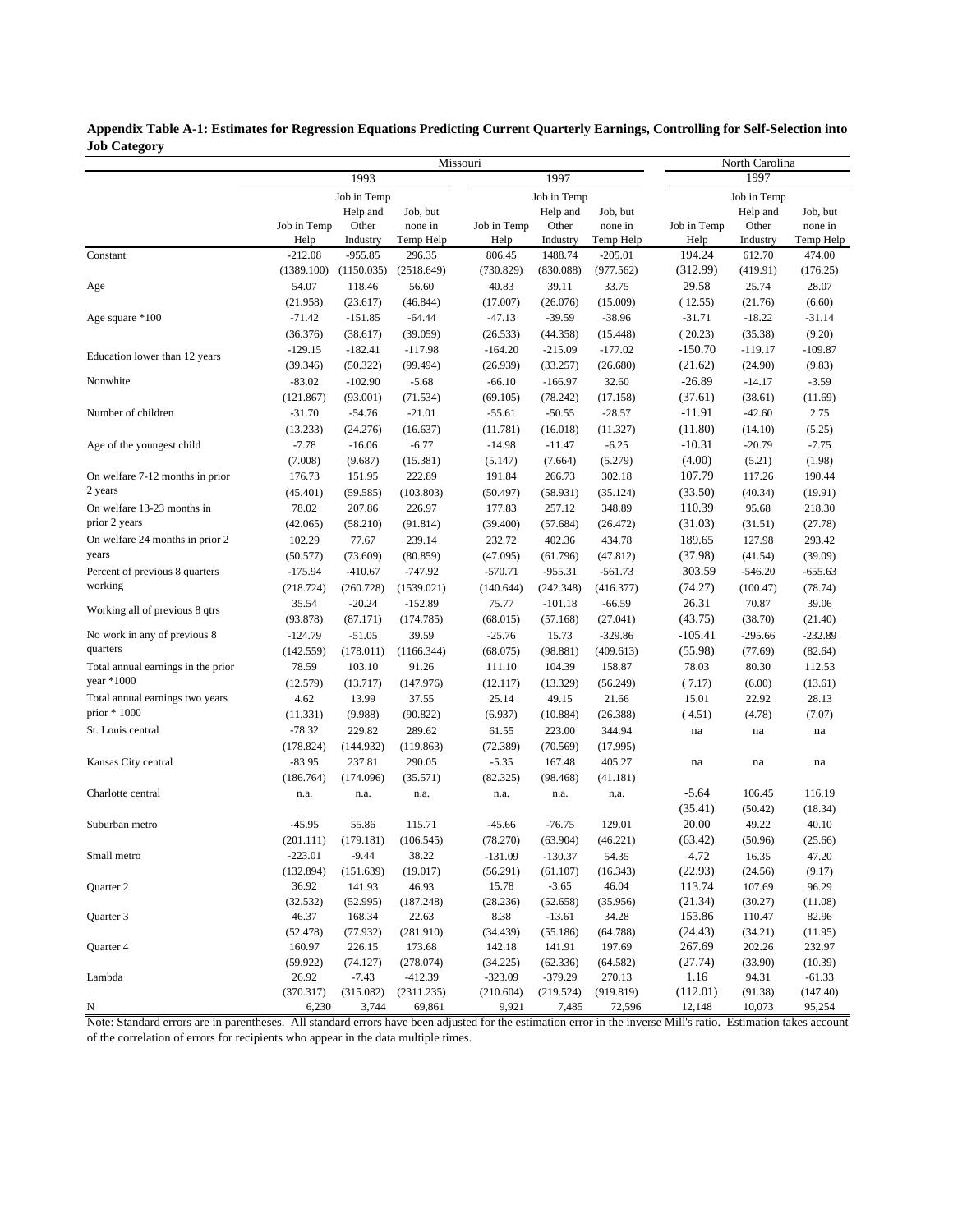| $\ldots$                  |            |             |             |               |            |             |             |            |            |                        |             |               |
|---------------------------|------------|-------------|-------------|---------------|------------|-------------|-------------|------------|------------|------------------------|-------------|---------------|
|                           |            |             |             | Missouri      |            |             |             |            |            | North Carolina<br>1997 |             |               |
|                           |            |             | 1993        |               |            |             | 1997        |            |            |                        |             |               |
|                           |            |             | Job in Temp |               |            |             | Job in Temp |            |            |                        | Job in Temp |               |
|                           |            |             | Help and    |               |            |             | Help and    | Job, but   |            |                        | Help and    | Job, but none |
|                           |            | Job in Temp | Other       | Job, but none |            | Job in Temp | Other       | none in    |            | Job in Temp            | Other       | in Temp       |
|                           | No Job     | Help        | Industry    | in Temp Help  | No Job     | Help        | Industry    | Temp Help  | No Job     | Help                   | Industry    | Help          |
| Constant                  | 2950.014   | 5046.317    | $-17533.42$ | 4448.406      | 2385.021   | $-6147.823$ | 13649.09    | 4162.094   | 2237.36    | 8004.139               | 14613.92    | 3927.033      |
|                           | (524.150)  | (15295.150) | (16756.630) | (11018.960)   | (635.130)  | (15382.030) | (12894.480) | (5924.987) | (674.461)  | (4695.544)             | (5246.276)  | (2135.080)    |
| Age                       | 15.01      | 291.11      | 968.61      | 380.32        | 112.08     | 527.75      | 164.67      | 316.16     | 124.07     | 160.09                 | 70.06       | 182.65        |
|                           | (25.735)   | (298.834)   | (342.617)   | (239.741)     | (33.630)   | (274.342)   | (416.584)   | (124.897)  | (30.287)   | (236.773)              | (277.196)   | (94.316)      |
| Age square *100           | $-89.71$   | $-425.06$   | $-1337.32$  | $-420.82$     | $-240.09$  | $-741.25$   | $-88.86$    | $-396.71$  | $-200.47$  | $-150.20$              | 50.19       | $-216.54$     |
|                           | (32.818)   | (480.119)   | (560.714)   | (237.539)     | (45.567)   | (438.906)   | (723.619)   | (163.222)  | (41.188)   | (392.369)              | (461.426)   | (137.574)     |
| Education lower than 12   | $-1251.00$ | $-2561.01$  | $-3266.04$  | $-2641.22$    | $-1692.26$ | $-3041.44$  | $-3147.08$  | $-3140.74$ | $-1443.14$ | $-2473.80$             | $-2060.43$  | $-2296.92$    |
| years                     | (74.514)   | (461.216)   | (631.815)   | (467.455)     | (105.533)  | (359.793)   | (360.128)   | (176.340)  | (103.449)  | (260.831)              | (280.235)   | (134.369)     |
| Nonwhite                  | $-5.77$    | 44.20       | 588.53      | 32.09         | $-446.53$  | $-184.08$   | $-393.90$   | $-167.77$  | $-225.57$  | $-377.09$              | 641.58      | 50.37         |
|                           |            |             |             |               |            |             |             |            |            |                        |             |               |
|                           | (104.149)  | (1249.438)  | (1322.456)  | (394.323)     | (153.377)  | (1257.249)  | (763.697)   | (254.634)  | (113.837)  | (501.230)              | (385.692)   | (174.211)     |
| Number of children        | $-109.21$  | $-596.37$   | $-702.10$   | $-382.36$     | $-60.84$   | $-335.75$   | $-541.25$   | $-291.52$  | 4.79       | $-26.40$               | $-26.10$    | $-31.08$      |
|                           | (26.180)   | (164.349)   | (287.391)   | (113.981)     | (38.938)   | (169.086)   | (178.658)   | (84.241)   | (47.189)   | (148.119)              | (154.791)   | (78.477)      |
| Age of the youngest child | 29.61      | $-59.82$    | $-79.60$    | $-51.16$      | $-16.39$   | $-152.59$   | $-167.72$   | $-85.55$   | $-51.22$   | $-88.45$               | $-128.83$   | $-61.53$      |
|                           | (11.133)   | (77.516)    | (134.367)   | (77.098)      | (15.377)   | (74.100)    | (66.105)    | (38.761)   | (14.625)   | (48.909)               | (54.476)    | (26.876)      |
| On welfare 7-12 months in | $-16.95$   | 177.76      | 524.50      | 1276.00       | 147.26     | 1025.45     | 1423.47     | 1354.36    | $-302.66$  | $-44.44$               | 5.64        | 742.09        |
| prior 2 years             | (83.414)   | (618.962)   | (734.041)   | (491.417)     | (111.680)  | (499.881)   | (502.790)   | (316.008)  | (107.258)  | (381.297)              | (410.614)   | (216.262)     |
| On welfare 13-23 months   | 52.13      | $-699.61$   | 135.34      | 1101.88       | 315.89     | 1105.96     | 1624.07     | 1599.11    | $-324.32$  | 19.40                  | 248.69      | 759.12        |
| in prior 2 years          | (93.052)   | (618.990)   | (702.940)   | (470.010)     | (121.850)  | (535.519)   | (463.963)   | (360.411)  | (112.138)  | (400.528)              | (401.176)   | (313.031)     |
| On welfare 24 months in   | 9.68       | $-855.38$   | $-254.42$   | 1036.67       | 780.68     | 790.09      | 2627.30     | 2465.23    | 121.75     | 775.81                 | 580.14      | 1979.14       |
| prior 2 years             | (97.831)   | (668.859)   | (951.925)   | (466.595)     | (141.303)  | (567.895)   | (571.842)   | (504.518)  | (133.374)  | (505.713)              | (524.849)   | (440.303)     |
| Percent of previous 8     | 73.32      | $-771.22$   | 501.90      | $-3192.52$    | 293.82     | $-993.17$   | $-5932.98$  | $-3800.95$ | $-1606.59$ | $-2834.40$             | $-6209.42$  | $-2101.07$    |
| quarters working          |            |             |             |               |            |             |             |            |            |                        |             |               |
|                           | (636.677)  | (2759.177)  | (3321.710)  | (6723.817)    | (741.512)  | (2100.008)  | (2663.276)  | (2182.493) | (961.098)  | (1033.978)             | (1260.362)  | (972.659)     |
| Working all of previous 8 | $-771.41$  | $-1158.80$  | $-965.26$   | $-990.64$     | $-999.13$  | 74.34       | $-322.37$   | $-167.71$  | $-876.56$  | 494.40                 | 938.41      | 368.39        |
| qtrs                      | (327.354)  | (1262.815)  | (1168.373)  | (785.605)     | (318.431)  | (806.162)   | (529.493)   | (300.308)  | (336.829)  | (566.991)              | (497.355)   | (286.310)     |
| No work in any of         | 46.13      | 39.94       | $-508.08$   | 1177.09       | 611.86     | 963.72      | 2482.48     | 459.23     | 810.32     | 1418.63                | $-268.20$   | $-296.54$     |
| previous 8 quarters       | (168.562)  | (1383.282)  | (2072.273)  | (5180.344)    | (199.399)  | (1666.427)  | (1327.115)  | (2472.677) | (271.798)  | (733.668)              | (1042.223)  | (899.754)     |
| Total annual earnings in  | 85.41      | 733.48      | 816.01      | 552.57        | 126.90     | 808.14      | 815.54      | 868.60     | 130.30     | 688.33                 | 706.30      | 856.32        |
| the prior year *1000      | (71.061)   | (153.370)   | (200.580)   | (660.379)     | (69.465)   | (132.578)   | (72.762)    | (351.773)  | (93.114)   | (67.336)               | (65.753)    | (139.955)     |
| Total annual earnings two | 242.91     | 362.31      | 274.88      | 468.41        | 319.15     | 369.36      | 560.27      | 466.36     | 382.38     | 423.79                 | 430.40      | 366.02        |
| years prior * 1000        | (43.555)   | (156.069)   | (143.340)   | (387.404)     | (50.088)   | (138.304)   | (81.496)    | (125.004)  | (66.542)   | (113.803)              | (78.796)    | (94.156)      |
| St. Louis central         | $-110.79$  | $-439.92$   | 3411.00     | 2067.41       | 165.03     | 2879.81     | 2663.45     | 2541.99    | n.a.       | n.a.                   | n.a.        | n.a.          |
|                           | (107.441)  | (2060.587)  | (1939.221)  | (589.519)     | (152.694)  | (1237.665)  | (837.417)   | (270.331)  |            |                        |             |               |
| Kansas City central       | 176.33     | 313.64      | 3922.93     | 1928.21       | 560.94     | 2689.35     | 2130.40     | 2767.79    | n.a.       | n.a.                   | n.a.        | n.a.          |
|                           | (130.483)  | (2088.122)  | (2335.676)  | (296.192)     | (194.842)  | (1472.653)  | (1094.930)  | (402.672)  |            |                        |             |               |
| Charlotte central         |            |             |             |               |            |             |             |            |            |                        |             |               |
|                           | n.a.       | n.a.        | n.a.        | n.a.          | n.a.       | n.a.        | n.a.        | n.a.       | 336.47     | 1656.20                | 1210.55     | 1186.90       |
|                           |            |             |             |               |            |             |             |            | (167.184)  | (477.361)              | (549.650)   | (247.769)     |
| Suburban metro            | 467.3197   | $-58.57$    | 2327.39     | 1263.28       | 807.3162   | 1385.62     | 761.79      | 1904.44    | 451.59     | 1321.65                | 424.03      | 1007.78       |
|                           | (151.077)  | (2156.926)  | (2323.367)  | (542.850)     | (217.453)  | (1343.566)  | (1020.780)  | (391.484)  | (264.680)  | (624.037)              | (831.756)   | (364.096)     |
| Small metro               | 175.33     | $-845.39$   | 2423.20     | 494.97        | 272.08     | $-377.10$   | $-1036.79$  | 529.35     | 136.73     | 417.47                 | 104.79      | 436.59        |
|                           | (130.354)  | (1525.989)  | (1943.385)  | (233.173)     | (175.411)  | (1023.937)  | (1047.379)  | (233.254)  | (106.359)  | (291.938)              | (314.099)   | (139.192)     |
| Quarter 2                 | $-40.80$   | $-313.26$   | $-421.06$   | $-277.15$     | $-234.66$  | 190.82      | $-1186.69$  | $-336.02$  | $-326.82$  | $-57.65$               | $-1217.33$  | $-99.66$      |
|                           | (39.340)   | (311.624)   | (661.797)   | (827.097)     | (58.977)   | (396.595)   | (628.312)   | (213.165)  | (77.562)   | (211.173)              | (302.078)   | (102.644)     |
| Quarter 3                 | $-192.26$  | $-78.75$    | 8.81        | $-260.65$     | $-646.91$  | $-342.16$   | $-977.91$   | $-379.42$  | $-774.23$  | $-250.44$              | $-1216.56$  | $-155.34$     |
|                           | (65.804)   | (542.144)   | (1058.268)  | (1250.939)    | (88.155)   | (525.959)   | (753.248)   | (384.941)  | (110.133)  | (258.136)              | (352.630)   | (123.589)     |
| Quarter 4                 | 11.92      | 131.41      | $-210.81$   | $-260.98$     | $-434.51$  | $-411.91$   | $-1385.91$  | $-622.96$  | $-617.95$  | $-684.45$              | $-1809.33$  | $-677.28$     |
|                           | (67.160)   | (613.969)   | (1038.988)  | (1240.508)    | (78.911)   | (395.105)   | (746.372)   | (336.953)  | (66.574)   | (259.929)              | (355.230)   | (81.875)      |
| Lambda                    |            | 309.66      | 4293.85     |               |            | 3039.09     | $-1792.84$  |            |            |                        | $-1303.06$  | 2032.95       |
|                           | 3272.27    |             |             | $-1980.73$    | 3283.79    |             |             | 304.30     | 4126.49    | $-416.60$              |             |               |
|                           | (797.709)  | (3937.927)  | (4346.960)  | (10232.980)   | (916.216)  | (4765.997)  | (2742.797)  | (5472.752) | (1183.317) | (1485.739)             | (1162.456)  | (1616.570)    |
| N                         | 209,325    | 6,230       | 3,744       | 69,861        | 129,440    | 9.921       | 7,485       | 72,596     | 130,894    | 12,148                 | 10.073      | 95,254        |

**Appendix Table A-2 Estimates for Regression Equations Predicting Total Earnings in Subsequent Eight Quarters, Controlling for Self-Selection into Job Category**

Note: Standard errors are reported in parentheses. All standrard errors have been adjusted for the estimation error in the inverse Mill's ratio. Estimation takes account of the correlation of errors for recipients who appear in the data multiple times.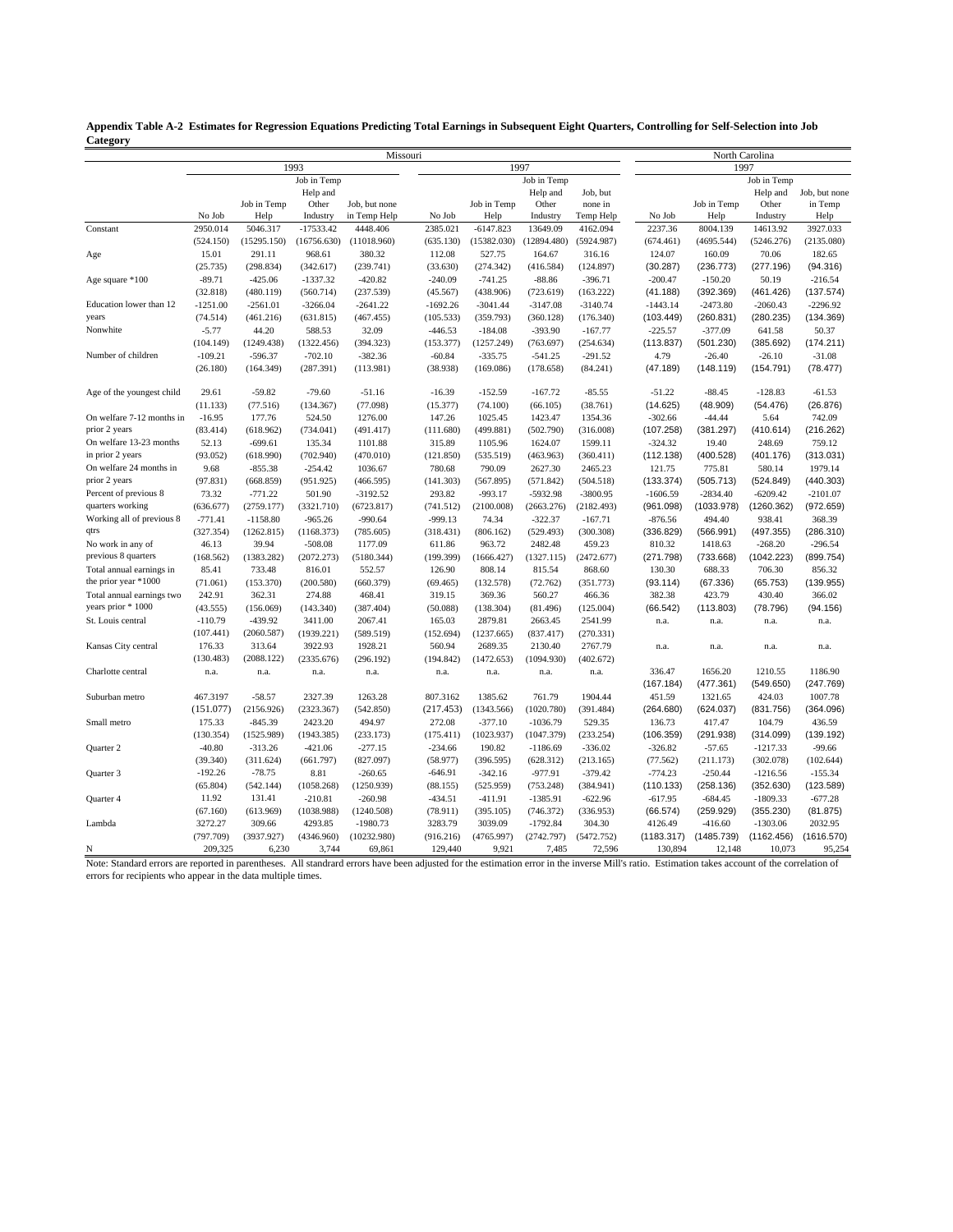| Missouri<br>North Carolina<br>1993<br>1997<br>1997<br>Job in<br>Job in<br>Job in Temp<br>Job in<br>Job, but<br>Job in<br>Job, but<br>Help and<br>Temp Help<br>Temp Help<br>Temp<br>and Other<br>none in<br>Temp<br>and Other<br>none in<br>Job in Temp<br>Other<br>No Job<br>Help<br>Industry<br>Temp Help<br>No Job<br>Help<br>Industry<br>Temp Help<br>No Job<br>Help<br>Industry<br>537.57<br>$-279.27$<br>1846.11<br>$-3528.67$<br>759.52<br>206.01<br>1787.27<br>675.87<br>334.54<br>1234.53<br>1749.37<br>Constant<br>(101.357)<br>(2834.228)<br>(2728.077)<br>(1046.970)<br>(122.023)<br>(1591.796)<br>(1509.506)<br>(645.646)<br>(127.077)<br>(731.193)<br>(758.787) | Job, but<br>none in<br>Temp Help<br>501.60<br>(232.437)<br>16.70<br>(11.390)<br>$-24.80$<br>(17.333)<br>$-350.04$<br>(23.660) |
|------------------------------------------------------------------------------------------------------------------------------------------------------------------------------------------------------------------------------------------------------------------------------------------------------------------------------------------------------------------------------------------------------------------------------------------------------------------------------------------------------------------------------------------------------------------------------------------------------------------------------------------------------------------------------|-------------------------------------------------------------------------------------------------------------------------------|
|                                                                                                                                                                                                                                                                                                                                                                                                                                                                                                                                                                                                                                                                              |                                                                                                                               |
|                                                                                                                                                                                                                                                                                                                                                                                                                                                                                                                                                                                                                                                                              |                                                                                                                               |
|                                                                                                                                                                                                                                                                                                                                                                                                                                                                                                                                                                                                                                                                              |                                                                                                                               |
|                                                                                                                                                                                                                                                                                                                                                                                                                                                                                                                                                                                                                                                                              |                                                                                                                               |
|                                                                                                                                                                                                                                                                                                                                                                                                                                                                                                                                                                                                                                                                              |                                                                                                                               |
|                                                                                                                                                                                                                                                                                                                                                                                                                                                                                                                                                                                                                                                                              |                                                                                                                               |
|                                                                                                                                                                                                                                                                                                                                                                                                                                                                                                                                                                                                                                                                              |                                                                                                                               |
| 5.31<br>$-15.10$<br>124.07<br>32.16<br>26.21<br>56.56<br>$-17.67$<br>29.48<br>24.00<br>11.30<br>$-2.54$<br>Age                                                                                                                                                                                                                                                                                                                                                                                                                                                                                                                                                               |                                                                                                                               |
| (5.123)<br>(56.194)<br>(61.132)<br>(26.076)<br>(6.470)<br>(38.906)<br>(48.425)<br>(5.494)<br>(29.719)<br>(35.701)<br>(15.808)                                                                                                                                                                                                                                                                                                                                                                                                                                                                                                                                                |                                                                                                                               |
| $-21.61$<br>20.71<br>$-178.72$<br>$-35.08$<br>$-51.42$<br>$-79.18$<br>38.81<br>$-46.99$<br>13.72<br>Age square *100<br>$-46.35$<br>$-11.56$                                                                                                                                                                                                                                                                                                                                                                                                                                                                                                                                  |                                                                                                                               |
| (6.481)<br>(90.930)<br>(98.284)<br>(29.157)<br>(8.688)<br>(62.017)<br>(80.907)<br>(21.788)<br>(48.522)<br>(58.828)<br>(7.346)                                                                                                                                                                                                                                                                                                                                                                                                                                                                                                                                                |                                                                                                                               |
| Education lower than 12<br>$-273.14$<br>$-437.54$<br>$-444.80$<br>$-411.88$<br>$-311.06$<br>$-418.93$<br>$-365.83$<br>$-453.03$<br>$-279.27$<br>$-338.10$<br>$-298.47$                                                                                                                                                                                                                                                                                                                                                                                                                                                                                                       |                                                                                                                               |
| years<br>(15.956)<br>(84.955)<br>(112.515)<br>(49.723)<br>(20.748)<br>(55.776)<br>(61.579)<br>(26.939)<br>(19.794)<br>(45.196)<br>(47.843)                                                                                                                                                                                                                                                                                                                                                                                                                                                                                                                                   |                                                                                                                               |
| $-5.02$<br>Nonwhite<br>88.81<br>152.30<br>70.08<br>$-128.61$<br>$-15.84$<br>$-37.90$<br>$-17.14$<br>$-27.67$<br>$-8.93$<br>137.15                                                                                                                                                                                                                                                                                                                                                                                                                                                                                                                                            | 60.22                                                                                                                         |
| (20.850)<br>(246.396)<br>(47.090)<br>(31.225)<br>(142.587)<br>(38.834)<br>(80.083)<br>(65.133)<br>(241.645)<br>(112.452)<br>(22.486)                                                                                                                                                                                                                                                                                                                                                                                                                                                                                                                                         | (27.333)                                                                                                                      |
| $-18.40$<br>$-98.79$<br>$-12.52$<br>$-44.87$<br>19.39<br>Number of children<br>$-81.60$<br>$-54.34$<br>$-36.53$<br>$-30.88$<br>$-5.55$<br>24.83                                                                                                                                                                                                                                                                                                                                                                                                                                                                                                                              | $-15.37$                                                                                                                      |
| (5.429)<br>(28.289)<br>(33.647)<br>(57.012)<br>(15.281)<br>(7.705)<br>(25.078)<br>(12.902)<br>(9.346)<br>(27.029)<br>(24.980)                                                                                                                                                                                                                                                                                                                                                                                                                                                                                                                                                | (11.716)                                                                                                                      |
| 6.34<br>$-9.02$<br>$-2.03$<br>$-4.59$<br>Age of the youngest child<br>$-4.44$<br>$-28.67$<br>$-21.15$<br>$-8.61$<br>$-11.16$<br>$-9.77$<br>$-12.81$                                                                                                                                                                                                                                                                                                                                                                                                                                                                                                                          | $-5.88$                                                                                                                       |
| (2.351)<br>(2.980)<br>(9.995)<br>(10.920)<br>(14.297)<br>(27.292)<br>(8.567)<br>(5.238)<br>(2.749)<br>(8.160)<br>(8.911)                                                                                                                                                                                                                                                                                                                                                                                                                                                                                                                                                     | (3.185)                                                                                                                       |
| On welfare 7-12 months<br>9.59<br>101.30<br>117.91<br>118.25<br>50.08<br>211.09<br>247.32<br>159.18<br>$-66.99$<br>$-79.30$<br>$-93.16$                                                                                                                                                                                                                                                                                                                                                                                                                                                                                                                                      | 45.54                                                                                                                         |
| in prior 2 years<br>(16.248)<br>(109.528)<br>(134.608)<br>(52.266)<br>(21.937)<br>(79.748)<br>(91.996)<br>(41.011)<br>(20.207)<br>(70.369)<br>(72.779)                                                                                                                                                                                                                                                                                                                                                                                                                                                                                                                       | (23.472)                                                                                                                      |
| On welfare 13-23 months<br>24.88<br>$-37.09$<br>82.87<br>111.04<br>73.11<br>205.79<br>220.39<br>206.83<br>$-59.69$<br>$-67.04$<br>$-50.86$                                                                                                                                                                                                                                                                                                                                                                                                                                                                                                                                   | 51.44                                                                                                                         |
| in prior 2 years<br>(18.137)<br>(103.587)<br>(141.725)<br>(52.772)<br>(23.560)<br>(77.375)<br>(77.346)<br>(68.360)<br>69.88472.<br>(44.891)<br>(21.120)                                                                                                                                                                                                                                                                                                                                                                                                                                                                                                                      | (29.920)                                                                                                                      |
| 41.02<br>12.34<br>181.17<br>144.30<br>271.05<br>42.23<br>$-17.76$<br>On welfare 24 months in<br>9.13<br>106.65<br>296.80<br>48.65                                                                                                                                                                                                                                                                                                                                                                                                                                                                                                                                            | 262.32                                                                                                                        |
| prior 2 years<br>(19.235)<br>(112.474)<br>(154.435)<br>(55.928)<br>(27.671)<br>(84.028)<br>(92.571)<br>(59.624)<br>(25.017)<br>(79.814)<br>(86.371)                                                                                                                                                                                                                                                                                                                                                                                                                                                                                                                          | (63.114)                                                                                                                      |
| Percent of previous 8<br>$-70.81$<br>$-159.42$<br>478.57<br>$-144.28$<br>$-639.11$<br>$-209.53$<br>$-328.51$<br>$-766.54$<br>$-438.24$<br>$-312.50$<br>$-257.77$                                                                                                                                                                                                                                                                                                                                                                                                                                                                                                             | $-152.56$                                                                                                                     |
| quarters working<br>(118.560)<br>(442.962)<br>(522.778)<br>(135.086)<br>(256.208)<br>(373.951)<br>(142.928)<br>(202.207)<br>(633.517)<br>(243.982)<br>(170.664)                                                                                                                                                                                                                                                                                                                                                                                                                                                                                                              | (167.912)                                                                                                                     |
| Working all of previous 8<br>$-108.66$<br>$-143.97$<br>$-206.41$<br>$-92.85$<br>$-204.70$<br>65.49<br>13.36<br>31.89<br>$-165.62$<br>32.06<br>132.30                                                                                                                                                                                                                                                                                                                                                                                                                                                                                                                         | 36.22                                                                                                                         |
| qtrs<br>(61.240)<br>(236.195)<br>(200.410)<br>(59.219)<br>(117.004)<br>(92.939)<br>(91.765)<br>(86.499)<br>(48.719)<br>(62.741)<br>(77.410)                                                                                                                                                                                                                                                                                                                                                                                                                                                                                                                                  | (32.439)                                                                                                                      |
| 8.69<br>16.82<br>$-187.88$<br>79.85<br>154.95<br>144.52<br>176.85<br>No work in any of<br>82.89<br>36.47<br>152.83<br>$-61.85$                                                                                                                                                                                                                                                                                                                                                                                                                                                                                                                                               | $-76.81$                                                                                                                      |
| previous 8 quarters<br>(32.079)<br>(284.191)<br>(204.177)<br>(370.432)<br>(486.437)<br>(38.188)<br>(173.754)<br>(257.060)<br>(51.017)<br>(112.665)<br>(166.069)                                                                                                                                                                                                                                                                                                                                                                                                                                                                                                              | (90.097)                                                                                                                      |
| 3.81<br>93.82<br>112.99<br>69.10<br>2.66<br>110.55<br>115.62<br>101.92<br>11.99<br>93.62<br>97.46<br>Total annual earnings in                                                                                                                                                                                                                                                                                                                                                                                                                                                                                                                                                | 109.37                                                                                                                        |
| the prior year *1000<br>(11.938)<br>(25.255)<br>(43.257)<br>(62.643)<br>(12.851)<br>(16.100)<br>(12.912)<br>(36.233)<br>(16.523)<br>(10.808)<br>(10.737)                                                                                                                                                                                                                                                                                                                                                                                                                                                                                                                     | (138.592)                                                                                                                     |
| Total annual earnings two<br>48.53<br>70.87<br>28.94<br>72.27<br>69.29<br>50.01<br>56.85<br>60.69<br>56.84<br>62.88<br>51.56                                                                                                                                                                                                                                                                                                                                                                                                                                                                                                                                                 | 46.58                                                                                                                         |
| years prior * 1000<br>(8.009)<br>(27.060)<br>(23.446)<br>(36.500)<br>(8.482)<br>(16.763)<br>(14.180)<br>(14.087)<br>(11.539)<br>(11.422)<br>(11.535)                                                                                                                                                                                                                                                                                                                                                                                                                                                                                                                         | (9.624)                                                                                                                       |
| $-15.23$<br>$-146.63$<br>62.99<br>St. Louis central<br>797.65<br>240.15<br>407.85<br>469.50<br>342.82<br>n.a.<br>n.a.<br>n.a.                                                                                                                                                                                                                                                                                                                                                                                                                                                                                                                                                | n.a.                                                                                                                          |
| (21.558)<br>(364.999)<br>(317.141)<br>(62.443)<br>(31.092)<br>(156.789)<br>(110.813)<br>(41.590)                                                                                                                                                                                                                                                                                                                                                                                                                                                                                                                                                                             |                                                                                                                               |
| 21.24<br>$-35.47$<br>804.85<br>Kansas City central<br>216.64<br>106.16<br>285.84<br>411.96<br>360.64<br>n.a.<br>n.a.<br>n.a.                                                                                                                                                                                                                                                                                                                                                                                                                                                                                                                                                 | n.a.                                                                                                                          |
| (25.668)<br>(369.514)<br>(392.301)<br>(38.868)<br>(181.987)<br>(137.642)<br>(44.484)<br>(52.311)                                                                                                                                                                                                                                                                                                                                                                                                                                                                                                                                                                             |                                                                                                                               |
| Charlotte central<br>94.08<br>270.82<br>305.83<br>n.a.<br>n.a.<br>n.a.<br>n.a.<br>n.a.<br>n.a.<br>n.a.<br>n.a.                                                                                                                                                                                                                                                                                                                                                                                                                                                                                                                                                               | 215.95                                                                                                                        |
| (33.039)<br>(81.557)<br>(94.155)                                                                                                                                                                                                                                                                                                                                                                                                                                                                                                                                                                                                                                             | (30.367)                                                                                                                      |
| Suburban metro<br>98.21804<br>$-23.79$<br>586.94<br>178.93<br>142.2807<br>61.59<br>183.02<br>283.35<br>76.88<br>145.48<br>168.75                                                                                                                                                                                                                                                                                                                                                                                                                                                                                                                                             | 169.98                                                                                                                        |
| 32.1256<br>(380.044)<br>(377.470)<br>(62.437)<br>(41.684)<br>(168.273)<br>(142.932)<br>(55.172)<br>(48.130)<br>(154.719)<br>(121.210)                                                                                                                                                                                                                                                                                                                                                                                                                                                                                                                                        | (42.558)                                                                                                                      |
| 35.18802<br>$-88.92$<br>32.35<br>Small metro<br>$-257.67$<br>527.24<br>61.83<br>47.79<br>$-45.88$<br>97.91<br>38.04<br>$-16.10$                                                                                                                                                                                                                                                                                                                                                                                                                                                                                                                                              | 82.15                                                                                                                         |
| (26.587)<br>(269.070)<br>(316.161)<br>(36.360)<br>(35.600)<br>(144.769)<br>(133.343)<br>(38.931)<br>(20.331)<br>(47.752)<br>(52.400)                                                                                                                                                                                                                                                                                                                                                                                                                                                                                                                                         | (28.695)                                                                                                                      |
| 25.65<br>6.11<br>69.89<br>50.72<br>40.77<br>155.51<br>83.34<br>138.58<br>12.77<br>175.03<br>1.95<br>Quarter 2                                                                                                                                                                                                                                                                                                                                                                                                                                                                                                                                                                | 110.26                                                                                                                        |
| (7.466)<br>(61.241)<br>(120.604)<br>(78.664)<br>(11.292)<br>(51.393)<br>(83.213)<br>(24.953)<br>(14.588)<br>(55.100)<br>(36.167)                                                                                                                                                                                                                                                                                                                                                                                                                                                                                                                                             | (11.540)                                                                                                                      |
| $-14.30$<br>46.90<br>114.24<br>202.56<br>Quarter 3<br>$-8.88$<br>13.15<br>167.77<br>166.59<br>$-43.89$<br>141.68<br>11.08                                                                                                                                                                                                                                                                                                                                                                                                                                                                                                                                                    | 80.72                                                                                                                         |
| (12.505)<br>(104.255)<br>(200.090)<br>(118.384)<br>(17.001)<br>(64.775)<br>(100.126)<br>(42.577)<br>(20.399)<br>(44.805)<br>(61.800)                                                                                                                                                                                                                                                                                                                                                                                                                                                                                                                                         | (13.838)                                                                                                                      |
| 76.90<br>181.26<br>267.67<br>137.94<br>129.33<br>288.69<br>397.46<br>304.58<br>35.05<br>120.52<br>91.89<br>Quarter 4                                                                                                                                                                                                                                                                                                                                                                                                                                                                                                                                                         | 149.50                                                                                                                        |
| (12.872)<br>(125.287)<br>(179.692)<br>(16.060)<br>(59.242)<br>(101.986)<br>(39.363)<br>(12.823)<br>(62.679)<br>(117.792)<br>(46.462)                                                                                                                                                                                                                                                                                                                                                                                                                                                                                                                                         | (53.427)                                                                                                                      |
| Lambda<br>584.08<br>$-53.39$<br>865.38<br>$-152.86$<br>719.27<br>255.08<br>$-136.57$<br>55.63<br>656.42<br>$-97.65$<br>$-90.47$                                                                                                                                                                                                                                                                                                                                                                                                                                                                                                                                              | 325.83                                                                                                                        |
| (148.281)<br>(763.43)<br>(747.43)<br>(175.573)<br>(481.714)<br>(411.040)<br>(570.409)<br>(216.980)<br>(239.147)<br>(184.193)<br>(960.41)                                                                                                                                                                                                                                                                                                                                                                                                                                                                                                                                     | (185.669)                                                                                                                     |
| 209,325<br>6,230<br>3,744<br>129,440<br>9.921<br>7,485<br>130,894<br>10,073<br>69,861<br>72,596<br>12,148<br>N                                                                                                                                                                                                                                                                                                                                                                                                                                                                                                                                                               | 95,254                                                                                                                        |

**Appendix Table A-3: Estimates for Regression Equations Predicting Earnings in the Eighth Quarter after Reference Quarter, Controlling for Self-Selection into Job Category**

Note: Standard erros are in parentheses. All standard errors have been adjusted for the estimation error in the inverse Mill's ratio. Estimation takes account of the correlation of errors for recipients who appear in the data multiple times.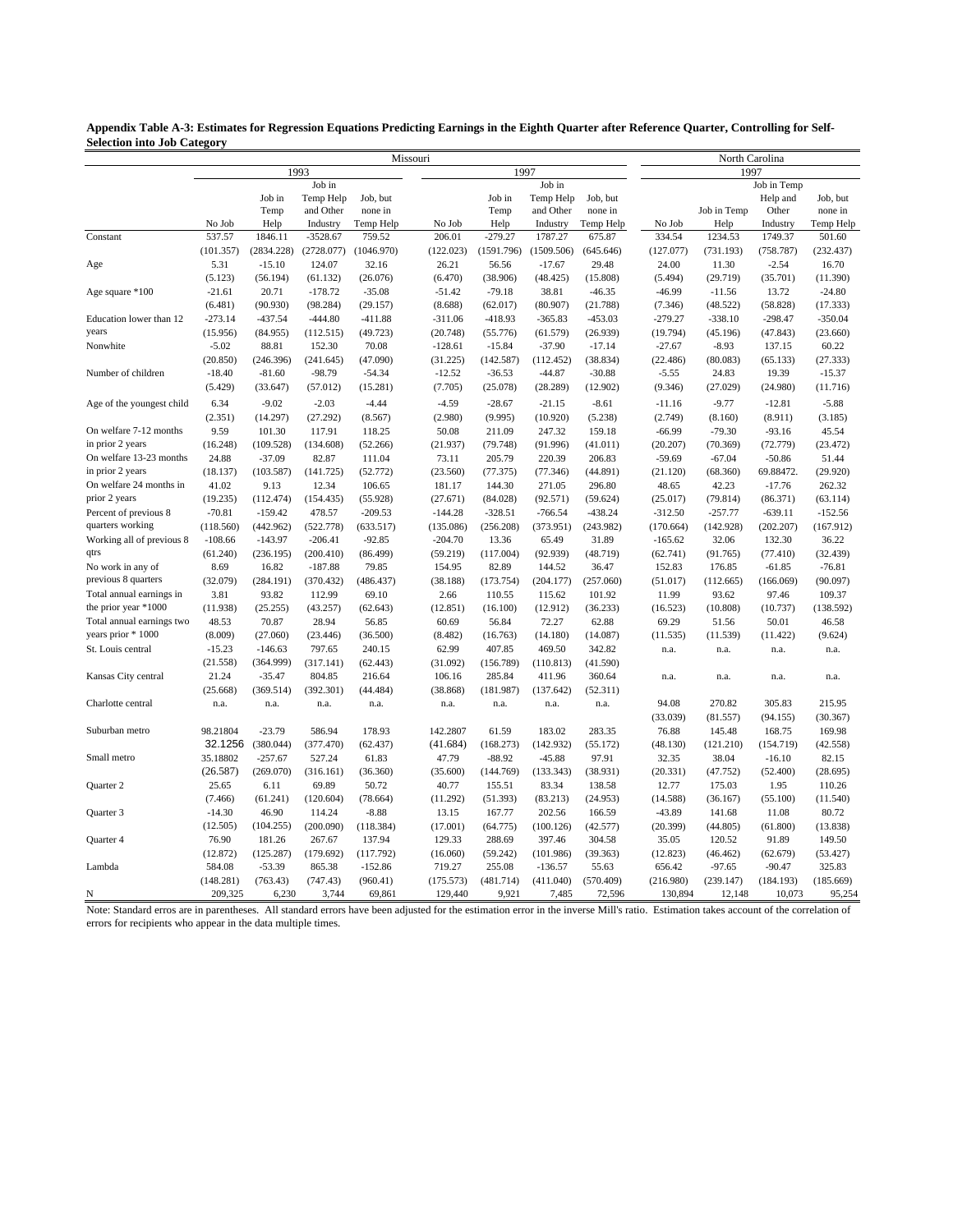|                            | Missouri    |             |                   |                     |                     |             |                   | North Carolina      |                     |             |                   |                          |  |
|----------------------------|-------------|-------------|-------------------|---------------------|---------------------|-------------|-------------------|---------------------|---------------------|-------------|-------------------|--------------------------|--|
|                            | 1993        |             |                   |                     | 1997<br>Job in Temp |             |                   |                     | 1997<br>Job in Temp |             |                   |                          |  |
|                            | Job in Temp |             |                   |                     |                     |             |                   |                     |                     |             |                   |                          |  |
|                            |             | Job in Temp | Help and<br>Other | Job, but<br>none in |                     | Job in Temp | Help and<br>Other | Job, but<br>none in |                     | Job in Temp | Help and<br>Other | Job, but none<br>in Temp |  |
|                            | No Job      | Help        | Industry          | Temp Help           | No Job              | Help        | Industry          | Temp Help           | No Job              | Help        | Industry          | Help                     |  |
| Constant                   | 0.518       | 1.226       | 0.794             | 0.623               | 0.472               | 0.312       | 0.634             | 0.453               | 0.444               | 0.886       | 1.1526            | 0.845                    |  |
|                            | (0.041)     | (0.524)     | (0.478)           | (0.099)             | (0.050)             | (0.252)     | (0.301)           | (0.070)             | (0.049)             | (0.163)     | (0.158)           | (0.053)                  |  |
| Age                        | 0.001       | $-0.003$    | 0.030             | 0.017               | 0.019               | 0.025       | 0.016             | 0.029               | 0.004               | 0.006       | $-0.002$          | 0.005                    |  |
|                            | (.002)      | (.013)      | (.013)            | (.004)              | (.003)              | (.009)      | (.009)            | (.004)              | (.003)              | (.006)      | (.006)            | (.002)                   |  |
| Age square *100            | $-0.001$    | 0.014       | $-0.030$          | $-0.016$            | $-0.030$            | $-0.031$    | $-0.017$          | $-0.039$            | 0.000               | $-0.004$    | 0.009             | $-0.001$                 |  |
|                            | (.004)      | (.022)      | (.021)            | (.006)              | (.005)              | (.014)      | (.014)            | (.006)              | (.004)              | (.009)      | (.009)            | (.003)                   |  |
| Education lower than 12    | $-0.066$    | $-0.076$    | $-0.054$          | $-0.094$            | $-0.079$            | $-0.082$    | $-0.070$          | $-0.079$            | $-0.026$            | $-0.017$    | $-0.029$          | $-0.032$                 |  |
| years                      | (.006)      | (.023)      | (.027)            | (.008)              | (.007)              | (.015)      | (.016)            | (.007)              | (.008)              | (.013)      | (.013)            | (.006)                   |  |
| Nonwhite                   | $-0.088$    | $-0.165$    | $-0.151$          | $-0.121$            | $-0.134$            | $-0.097$    | $-0.112$          | $-0.121$            | $-0.137$            | $-0.146$    | $-0.122$          | $-0.104$                 |  |
|                            | (.007)      | (.049)      | (.040)            | (.010)              | (.010)              | (.025)      | (.026)            | (.008)              | (.007)              | (.017)      | (.013)            | (.005)                   |  |
| Number of children         | $-0.004$    | $-0.011$    | $-0.030$          | $-0.017$            | $-0.018$            | $-0.020$    | $-0.023$          | $-0.018$            | $-0.002$            | 0.014       | 0.008             | 0.004                    |  |
|                            | (.002)      | (.009)      | (.011)            | (.004)              | (.003)              | (.007)      | (.007)            | (.004)              | (.004)              | (.007)      | (.007)            | (.003)                   |  |
| Age of the youngest child  | 0.012       | 0.003       | $-0.004$          | 0.003               | 0.007               | 0.002       | 0.001             | 0.002               | 0.010               | 0.009       | 0.005             | 0.006                    |  |
|                            | (.001)      | (.004)      | (.004)            | (.001)              | (.001)              | (.002)      | (.002)            | (.001)              | (.001)              | (.002)      | (.002)            | (.001)                   |  |
| On welfare 7-12 months in  | $-0.075$    | $-0.050$    | $-0.071$          | $-0.033$            | $-0.048$            | $-0.011$    | $-0.030$          | $-0.029$            | $-0.002$            | 0.001       | $-0.034$          | 0.010                    |  |
| prior 2 years              | (.006)      | (.028)      | (.030)            | (.008)              | (.006)              | (.018)      | (.019)            | (.006)              | (.006)              | (.015)      | (.014)            | (.006)                   |  |
| On welfare 13-23 months    | $-0.133$    | $-0.125$    | $-0.105$          | $-0.086$            | $-0.095$            | $-0.077$    | $-0.070$          | $-0.064$            | $-0.040$            | $-0.047$    | $-0.044$          | $-0.020$                 |  |
| in prior 2 years           | (.007)      | (.028)      | (.029)            | (.009)              | (.007)              | (.017)      | (.018)            | (.007)              | (.008)              | (.015)      | (.015)            | (.006)                   |  |
| On welfare 24 months in    | $-0.216$    | $-0.173$    | $-0.160$          | $-0.128$            | $-0.145$            | $-0.126$    | $-0.075$          | $-0.080$            | $-0.081$            | $-0.073$    | $-0.060$          | $-0.020$                 |  |
| prior 2 years              | (.007)      | (.031)      | (.032)            | (.011)              | (.009)              | (.021)      | (.022)            | (.009)              | (.009)              | (.019)      | (.020)            | (.008)                   |  |
| Percent of previous 8      | $-0.028$    | $-0.156$    | $-0.224$          | $-0.153$            | $-0.037$            | $-0.062$    | $-0.113$          | $-0.091$            | $-0.320$            | $-0.062$    | $-0.168$          | $-0.129$                 |  |
| quarters working           | (.031)      | (.092)      | (.103)            | (.053)              | (.038)              | (.051)      | (.075)            | (.026)              | (.041)              | (.033)      | (.045)            | (.022)                   |  |
| Working all of previous 8  | $-0.032$    | 0.008       | 0.012             | $-0.036$            | $-0.026$            | 0.015       | 0.012             | 0.007               | $-0.103$            | 0.011       | $-0.009$          | 0.003                    |  |
| qtrs                       | (.014)      | (.049)      | (.039)            | (.014)              | (.014)              | (.027)      | (.023)            | (.010)              | (.015)              | (.020)      | (.018)            | (.008)                   |  |
| No work in any of previous | $-0.010$    | 0.077       | 0.030             | 0.083               | 0.023               | 0.033       | $-0.037$          | 0.047               | 0.089               | 0.025       | 0.080             | 0.080                    |  |
| 8 quarters                 | (.010)      | (.052)      | (.067)            | (.037)              | (.013)              | (.028)      | (.043)            | (.015)              | (.015)              | (.028)      | (.034)            | (.015)                   |  |
| Total annual earnings in   | 0.002       | 0.016       | 0.010             | 0.002               | 0.003               | 0.014       | 0.013             | 0.009               | $-0.028$            | 0.004       | 0.005             | 0.001                    |  |
| the prior year $*1000$     | (.003)      | (.005)      | (.004)            | (.004)              | (.003)              | (.003)      | (.002)            | (.002)              | (.004)              | (.002)      | (.002)            | (.001)                   |  |

**Appendix Table A-4: Regression Predicting Probability of Leaving Welfare Eight Quarters Later, Controlling for Self-Selection into Job Category**